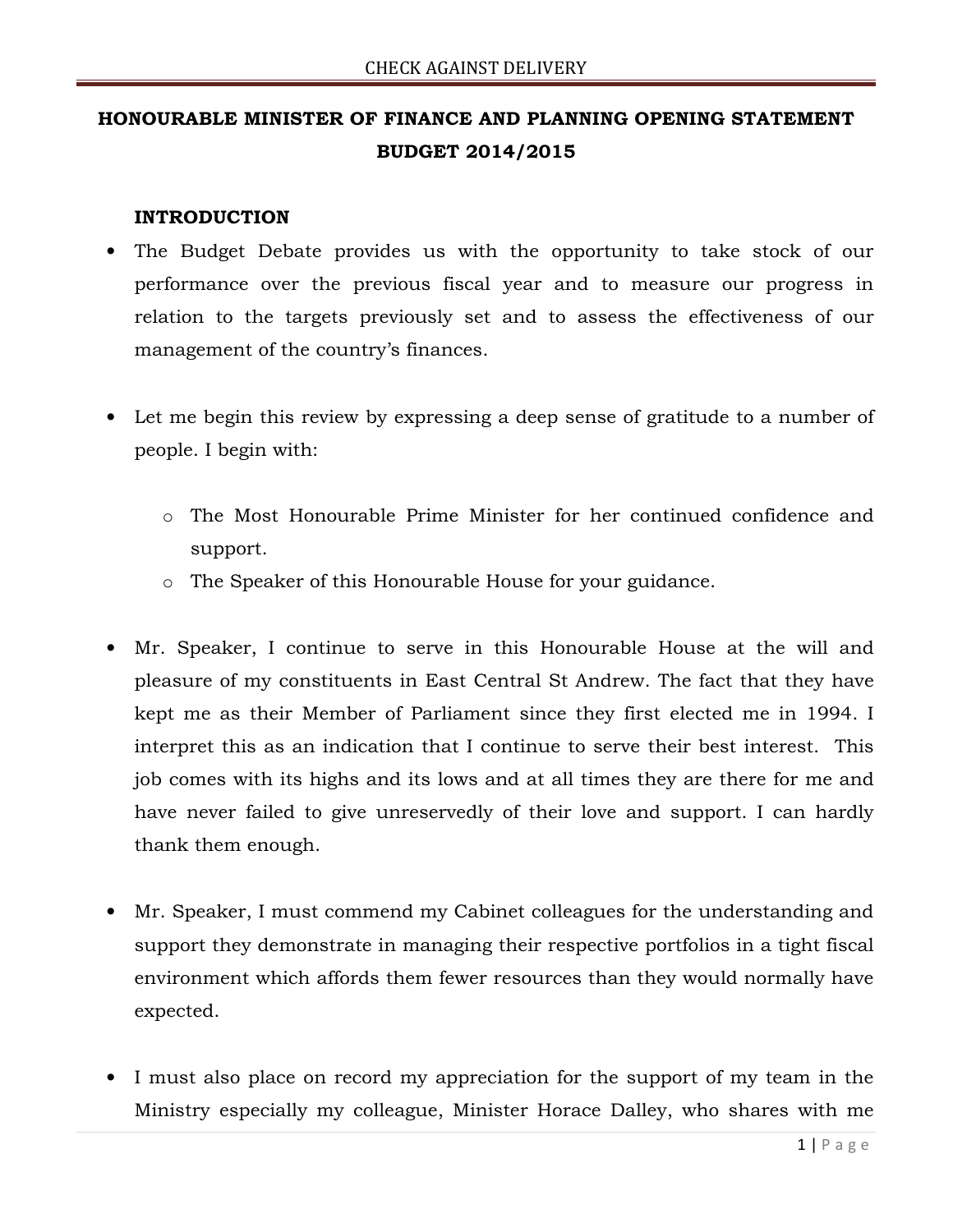the responsibilities of an extremely demanding Ministry. Over the last year as the pressure mounted, he proved himself to be more than equal to the occasion.

- While assessments of our performance over the past fiscal year may differ, there is one area of consensus and that is the absolute indispensability of the resourceful team which is my privilege to lead. So let me also thank:
	- o The Financial Secretary and the staff of the Ministry for their unwavering and professional support;
	- o the Governor of the Bank of Jamaica; and,
	- o the Director General of the Planning Institute of Jamaica and their respective teams who continue to go above and beyond the call of duty in the execution of their functions;
	- o The staff in the other departments and agencies which underpin the work of the Ministry; in particular the Development Bank of Jamaica and the EXIM Bank;
	- o Board Members;
	- o In particular, I would also like to recognize the contribution of the members of my advisory group the Hon. Shirley Tyndall and Mr. Dennis Morrison;
	- o My personal staff for their patience and commitment, particularly in those difficult moments which come with the territory; and,
- Let me also use this opportunity to thank my family, my wife whose caring, advice, and love has enabled me to survive the daily rigors of public life, and my children for their unconditional support, always.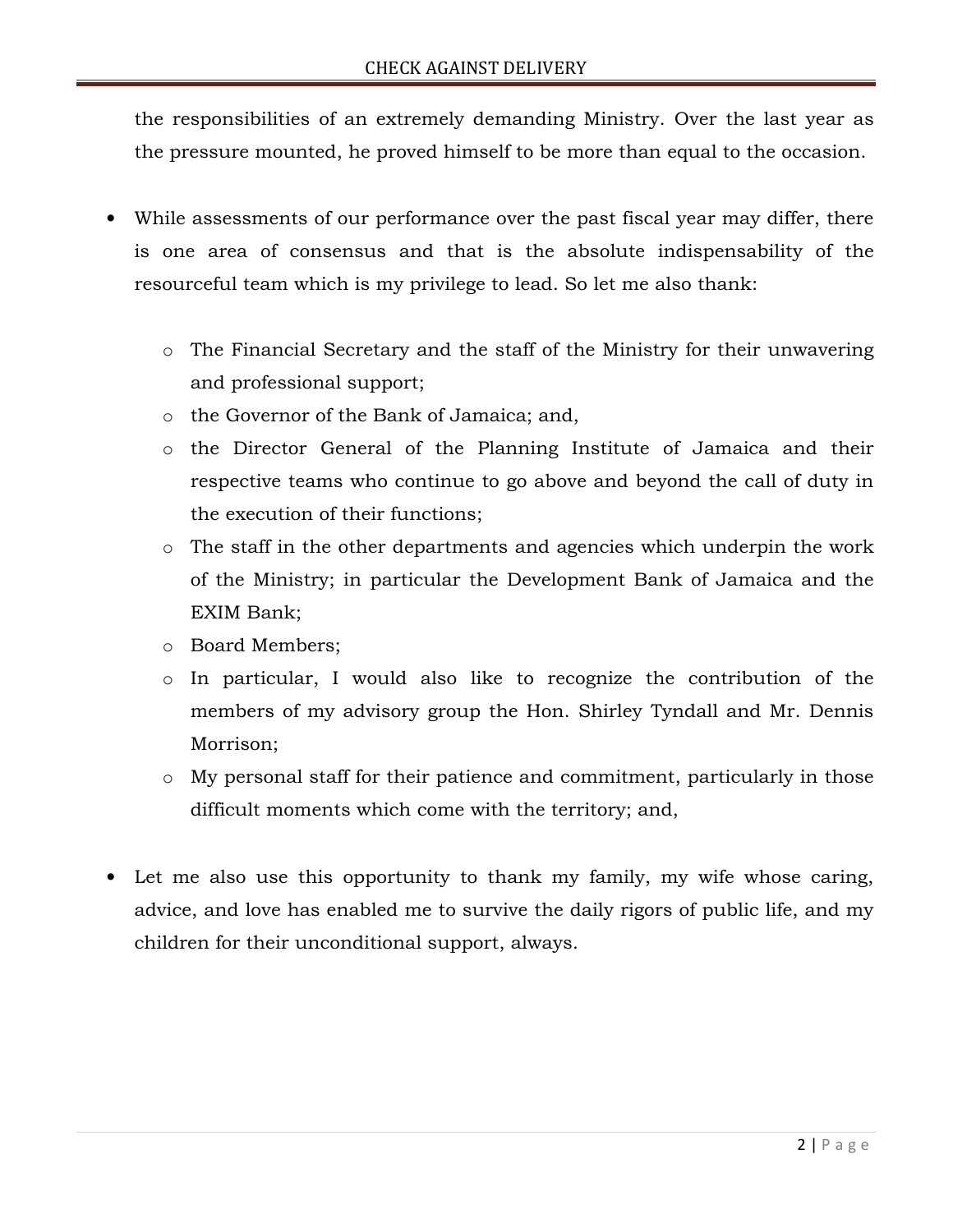• Finally, to the countless Jamaicans, from all walks of life, who through letters, telephone calls and text messages who have sought to reach out to me.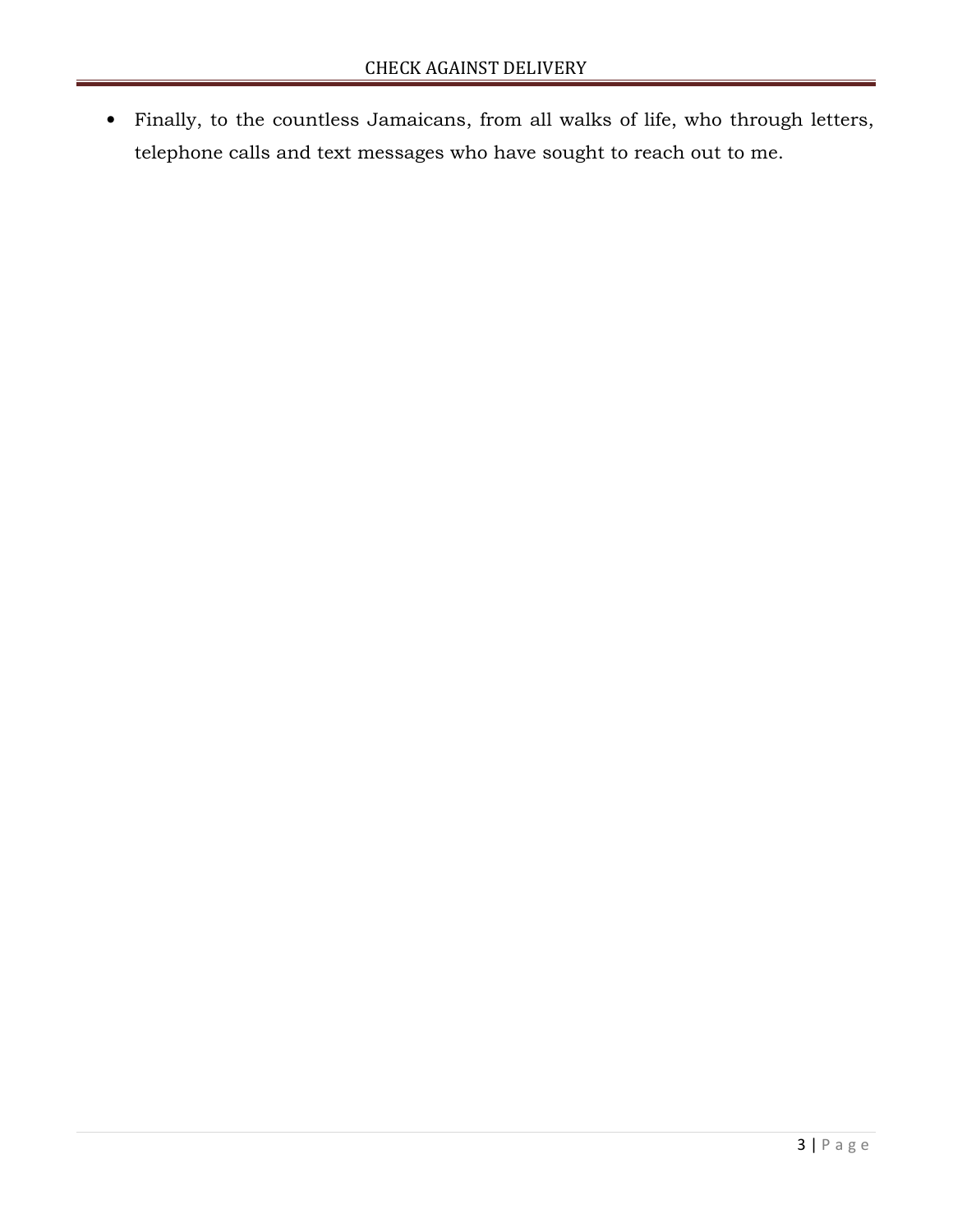### SUMMARY OF THE PAST YEAR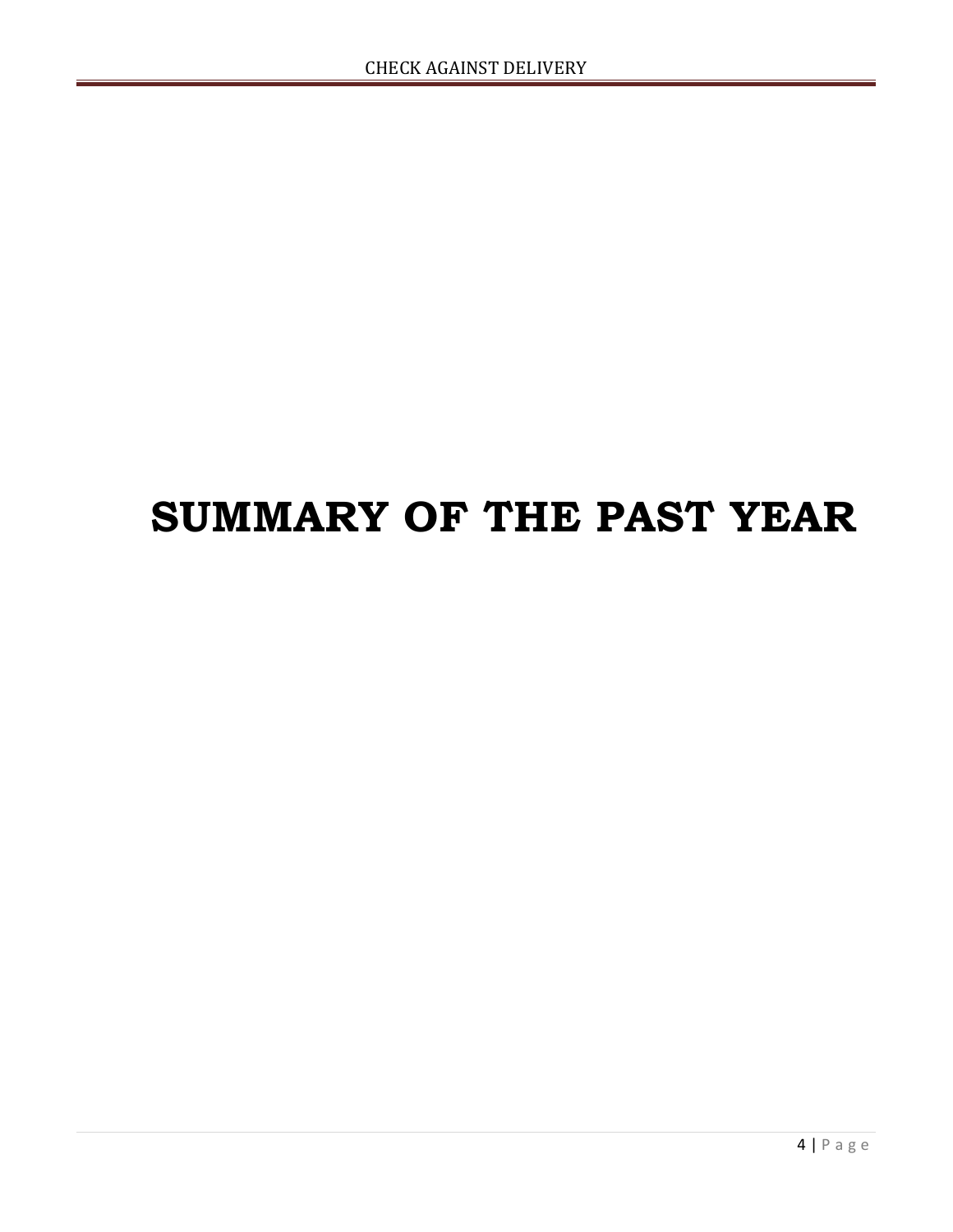#### SUMMARY OF THE PAST YEAR

- It is important that we recall the situation that existed when I opened this Debate last year.
	- o While the Economic Reform Programme was in place our negotiations with the International Monetary Fund (IMF) had not been concluded.
	- o Our reserves stood at less than US\$900M and were declining.
	- o The multilateral institutions and critical bilateral partners were not providing support consequent upon the fact that the previous Fund programme had gone awry.
	- o The established pattern of weak or negative growth persisted.
- So desperate had the situation become that an increasing number of voices urged us to "sign now whatever the cost and whatever the terms".
- Today, one year later:
	- o Our economic reform programme is on track and the IMF Agreement is in place and we have concluded and have passed all our tests and met our benchmarks (much to the dismay of some);
	- o Growth has returned. We have had three consecutive quarters of increasing growth – each level higher than the one before;
	- o We have received in excess of US\$500M from our multilateral partners;
	- o The Debt to GDP ratio is moving down; and,
	- o Confidence has returned and is moving up.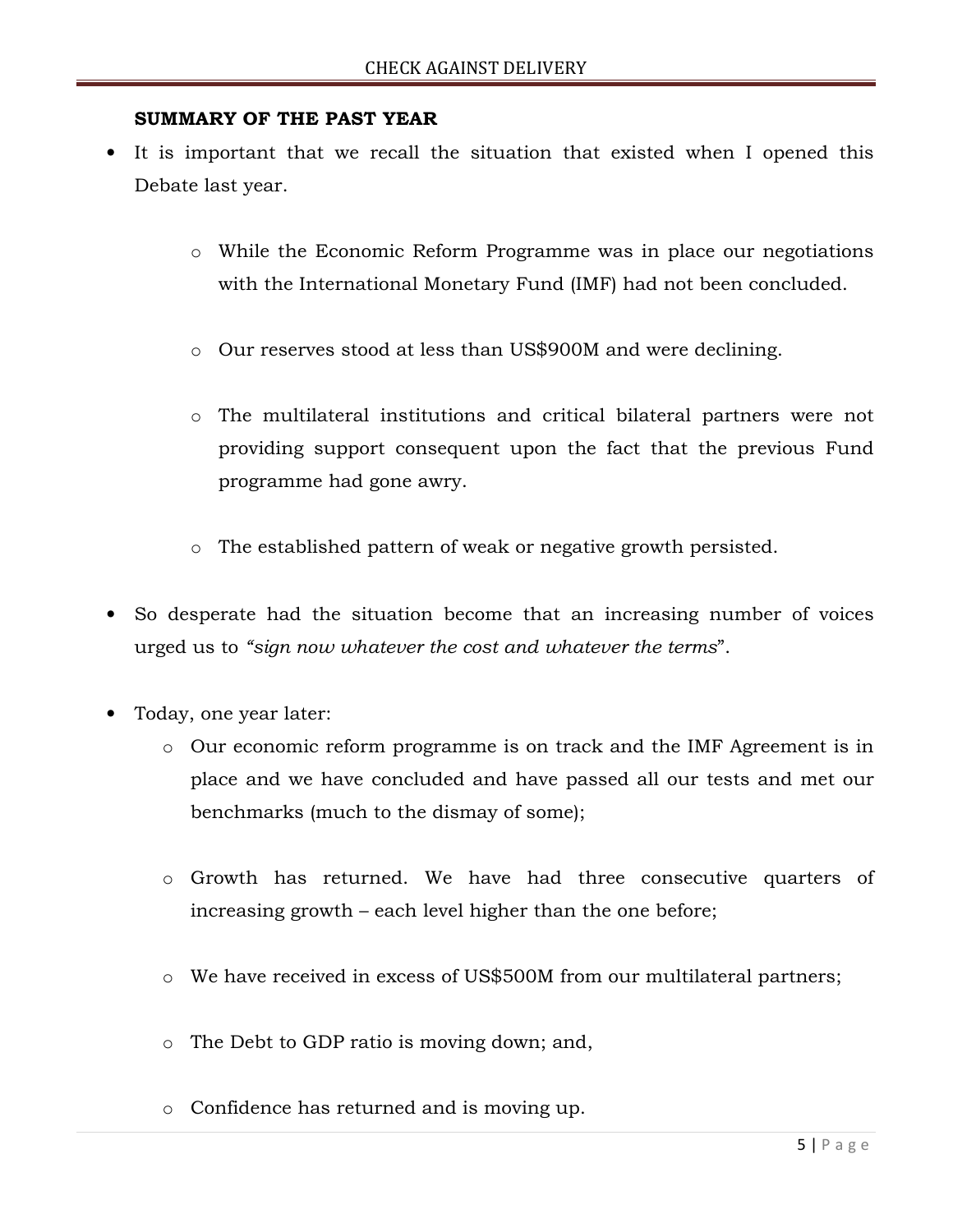• Mr. Speaker, all I can say is – "what a difference a year makes".

#### THE LOGIC BEHIND THE PROGRAMME DESIGN

- In this Honourable House we should not forget neither should any Jamaican forget the critical need that existed for a programme of economic reform. Let me remind you what we inherited:
	- o A debt to GDP ratio that was upward of 146 per cent.
	- o We were in the 40th year of anaemic growth with an expansion of gross domestic product averaging less than 1 per cent per annum over the period.
	- o During that same period, while average growth of GDP was less than 1% per annum our debt had grown by more than 700 per cent.
	- o The IMF Programme which had been negotiated in 2010 quickly went off the rails, with the basic targets regarding the primary surplus and fiscal deficits, which were necessary if we were to place the debt on a downward trajectory, all being breached.
	- o As a consequence, Jamaica was closed out from global capital markets except at exorbitant rates of interest – our reserves were rapidly deteriorating, and flows of funds from our multilateral and key bilateral partners had come to a standstill.
- Our situation was compounded by those who found it politically convenient to propagate the view that the proven laws of economic development did not apply to Jamaica. Whereas other countries had to work their way to prosperity, Jamaica they said could borrow its way to prosperity. I trust it is now evident to everyone that there is a limit to any country's capacity to sustain such **fiscal**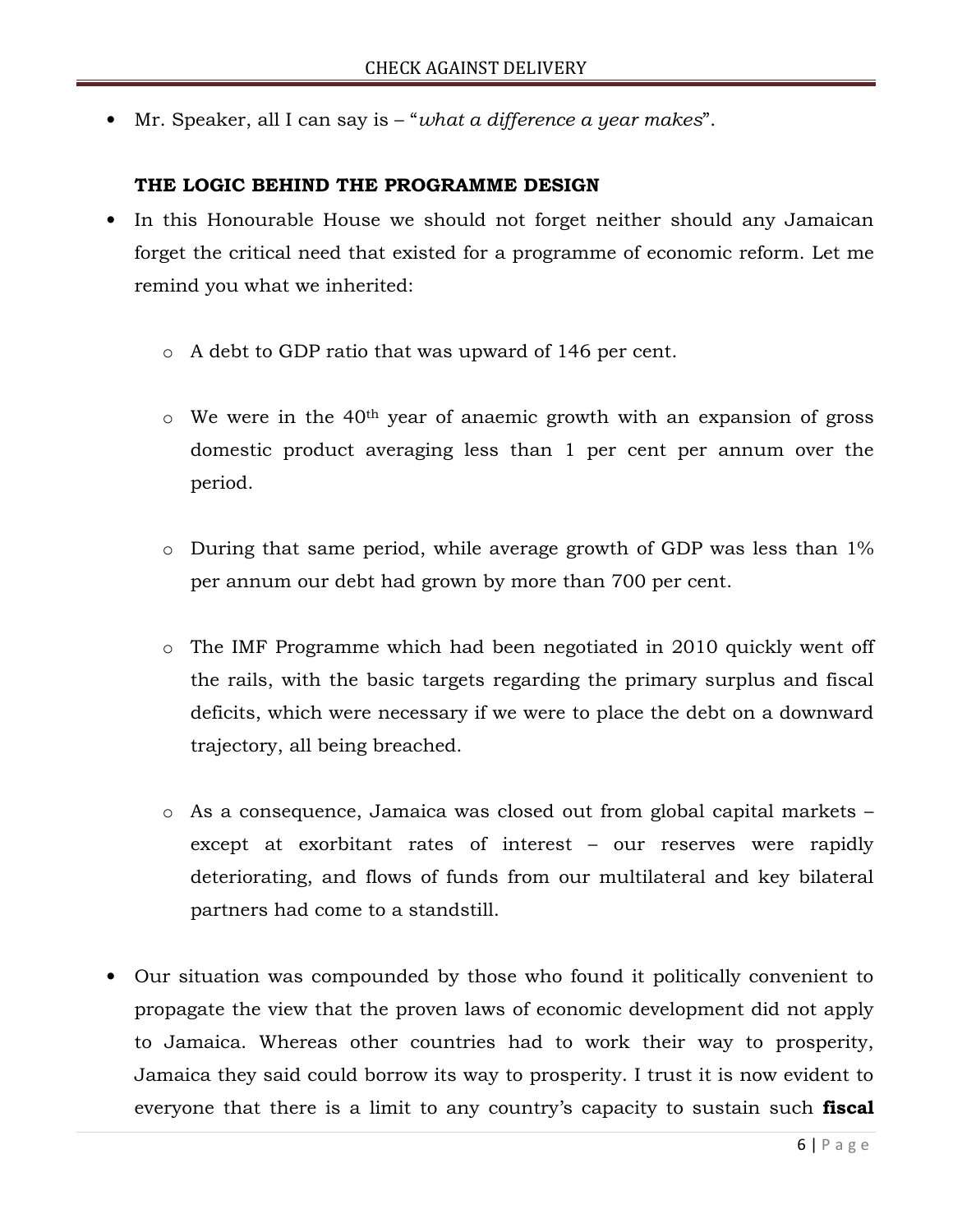irresponsibility. Jamaica has reached this limit. High debt prevents growth and limits the country's capacity to withstand unforeseen economic shocks.

- This dubious doctrine of Jamaican **ECONOMIC EXCEPTIONALISM** contributed to the situation which we inherited in January 2012:
	- o eleven successive quarters of negative growth between 2008-2011;
	- o a massive debt build-up; and,
	- o unprogrammed borrowing.
- It is against this background, Mr. Speaker, that we mobilised the nation to design an **Economic Reform Programme** that could begin to reduce the level of debt, and by so doing unlock the growth potential of Jamaica's economy. The programme we designed was one that required us to reduce the fiscal deficit. Or put another way, we have to live within our means.
- In order to sustain our Economic Reform Programme and to assure the global markets and the wider international community of our seriousness of purpose and quite frankly in order to secure the necessary resources to support the programme - we entered into an **Extended Fund Facility** with the International Monetary Fund.
- But I want to emphasize Mr. Speaker, as I doubt that everyone gets it that this is our programme – this is Jamaica's programme if we are to guarantee our nation's survival and prosperity for the future.
- Apart from fiscal consolidation, the economic reform programme involves critical structural reforms including –
	- o tax reform;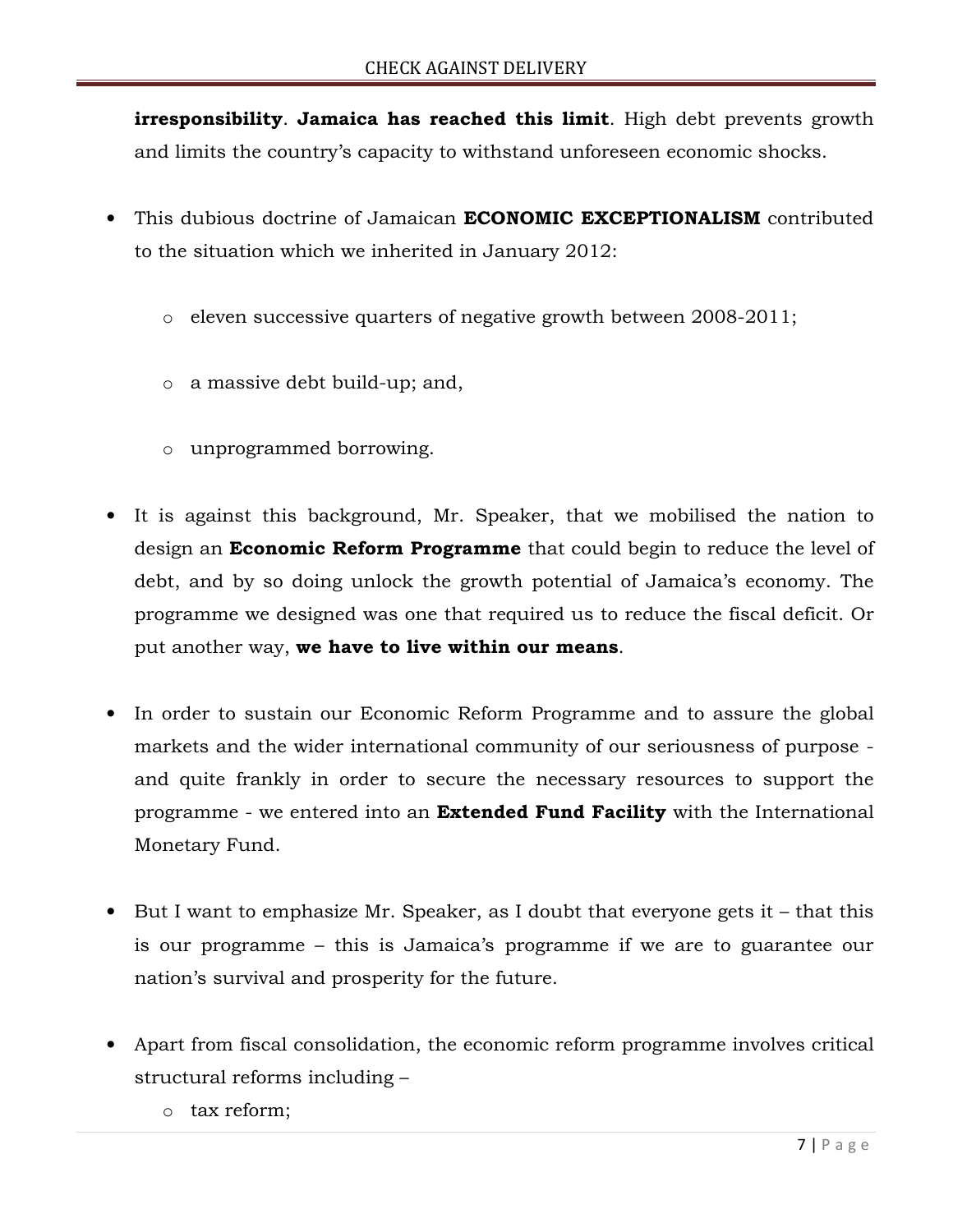- o public sector reform;
- o changes to facilitate the ease of doing business; and,
- o legislative changes
- All of which are aimed at creating a more vibrant economic environment in the country for businesses, whether small, medium or large, local or foreign, who want to do business in Jamaica and thereby expand our economy and provide jobs.
- Mr. Speaker, the economic reform programme that we are presently pursuing is critical to our long term survival as a nation and we must never forget our obligation to all those Jamaicans who sacrificed to make the programme possible. Mr. Speaker, here I am referring to the public sector workers who agreed to a further three years of wage restraint. I am referring also to the Bondholders, to our creditors, including pensioners and others who agreed to lower returns on their investment in order to facilitate the economic reform effort; and of course, we should remember the general populace of Jamaica who endured increases in the cost of the living.
- Our obligation, Mr. Speaker means that we must ensure that their sacrifices have not been in vain. We must stay the course and most of all, ensure that never again does Jamaica have to walk this path of dependence on external creditors and institutions which, if we are to be honest, entails a significant loss of sovereign autonomy.
- The only way out of our present difficulties is to continue with the programme, pass more IMF tests, get access to more multilateral support, secure investments and achieve our mission of sustained economic growth, and job creation.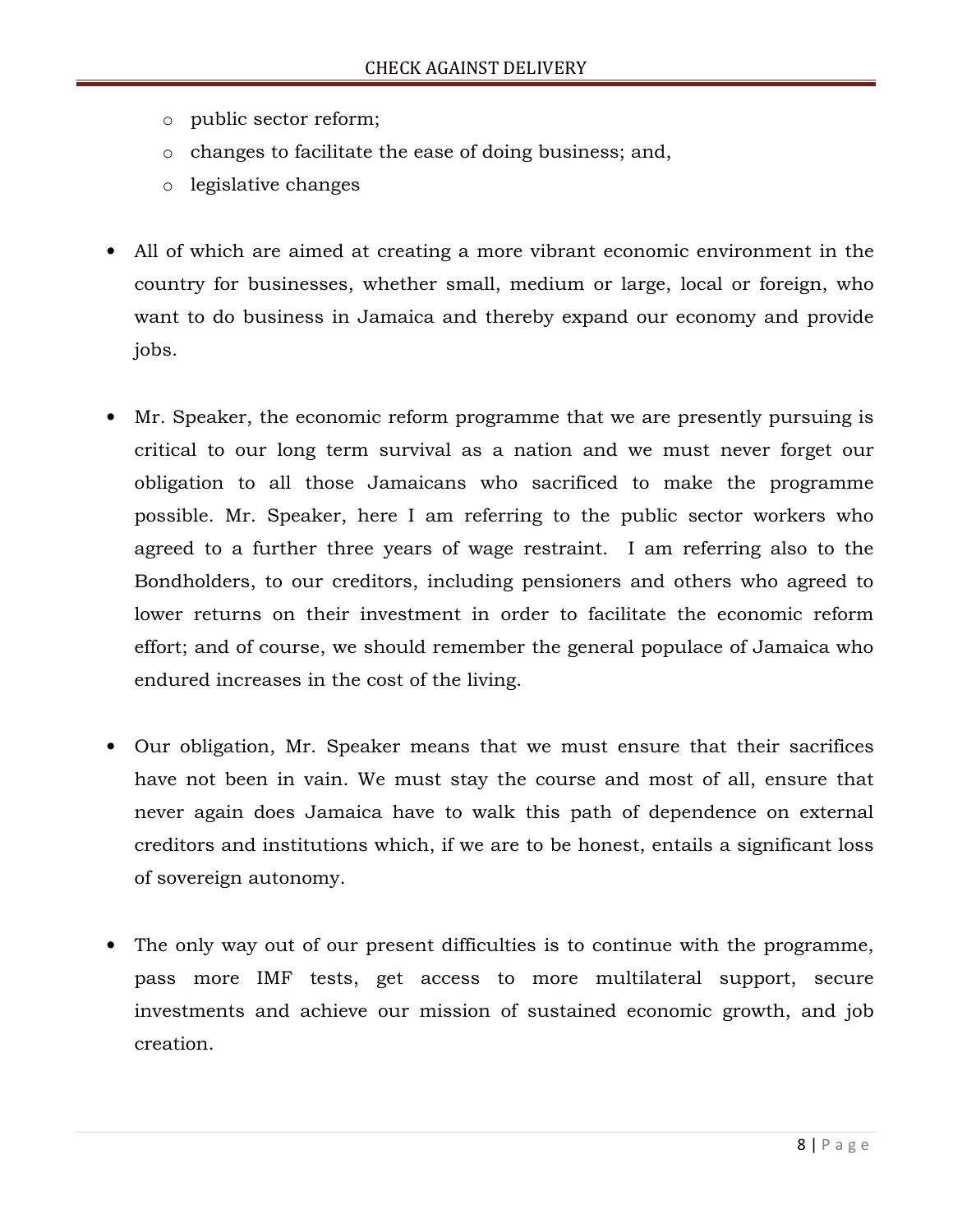#### REFORM ACHIEVEMENTS 2013-2014

- Over the past year since we embarked upon the Economic Reform Programme, we have met all our quantitative targets and our structural benchmarks. There have been major legislative achievements as well:
- We have amended the Revenue Administration Act to strengthen tax administration by providing, among other things, access to third party information and requiring mandatory e-filing for certain types of tax payers and for certain taxes;
- We have passed the **Secured Interest in Personal Property Act** to enhance access to credit especially for non-traditional businesses, such as those in the creative industries and cultural sector and in agriculture;
- We have passed the Charities Act and harmonized the treatment of Charities across tax types, in addition to removing ministerial discretion for granting of waivers for charities and charitable purposes;
- We have passed the Fiscal Incentives Legislation which has lowered the effective tax rate for business operators;
- We have passed Amendments to the Financial Administration and Audit Act and the Public Bodies Management Act which strengthened the legally binding fiscal rules to ensure a sustainable budget balance and debt reduction.
- We have amended the **Securities Act** to include provisions which seek to combat the establishment and proliferation of unlawful financial organizations and implemented a legal and regulatory framework conducive to the operation of Collective Investment Schemes;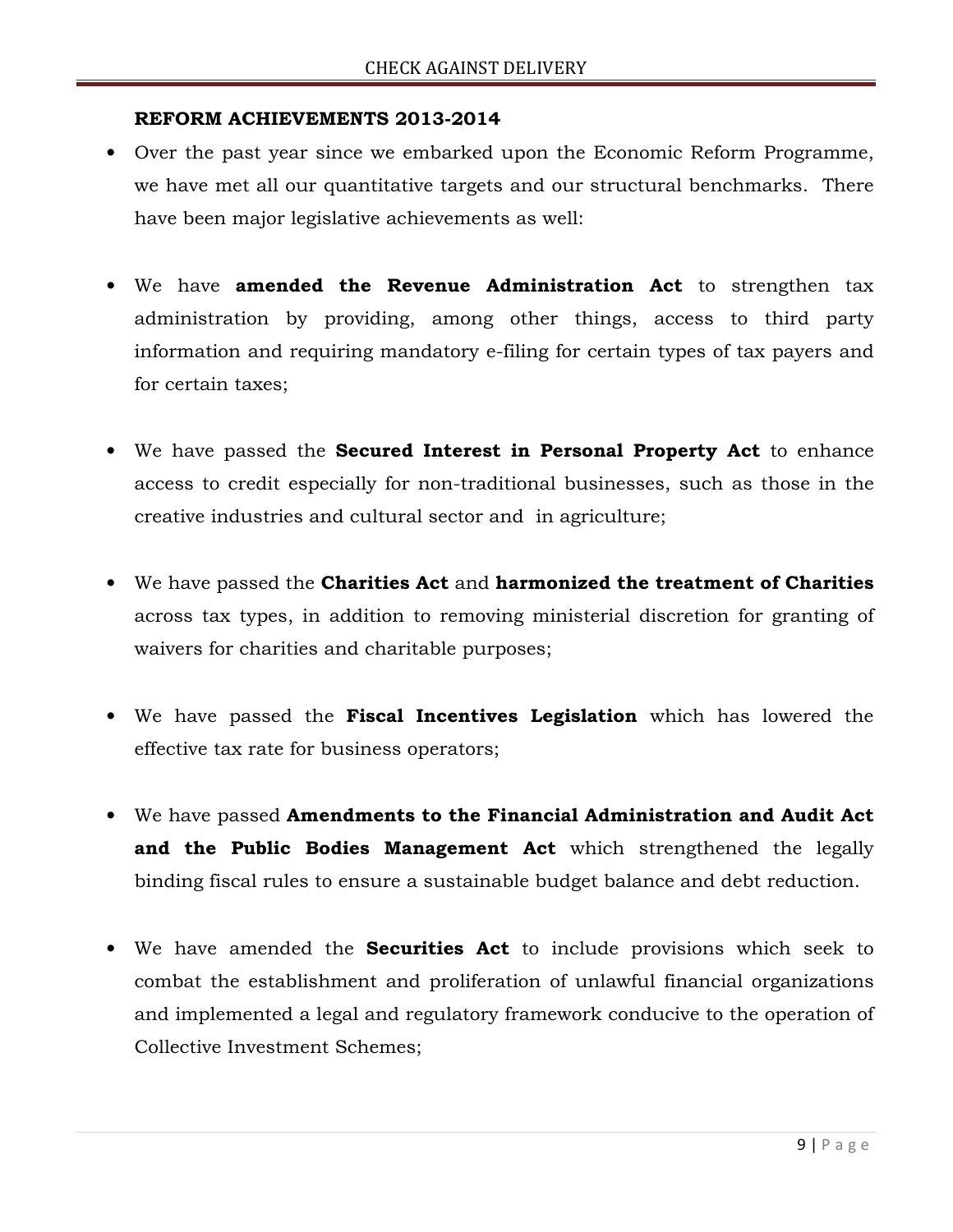- We have tabled an **Omnibus Banking Bill** which, when enacted, will harmonize the prudential standards across deposit taking institutions and enhance supervision of financial institutions.
- We have also tabled an **Insolvency Bill** which is currently being reviewed by a Joint Select Committee of this House.
- We have passed Legislation to establish Tax Administration Jamaica as a semi-autonomous revenue agency and appointed the related Supervisory Board.

#### OTHER MEASURES

- The legislative record tells only a small part of the narrative however, Mr. Speaker. During this past fiscal year:
- We also completed the implementation of the **Central Treasury Management System,** so that we now manage government accounts out of a single treasury account at the Bank of Jamaica.
- We converted the Jamaica Customs Department into an Executive Agency within the Ministry of Finance & Planning to complement the work of Tax Administration Jamaica.
- We have created a Strategic Human Resource Management Unit in the Ministry of Finance and Planning.
- We established a **national collateral registry** at the Companies Office of Jamaica to list interest in assets used as collateral under the Secured Interest in Personal Property Act and thereby improve access to finance.
- We have **eliminated ministerial discretionary powers** to grant or validate any tax relief.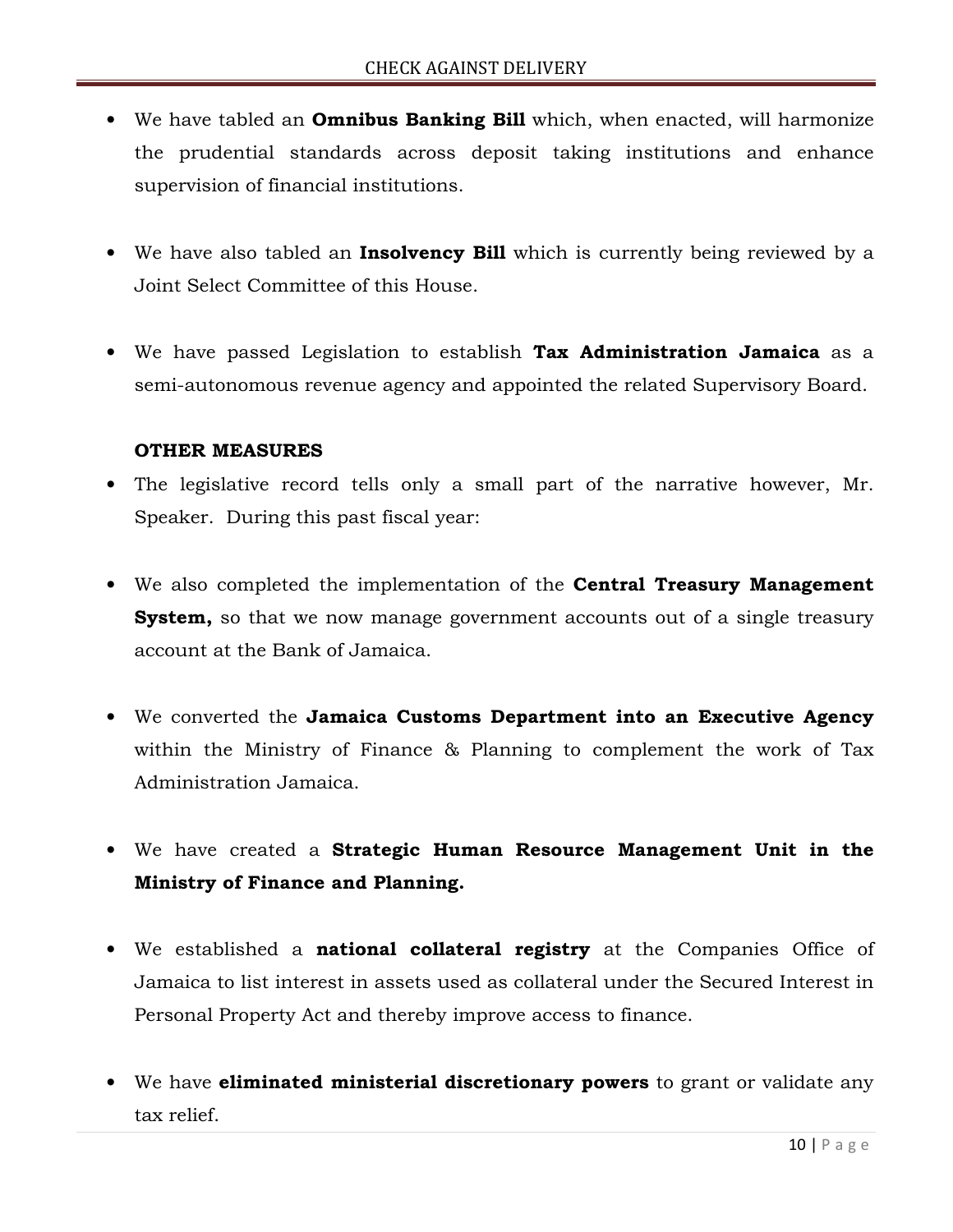- We have completed a formal review of public sector employment and remuneration as part of the public sector reform process.
- We have improved transparency as it relates to **Public Sector Procurement** by publishing in the print media a Government of Jamaica procurement page
- We have tabled a White Paper on Pension Reform in the Public Sector and legislation is being prepared for the enactment of a single pension system for public sector workers to begin in 2016/17.

#### WHAT HAS BEEN THE EFFECT?

- It is to be acknowledged, Mr. Speaker that the adjustment has been difficult; budgets have been tight and in many areas difficult adjustments have had to be made. The Jamaica Urban Transit Company (JUTC), for example, has had to increase its fares and undertake systems and operational changes in order to reduce the extent of its losses. Without this, it might have been difficult to keep the company operational.
- We have not been able to do as much as we would have liked in relation to school construction, and road repairs as we have gone through this difficult adjustment period. Nevertheless, we do take particular pride in the fact that we have maintained our commitments to spend at least three per cent of our budget on social protection services, and we have increased the provision to PATH beneficiaries by 15 per cent. At the same time, we have increased the provision for pensioners by some 66 per cent and it should not be forgotten that we raised the threshold for income tax by \$66,144 thus removing a further 3000 persons from the tax roll.

#### GROWTH

Mr. Speaker, in spite of the difficulties of the last year, perhaps the most encouraging news is the return to growth by the Jamaican economy. During the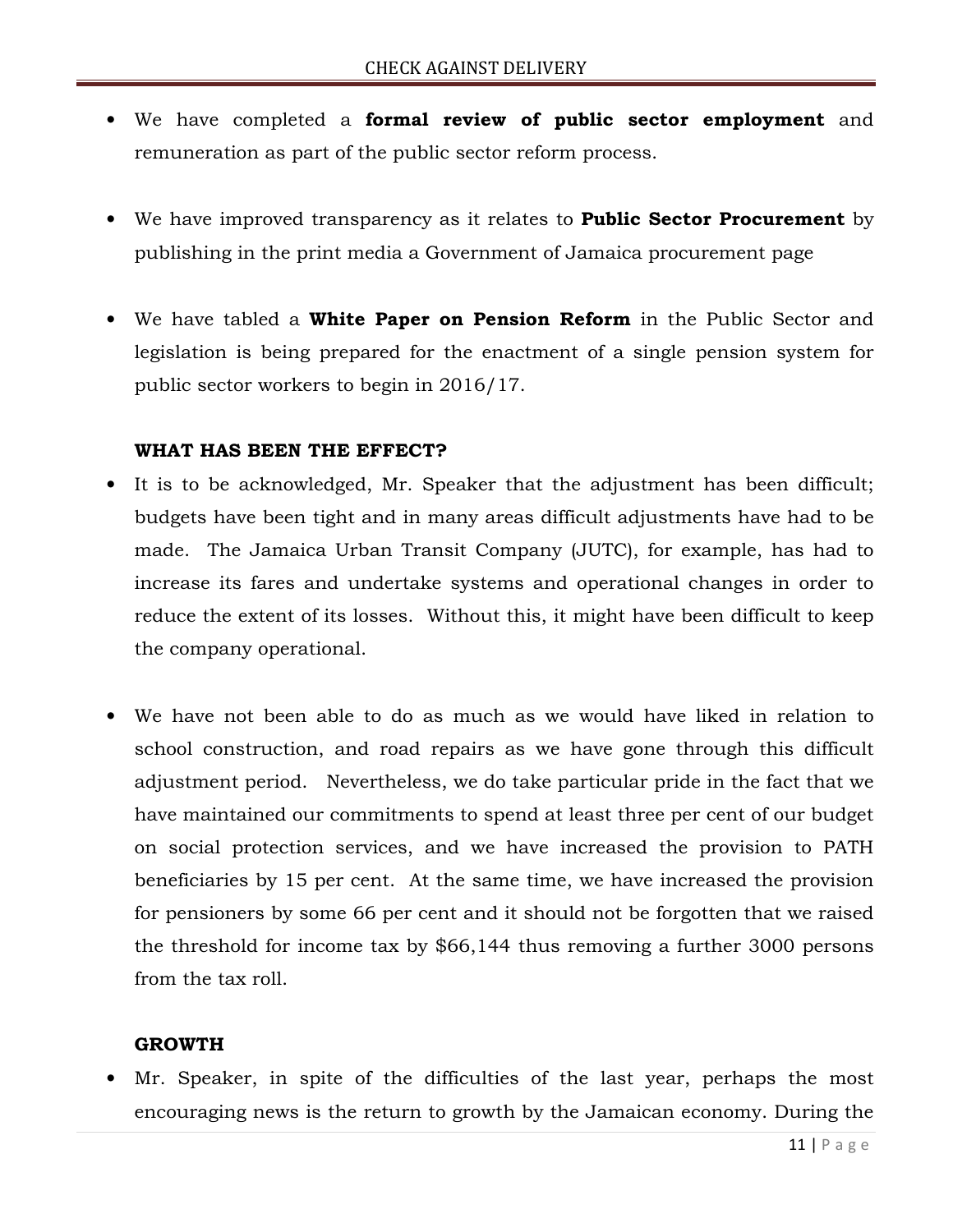quarter July-September 2013, the economy recorded modest growth of 0.5 per cent following a period of economic contraction beginning January 2012. The momentum of growth improved during the quarter October-December 2013, with STATIN confirming growth in GDP of 1.8 per cent.

- Preliminary estimates indicated that real GDP growth has continued during the January-March quarter of 2014. Growth is preliminary estimated at some 1.7 per cent for the quarter with real GDP for the fiscal year at approximately 1 per cent. There are some areas of particular significance in this growth story. Agriculture has been growing at an annualized rate in excess of 13 per cent; Mining & Quarrying at 12 per cent; Tourism at 6 per cent and here, I am referring to the quarter ending 31st December 2013.
- We expect the rate of growth to continue to strengthen, especially as we continue to implement major reforms to enhance the business environment, as well as intensify the efforts regarding strategic investment projects in tourism, transport, agro parks, and logistics among others.
- We are hopeful also that the consecutive successful completion of the quarterly reviews under the IMF Programme will stimulate investors to make further investment and drive job creation.

#### EMPLOYMENT

- In relation to the employment rate, STATIN recorded that the unemployment rate as at October 2013 was 14.9 per cent this was 0.9 percentage points higher than the recorded rate of 2012. However, and this is a critical point, between April and July 2013, the unemployment rate declined by 1 percentage point and July and October a further 0.5 percentage point respectively.
- Mr. Speaker, unemployment is trending down in the same way as growth is trending upwards. The total number of employed persons in October 2013 is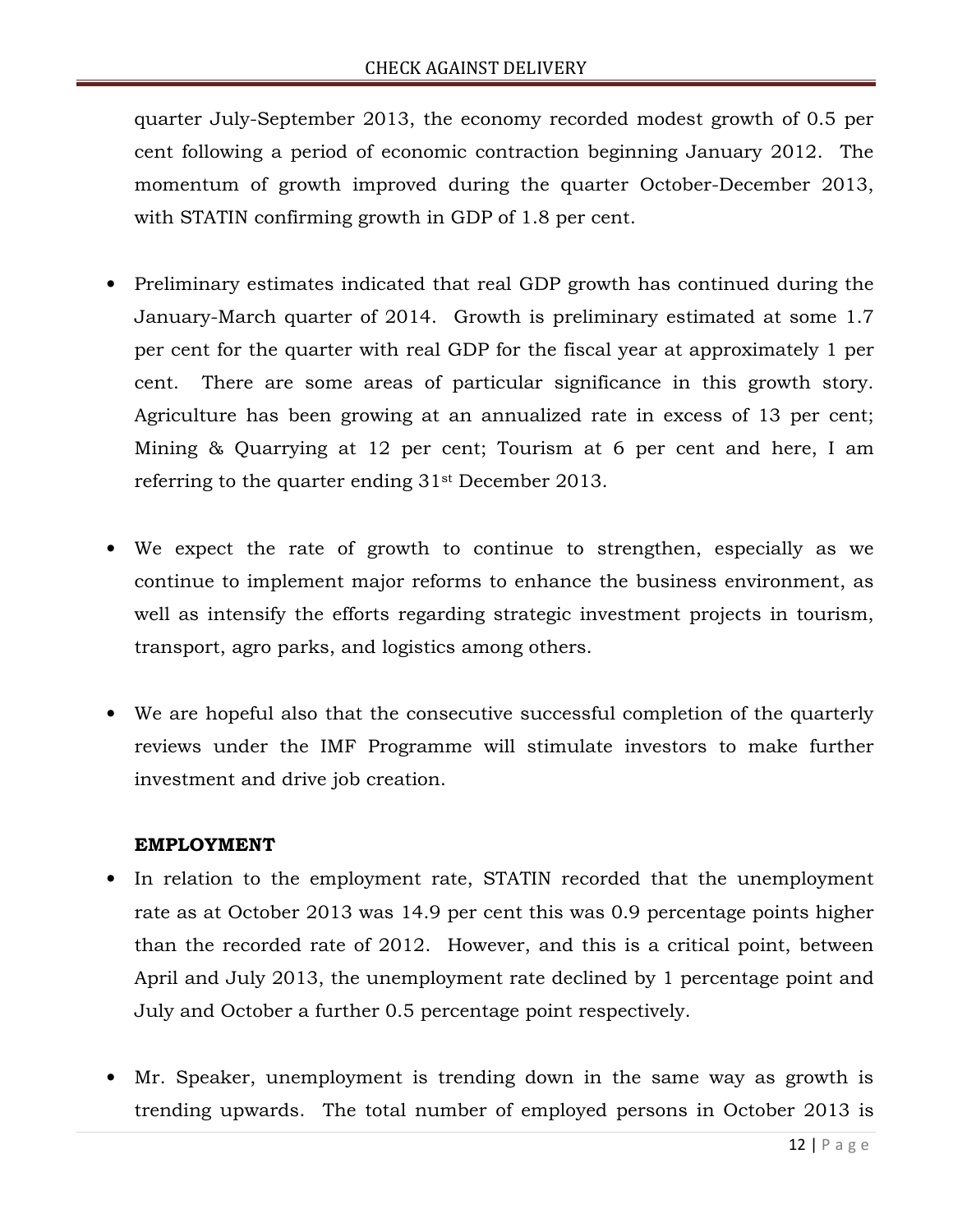greater by 6,700 persons relative to October 2012. There are significant increases in a number of critical sectors. Real Estate and Business employment is up by 15.6%, Manufacturing by 6.2%, Health and Social Services up by 32.0% and Construction up by 5.7%.

We need to build on this progress, Mr. Speaker, to increase the overall employment rate.

#### INTEREST RATES

- Commercial bank lending rates continue to decline the weighted average lending rates declined by some 48 basis points to 17.9 per cent at the end of December 2013 compared to the end of March 2013. Treasury Bill rates trended in the opposite direction with the average yields on Government of Jamaica Treasury Bills on 30-180 days trending upwards.
- Accordingly, at the end of March 2014, average yields on the 30-day, 90-day and 180-day instruments were 6.76 per cent, 8.35 per cent and 9.11 per cent respectively.

#### INFLATION

- During the past year, inflation would have been affected by increases in Bus and Taxi fares, Water and Sewage rates, as well as the pass-through of exchange rate depreciation to domestic prices. There was evidence of pass-through to domestic prices on some durables such as clothing, footwear and household furnishings.
- Nevertheless, Mr. Speaker, the headline rate for the fiscal year was 8.3 per cent which was below the target range of 8.5 per cent to 10.5 per cent. This out-turn is lower when compared to the 9.1 per cent recorded for 2012/2013.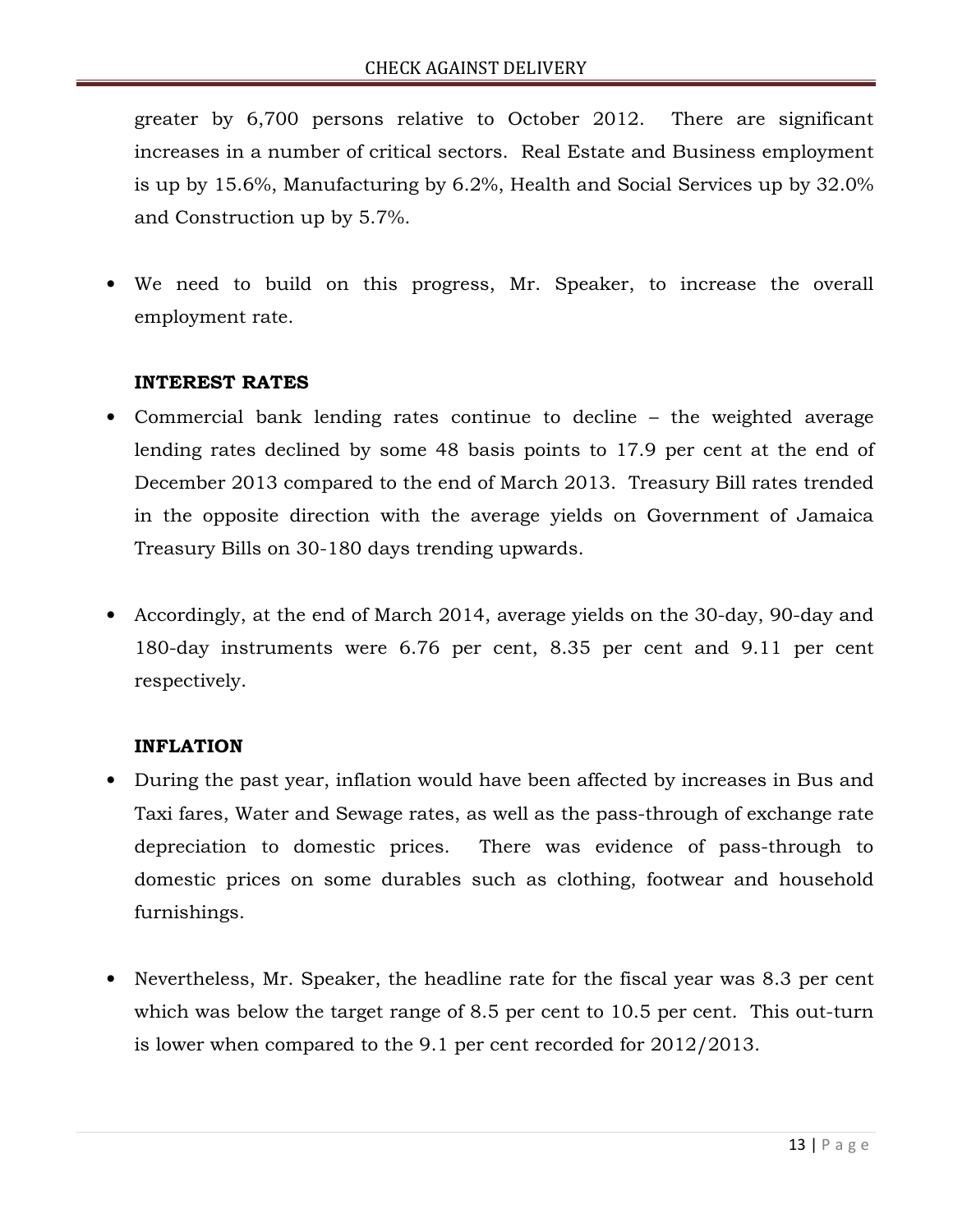#### BALANCE OF PAYMENTS

- The current account deficit on our balance of payments is projected to narrow by some US\$461 M to about US\$1.4 B or 9.9 per cent of GDP for the fiscal year. This compares with a deficit of US\$1.9B or 12.8 per cent of GDP for the fiscal year 2012/13. Put another way Mr. Speaker, we are reducing the gap between what we spend in foreign currency each year and what we earn in foreign currency each year. We are actually importing less, even if we are not exporting more. The deficit on the goods sub-account is expected to narrow by US\$285 M.
- Flows from official and private sources are projected to be more than sufficient to finance the current account deficit [or the gap between what we earn and what we spend overseas], and contribute to the build-up of the net international reserves by the Bank of Jamaica for 2013/2014. The closure of this gap is primarily due to a decline of US\$490M on the import side.
- Much of this is the result of the change in the value of the Jamaican Dollar; and I would like to say something, Mr. Speaker, on the exchange rate which has been the focus of so much discussion – some of it sincere, although misplaced, and some of it dare I say, calculated to create confusion and spread panic.

#### EXCHANGE RATE

- Over the past year, there has been a decline of 10.8 per cent in the value of the Jamaican Dollar. The heart of the issue here relates to the current account deficit which we discussed before. When we spend abroad more than we earn from abroad, we run up our current account deficit. It is not possible to continuously spend more than we earn from overseas.
- The only way any country (including Jamaica) can do this, is if we were able to
	- i) find someone to give us the difference between what we earn and what we spend – which is not likely; or,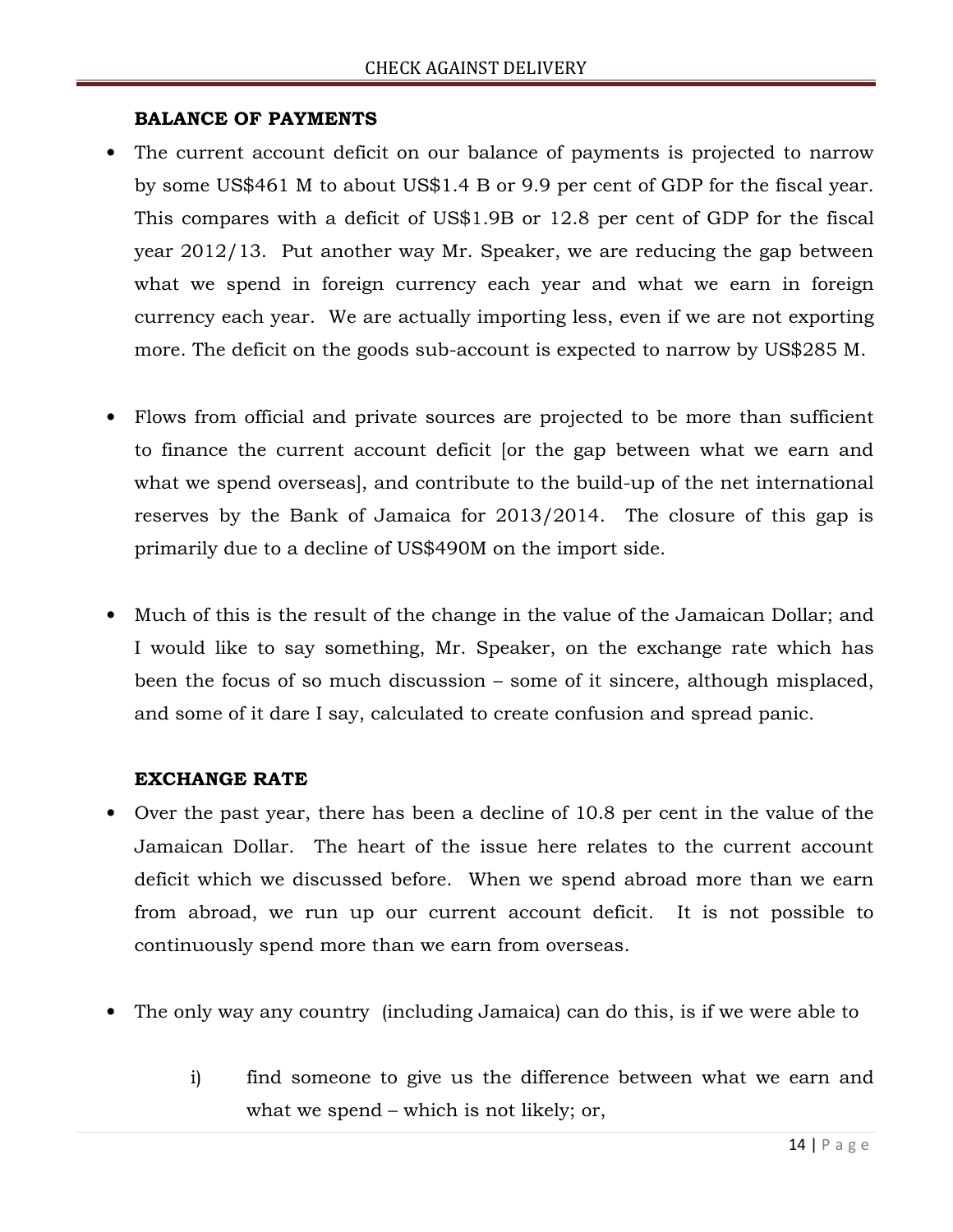- ii) We were able to borrow the money and we have reached the limit of our capacity to borrow; or,
- iii) We can buy fewer goods and seek to earn more.
- Since we have no "*godfather*" to keep giving us money, and we have exceeded our capacity to borrow more, we have only the option of spending less and earning more.
- If we are going to spend less overseas, there are a few ways we can seek to do this. We can try simply to administratively ban imports of certain things, and, or ration foreign exchange by administrative means. In a sense we have tried this before as a country. In the 1970s, we tried to put quantitative restrictions on imports; and in the 1980s, we tried through the Auction System to restrict foreign exchange.
- We should all try to learn from our history, Mr. Speaker these approaches do not work. They lead to the emergence of a black market for currency on the one hand, or to increasingly sophisticated efforts to smuggle goods, breach our borders and inevitably to shortages of goods in the market place. We have been on that road before, and we are not going there again.
- The only tried and proven way is to operate an exchange rate system where the market sets the rate – a flexible market-determined exchange rate - which allows relative prices to change in ways that alter the choices we make, as to what we produce, what we produce, where we sell, and how much income we make as a result.
- The adjustments that have been made to the Jamaican Dollar will allow what we produce to be more competitive in the external markets and, at the same time,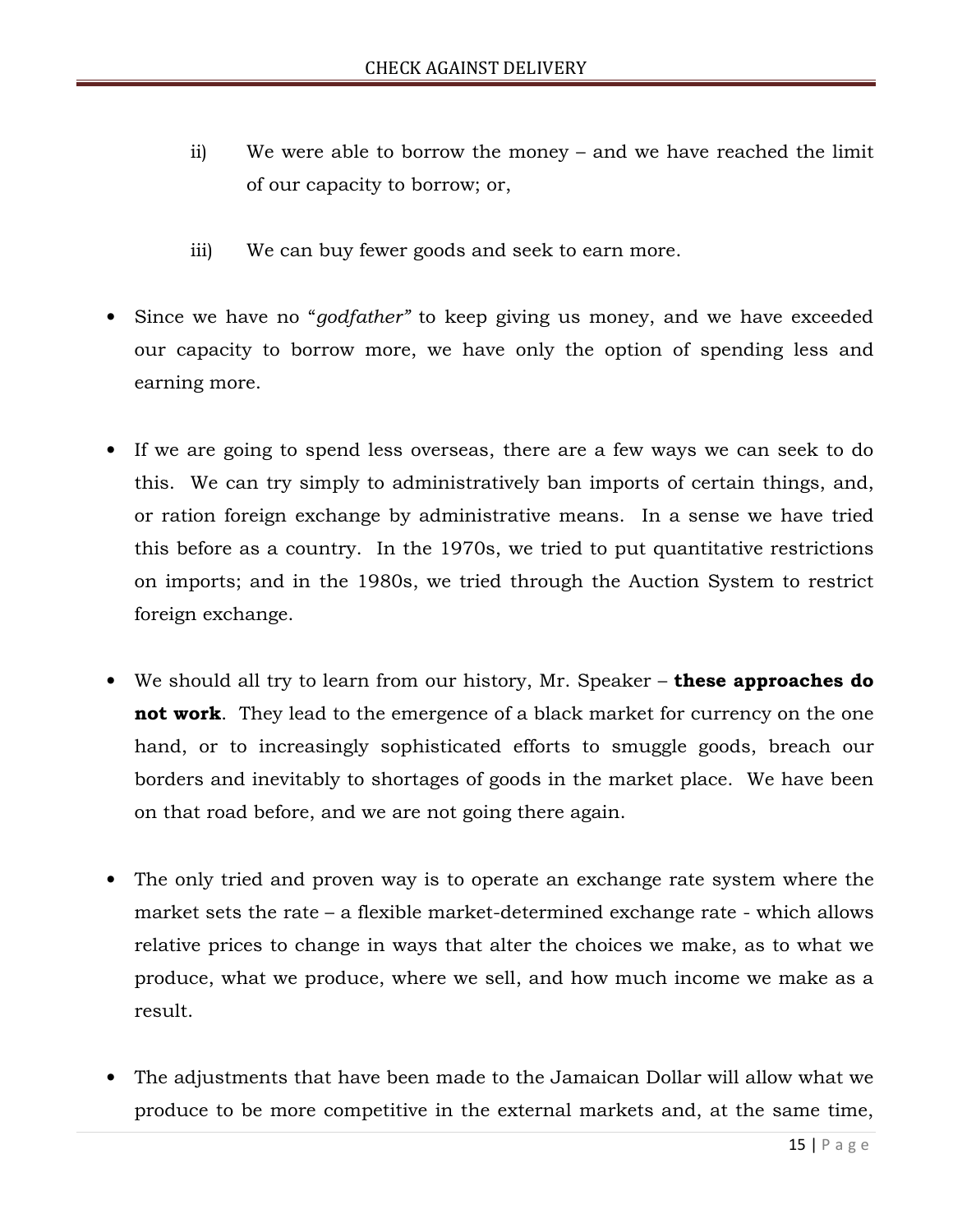allow us to develop what we can produce in Jamaica. Therefore, having a competitive exchange rate is one of the keys to economic expansion and growth in jobs, as we see it.

- So what then is the right value for the Jamaican Dollar? How does one determine the right value? The first point to make in this regard is that the nominal rate of exchange does not by itself tell you whether the currency in question is weak or strong, or whether the economy of the country using that currency is weak or strong.
- Take for example, the Japanese Yen is currently valued at 102 Yen to the US Dollar, and the Indian Rupee is valued at 60 Rupees to the US Dollar. Few would believe that the Indian economy is stronger than the Japanese economy or that the Rupee is a more attractive currency to hold than the Japanese Yen?
- Closer to home, Colombia has an exchange rate of about 2,000 pesos to the US Dollar as compared with the Brazilian Real which is about 2 Reals to the US dollar. The differential in nominal exchange does not reflect the difference in wealth or capacity of the two economies. What is significant, most of all, is the level of competitiveness of the economy, and its capacity to earn from abroad to support its consumption of goods and services from overseas. In a case such as Jamaica, where we have to make an adjustment to our economic circumstances in order to import less and export more, the adjustment is very difficult as the pain - which is the result of imports becoming more expensive is felt immediately by everyone, every household, every business, every individual – and it comes before the gains are made by the country that would come with the expansion of domestic production for export and local consumption.
- But even so, we can see some of the potential benefits already being realised. Some of our companies are exporting products like animal feed from new crops such as sorghum; and there is the planned domestic production of cassava on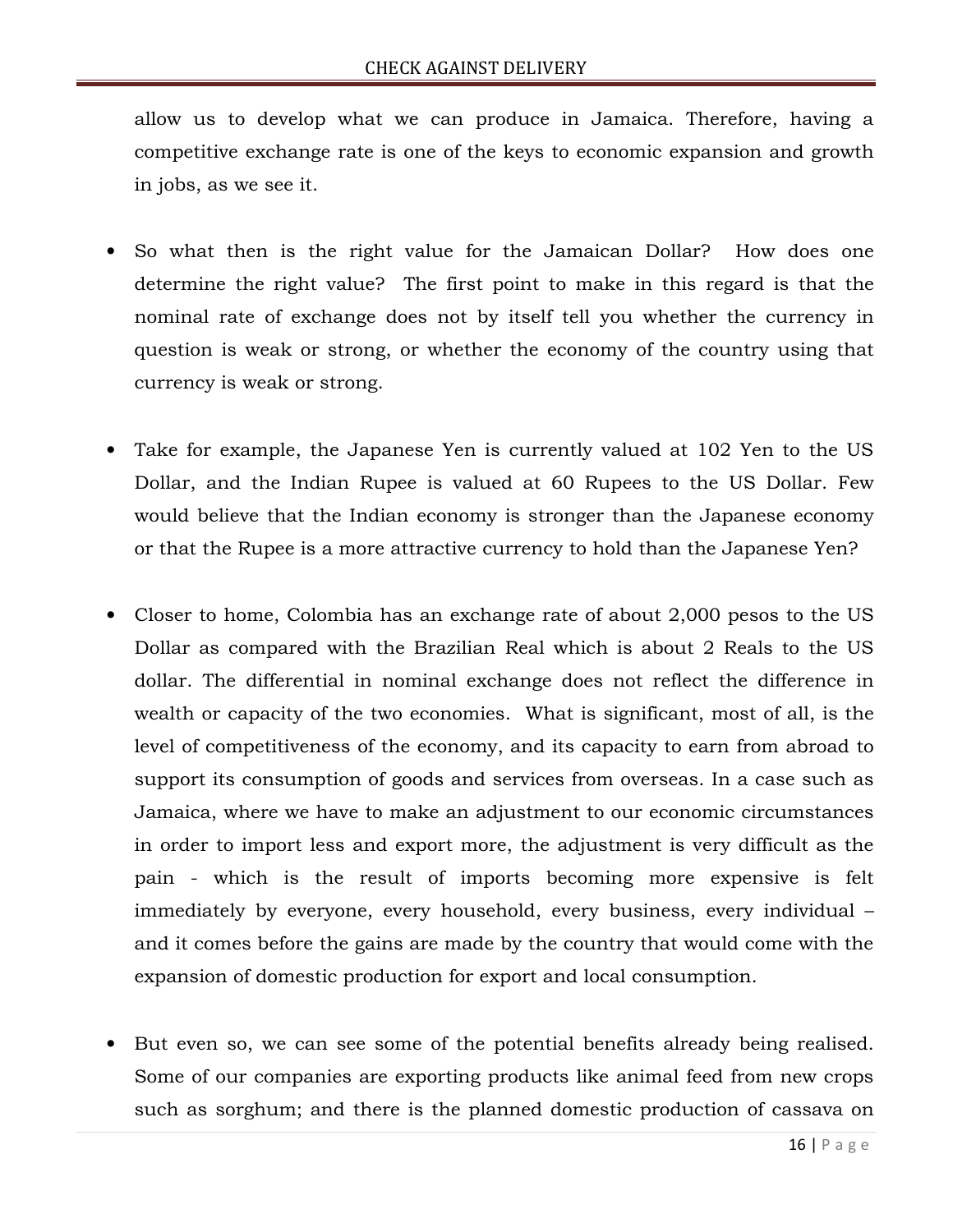an industrial scale to go into making beer. Construction companies are now looking to source more building materials locally. This is an example of a shift in production and we need make no apology for this shift which will put more Jamaicans to work rather than borrowing money to finance a current account deficit to keep foreign workers employed at the expense of a growing Jamaican debt.

- We will continue to maintain a market determined exchange rate and the Bank of Jamaica remains prepared to intervene in this market in order to reduce and eliminate those who would want to speculate on the exchange rate or disrupt the stability of the market.
- As we reduce our import bill, attract more tourists, export more goods, and stabilize the economic environment, I would expect the exchange rate to stabilize.
- In summary, Mr. Speaker, as I have said we have begun to see the first fruit of our efforts. From a macroeconomic perspective these have manifested themselves in a number of ways:
- The country has now had three consecutive quarters of growth and we expect this to continue.
- Inflation has been contained; the outturn for FY 2013/2014 is 8.3 per cent which is below what had been projected for the year and is better than the outturn of 9.1 percent for 2012/13.
- By living within our means, the country maintained a primary surplus of 7.5 per cent but was also able to achieve a fiscal surplus – our revenues covered all recurrent expenditure including interest costs.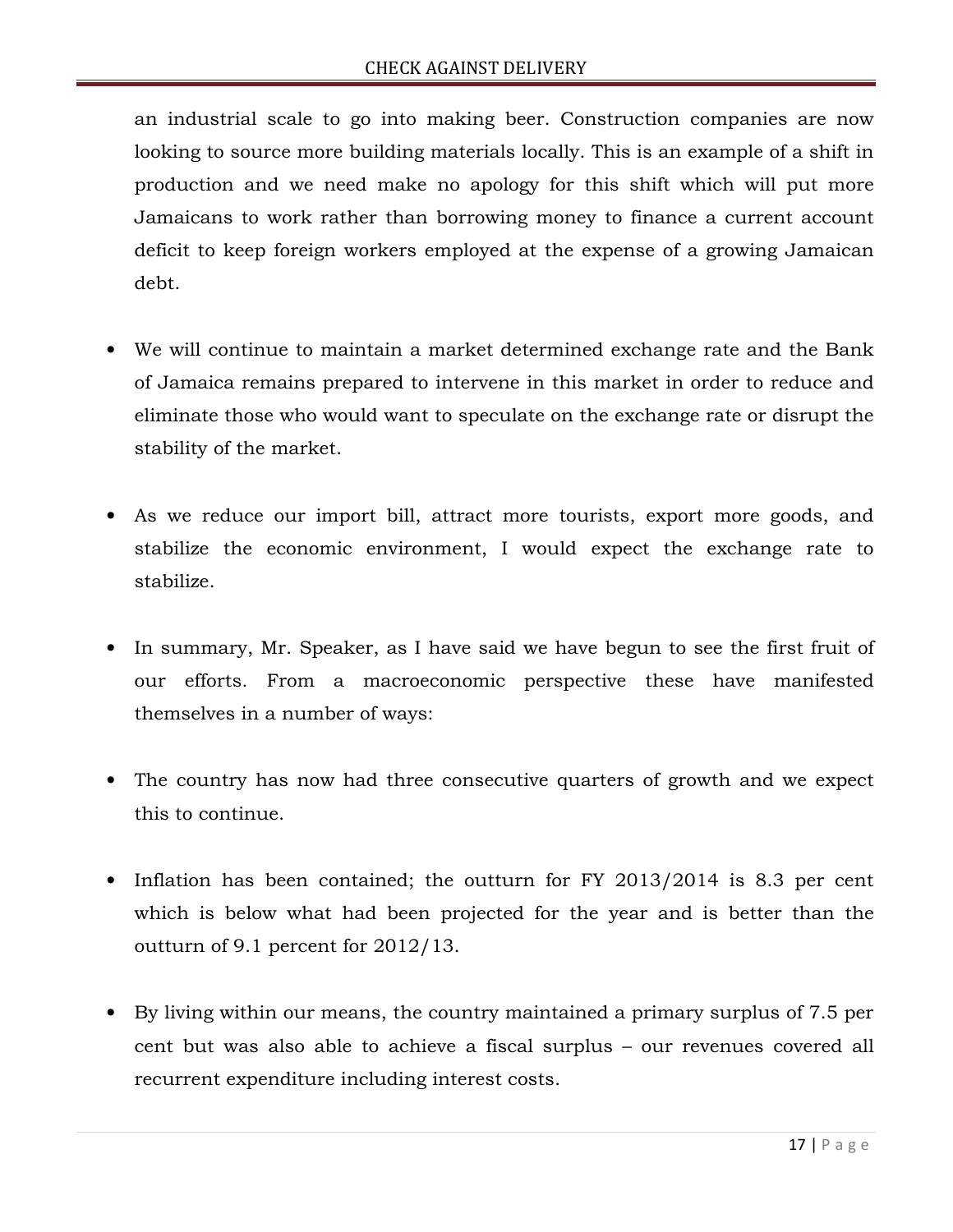- Our net international reserves have grown over 40 per cent and at the end of March 2014 stood at US\$1.3 B. This has put us in a better position to withstand unforeseen shocks in the external economy.
- Debt/GDP ratio is projected to have declined by approximately 5 percentage points for 2013/2014.
- Our growth has been inclusive growth. For the twelve months to March 2014, the Development Bank of Jamaica has provided nearly 10,000 (9,700) loans to micro, small and medium size enterprises, surpassing the \$2.0 B target announced last year by 15 per cent. Some \$620 M of this amount went to micro enterprises.
- Agriculture has been growing and small-farmer production has been expanding.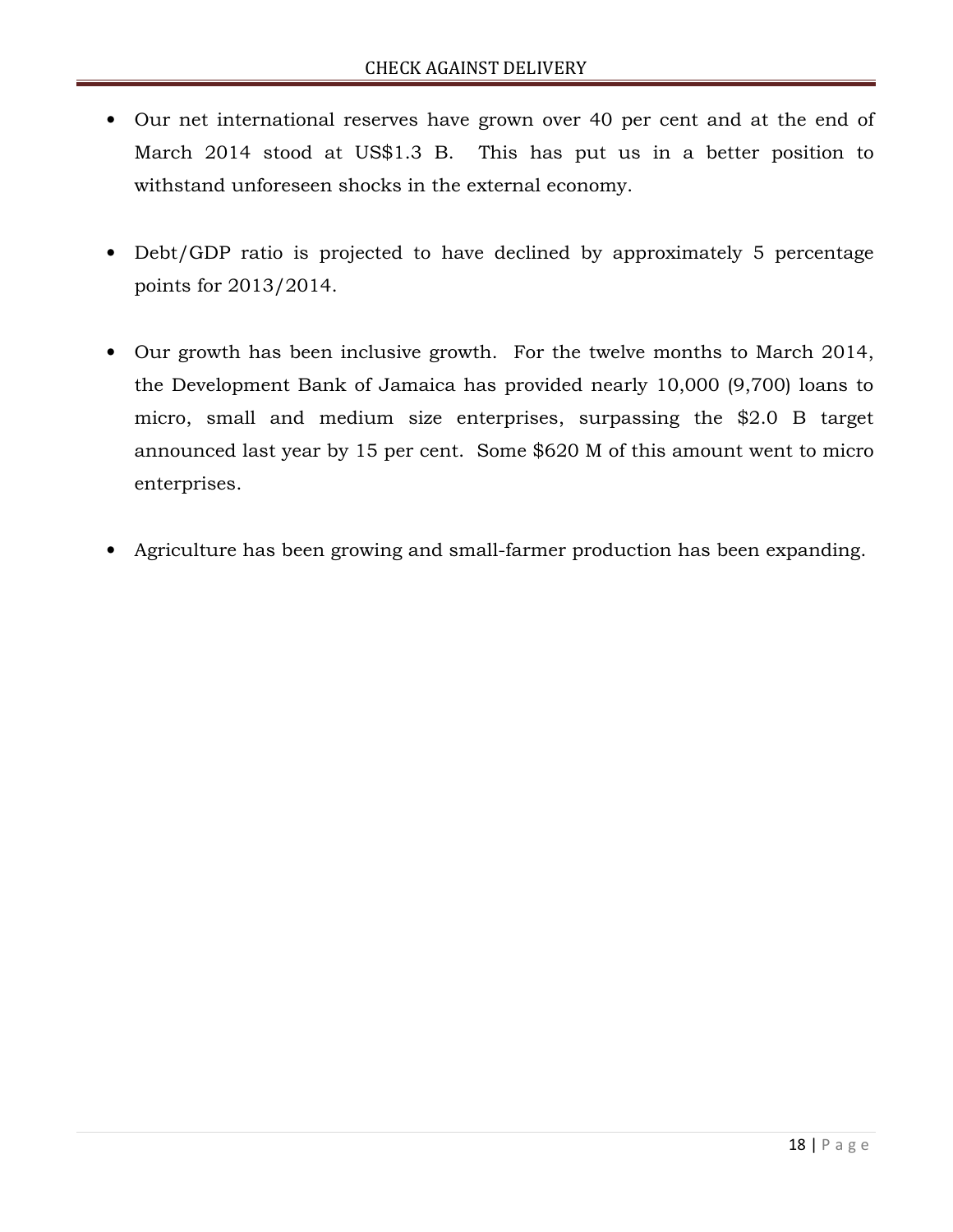### THE STRATEGY GOING FORWARD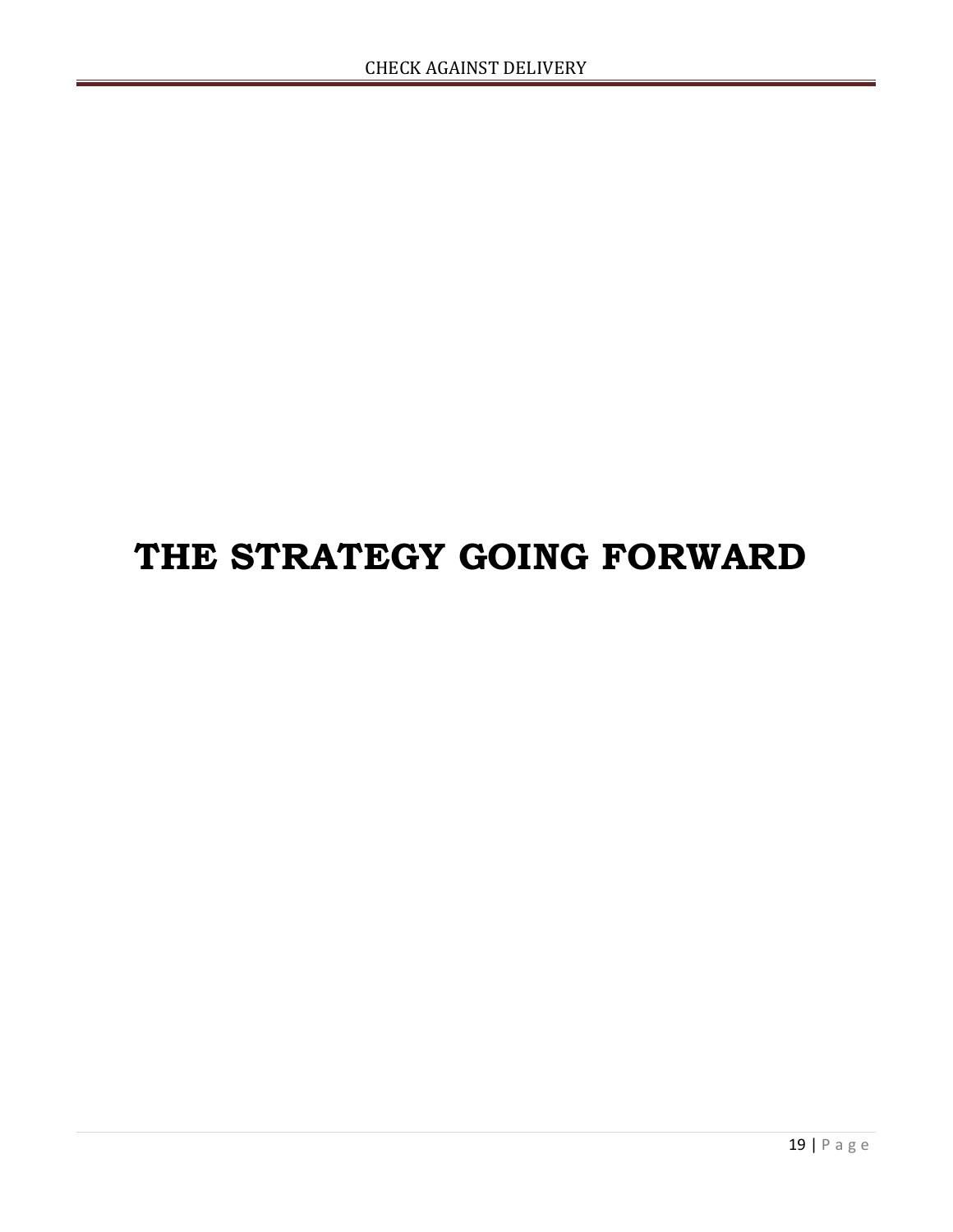#### THE STRATEGY GOING FORWARD

- In this context Mr. Speaker, what are the challenges that remain and what priority activities must we set as we continue to reform the fundamentals of our economy and to strive for greater levels of growth and job creation.
- The first point to emphasize here is that we need to continue the process of fiscal consolidation.
- But simple belt-tightening will not get us very far. We have to continue essential structural reforms that will lock-in the current gains of fiscal consolidation over the long term and create an environment that facilitates investment, protects and strengthens the foundation of our financial system and facilitates improved levels of productivity in the economy as a whole.
- Of fundamental importance also, is the continued reform of our tax collection system to ensure higher levels of compliance.

Among the critical elements in this process that will be tackled in this financial year are:

#### PUBLIC SECTOR TRANSFORMATION AND MODERNIZATION PROGRAMME

- This is essential to achieving acceptable levels of sustainable economic growth and job creation. Nevertheless, this has been one of the biggest challenges facing Jamaica and one which we must tackle urgently.
- According to the Global Competitiveness Index 2013-14, Jamaica ranked 94<sup>th</sup> overall out of 148 countries, an improvement since 2012. Nevertheless, we cannot continue to "accept" such a low performance. Several factors related to the performance of the Jamaican Public Sector have influenced our rankings. The most important of these factors are:
	- o excessive bureaucracy and red tape;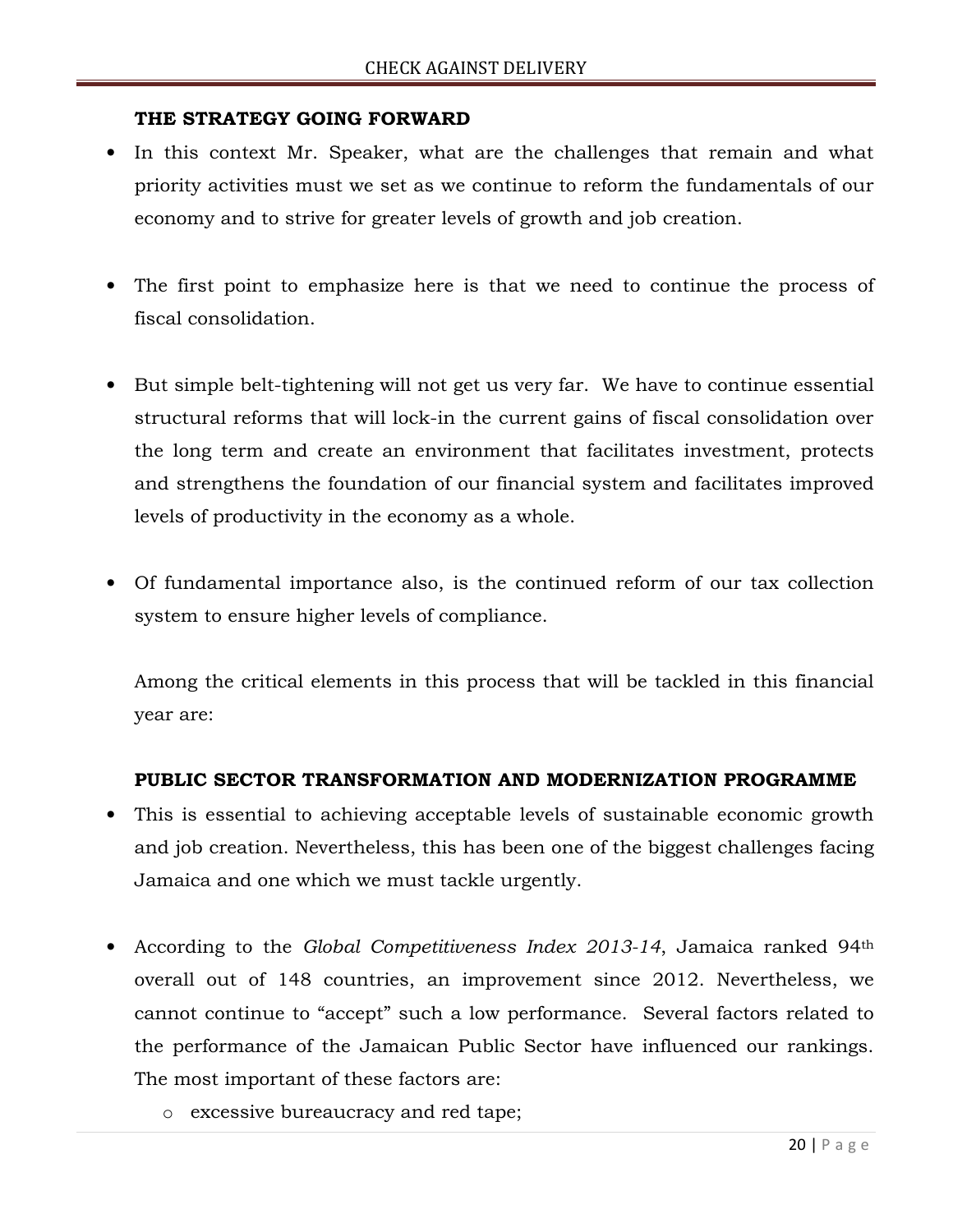- o duplication of functions;
- o underutilization of Information and Communication Technologies (ICT); and,
- o Poor inter-agency communication and coordination.
- The proposed Public Sector Transformation and Modernization Programme that we have commenced, and intend to intensify over the medium term will be more focused on targeting those elements within the Public Sector relating to service delivery that will have a direct impact on the private sector's ability to contribute to sustainable national economic growth.
- The Programme is built around the following broad areas:
	- o Enhancing the business environment and facilitating growth and competitiveness; and,
	- o Public Sector Transformation and Modernization Reducing the bureaucracy
- Initiatives include:
	- o Establishment of a One Stop Shop for import/export inspection **services** at the Montego Bay ports. The One Stop Shop facility brings together all regulatory agencies involved in the inspection process to a single location. In this way, all associated transactions occur in one place. One such facility is already established at Berth 11 in Kingston.
	- $\circ$  Simplification and increase in the transparency of the Government Electrical inspection process - Reengineering and automation of the process will make it easier for applicants to access the service in a timely manner, and remove much of the difficulty and delay that many developers now face.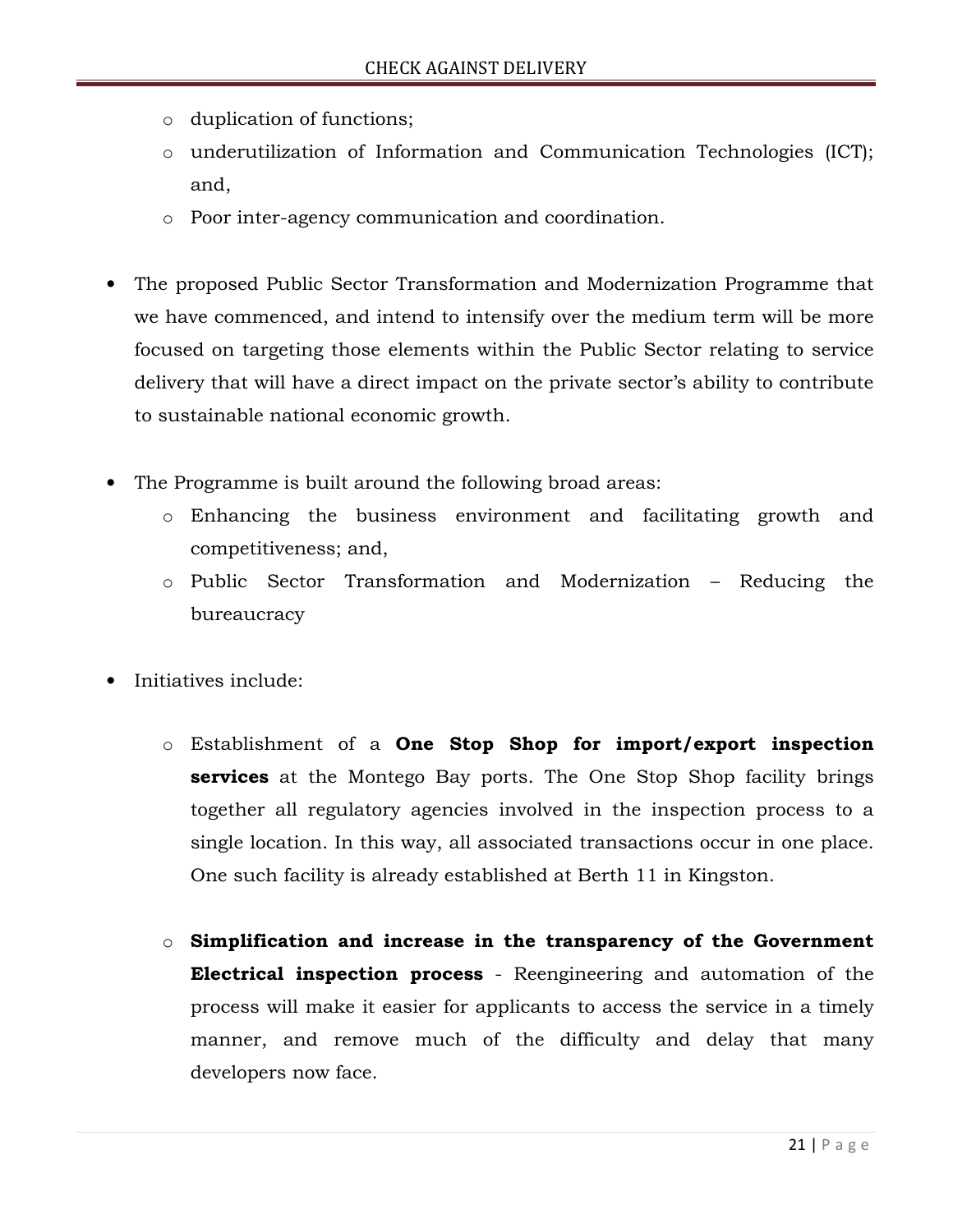$\circ$  **National Productivity** – the Jamaica Productivity Centre (JPC) in collaboration with the Hugh Lawson Shearer Trade Union Education Institute (HLSTUEI) and Management Institute for National Development (MIND) will spearhead the development and delivery of a National Productivity Training Programme focused on enabling staff to develop productivity enhancing programmes in the organizations.

As far improving **government's internal operations** is concerned, we are committed to:

o Improving the Public Procurement Process: Legislation which was promised last year has been prepared and consultations are underway.

#### o Central Treasury Management System

Already the Central Treasury Management System has improved the management of public funds. Further modification and roll out of additional Treasury Management System to increase efficiency are expected. Among the benefits being realised under the system are a significant decrease in associated bank charges to the government and reduced borrowing by Government.

#### Human Resource Management

- o The implementation of a Human Capital Management Enterprise System, which will begin later this year, will integrate payroll, performance and employee demographics in a single database to further improve human resources management across Government.
- o With the creation of the web-enabled E-Census, we have at our fingertips, for the first time, a means of determining the size and distribution, qualifications and basic demographics of the Public Sector.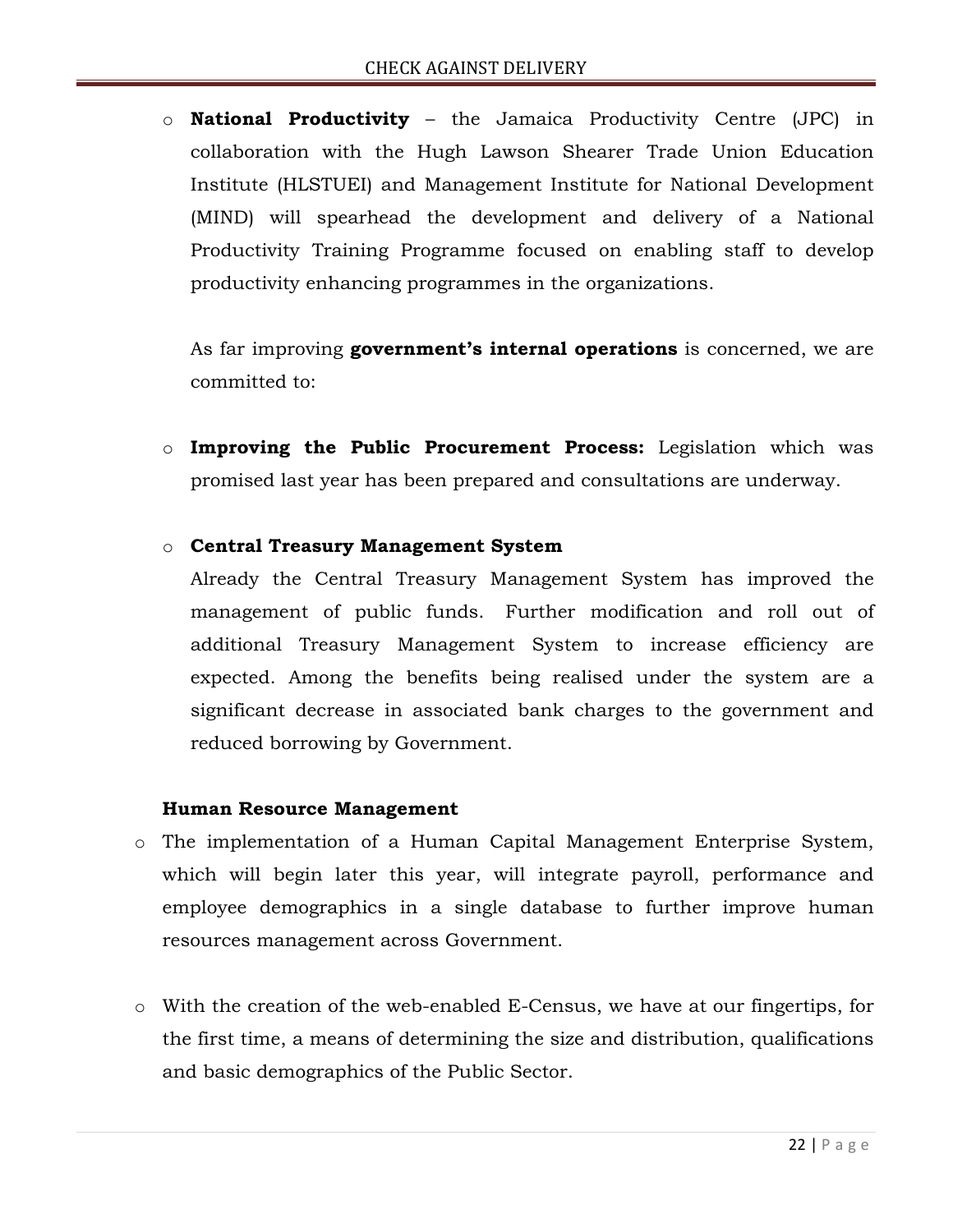#### LABOUR REFORM

- Mr. Speaker, labour reform is essential if Jamaica is to retain its qualified workers. It is critical that we create an environment which can sustain social stability and social inclusion. In this regard, as a first step, the Government recently tabled legislation for the Parliament's consideration related to the introduction of Flexible Work Arrangements. We believe that flexible work arrangements are vital to increasing productivity, efficiency and competitiveness in both the public and private sectors. This legislation is therefore crucial to fostering economic growth, the creation of jobs and attracting investments.
- The implementation of flexi-work arrangements will provide for a more attractive investment climate, allowing companies to take advantage of off-peak rates (on Saturdays and Sundays) on overheads such as utilities and more efficient use of their capital resources. In manufacturing, for example, it will result in more productive work days per year and the use of machinery for longer hours each day.
- It will also allow for wider and better customer service due to varied opening hours and more business days.
- Most importantly, Mr. Speaker, it will provide workers the opportunity to better manage their time between work hours, school hours and other parental opportunities. It may even reduce traffic congestion during the traditional peak hours.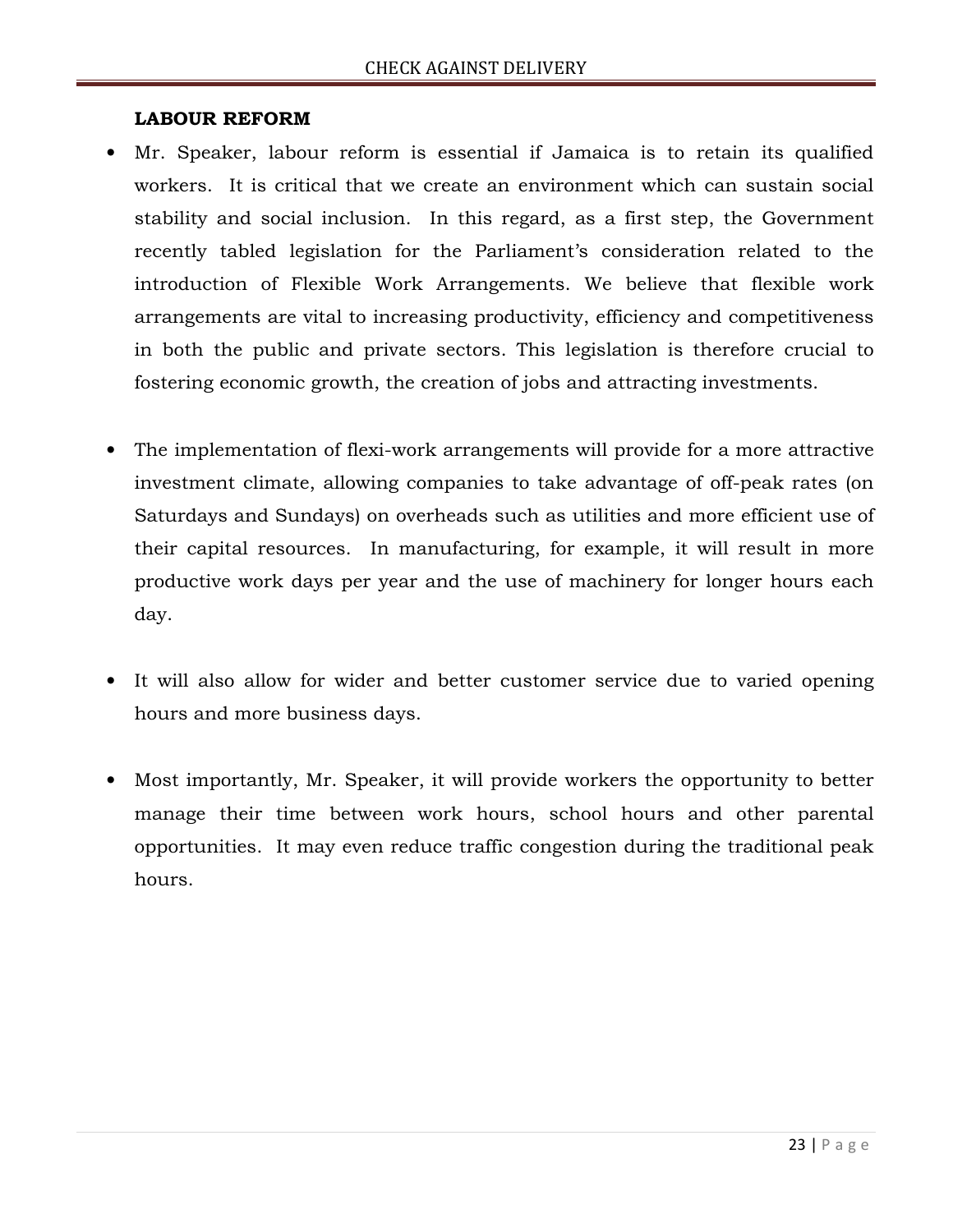### THE GROWTH AGENDA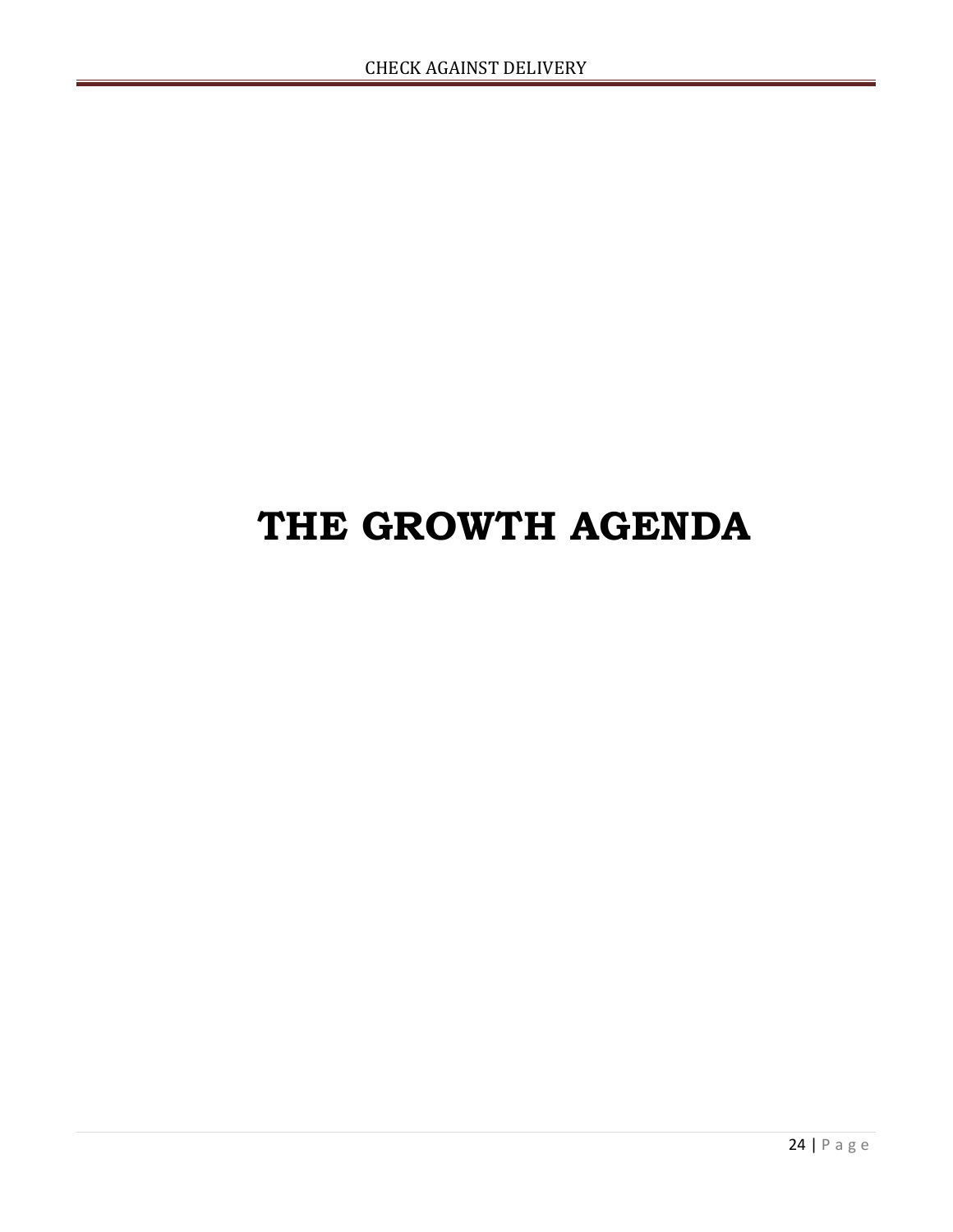#### THE GROWTH AGENDA

- Mr. Speaker there has been much discussion about the growth agenda Last year I addressed this issue but believe it may be useful to repeat it again as it may be clearer given all of the work that this Government has done during the past year.
- Let me quote what I said last year "the first requirement of the growth agenda is that we need to maintain our commitment to the current economic reforms and the difficult adjustments that that entail. WE HAVE TO STAY THE COURSE and reduce our Public Debt. Beyond that, I think we can all agree that the basic prerequisite for growth would include:
	- o easy access to affordable credit;
	- o efficient, facilitative government institutions supportive of investments;
	- o a legal system that resolves disputes impartially and speedily; and,
	- o a society which will view positively and reward those who achieve successful business investments.
- Sustained growth will also require an environment which facilitates new entrants coming on to the field of business investments and allows small to become medium, and medium to become large, not on the basis of political or social connections, but simply on the basis of their capacity and their entrepreneurial drive".
- Mr. Speaker, I have already spoken about tax and other reforms undertaken to improve the business environment (e.g. collateral registry, Insolvency Bill and Secured Interest in Personal Property Bill) but I want to address the topic of construction permit approvals, a topic which has consistently dominated the public media. Successive Governments have committed to implementing a process that will ensure that construction permit applications are approved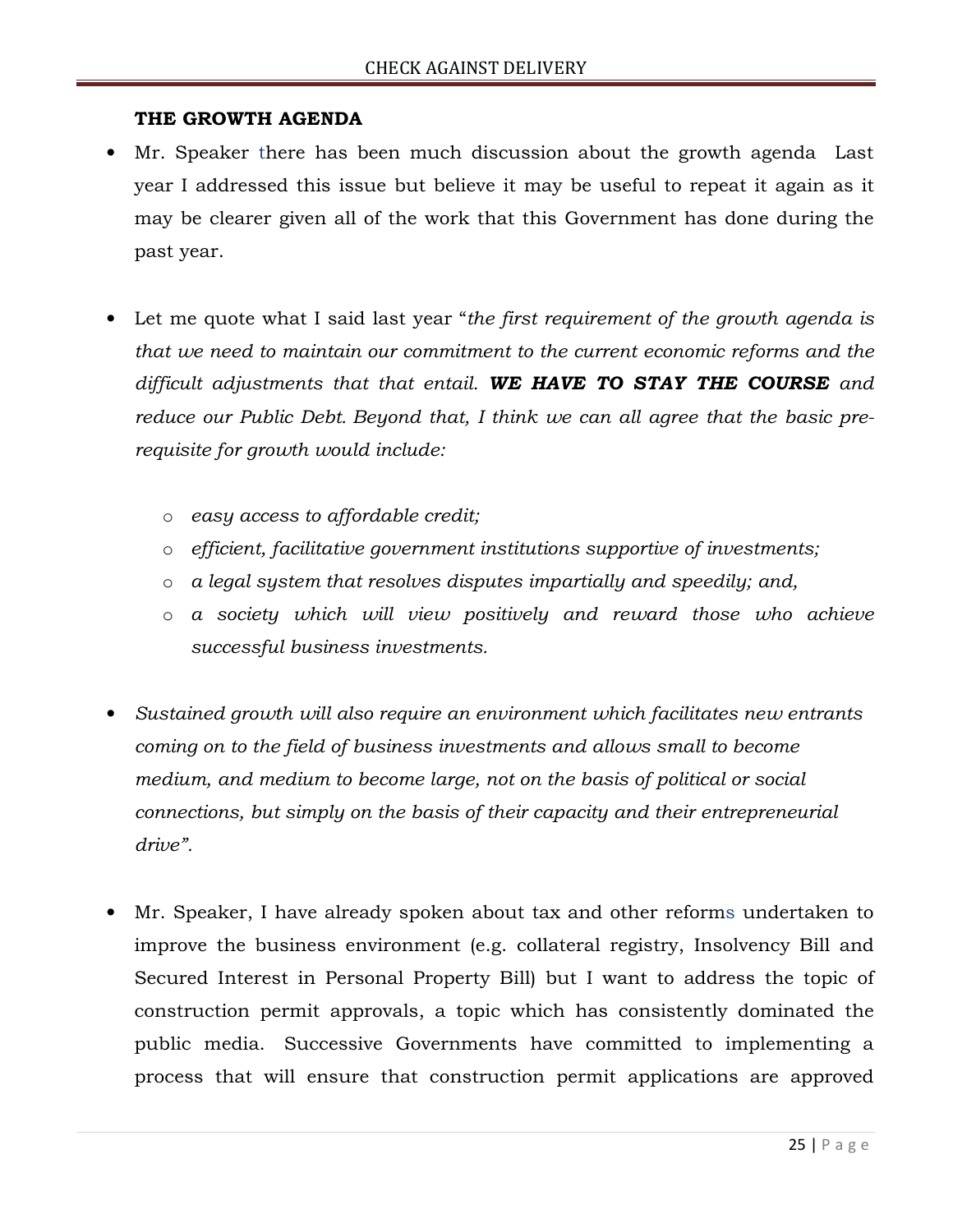within 90 days from submission, for projects that do not require an Environment Impact Assessment.

- This Government has committed to not only improve the approval process but to fully implement the Application Management and Data Automation system (AMANDA) which will allow the Government to track approval of construction permits across all parish councils in Jamaica.
- We have committed to complete this implementation in all parish councils by the end of this year and then we will implement the system in commenting agencies such as the Jamaica Fire Brigade, the National Water Commission and the National Environment and Planning Agency. Notwithstanding that, it will take some time for the AMANDA system to be fully installed, the Ministry of Local Government and Community Development in its commitment to address this issue has confirmed that parish councils have substantially cleared most of the outstanding construction permit applications and is committed to dealing with applications in a timely manner going forward.
- Secondly, we need an efficient public sector and I have already outlined the steps that are being taken to ensure that public sector reform places priority on those changes that will improve the business environment, speed-up developmental approvals for example, support the easy payment of taxes and the easy provision of services such as water, electricity, work permits, and the like.
- Another element relates to the government divestment programme and the private-public partnerships which are geared to providing ready opportunities. Last year I mentioned that Enterprise teams had been formed to facilitate the privatisation of a number of entities. By way of update
	- o The divestment of the Wallenford Coffee Company was completed.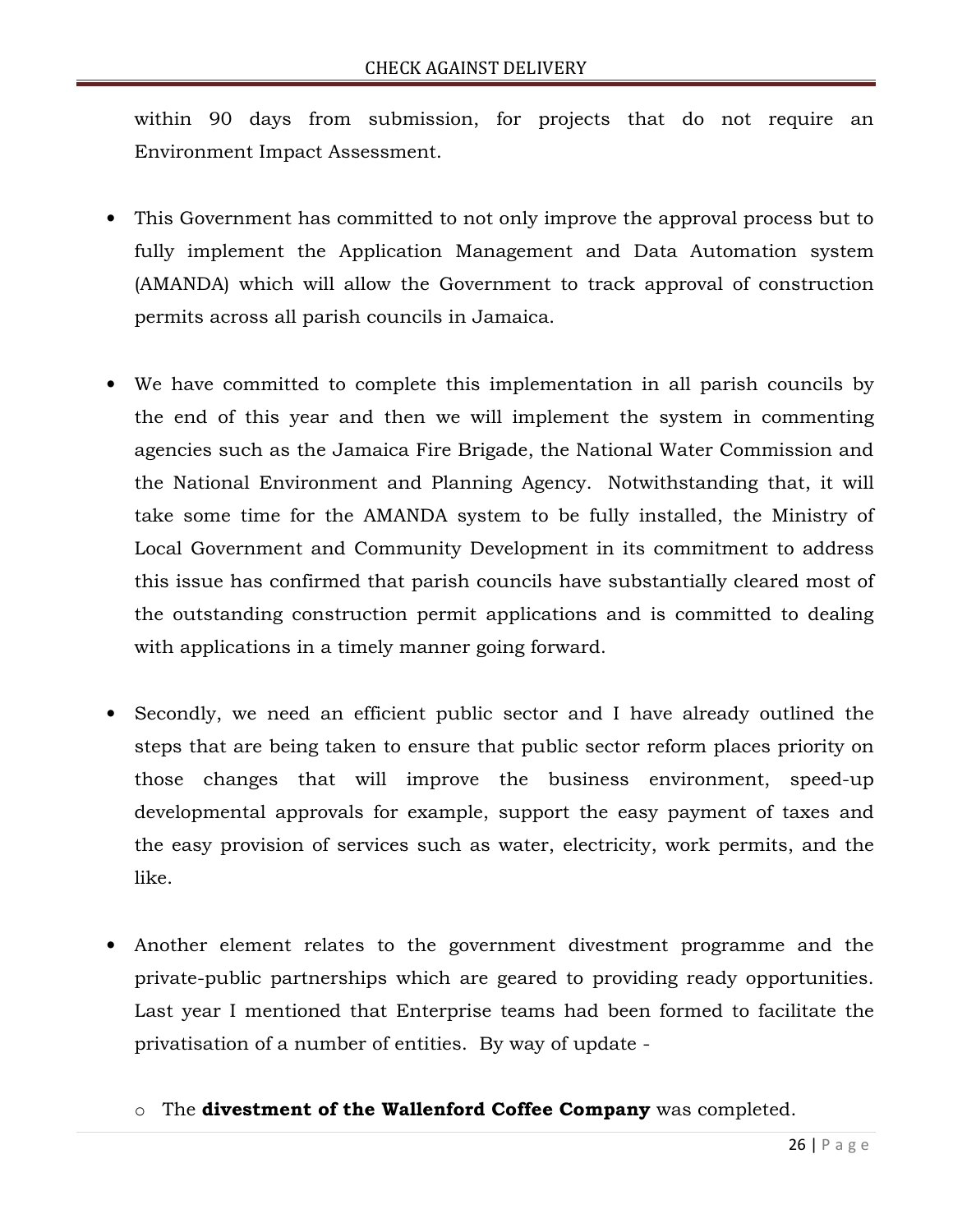- $\circ$  With regards to the **Kingston Container Terminal**, Mr. Speaker, the Cabinet approved the recommendations of the Enterprise team and a request for proposal was issued in January this year to three pre-qualified bidders. It is expected that responses will be received in May with the expectation that a final bidder can be chosen and negotiations concluded this year.
- o In respect of the privatisation of the Norman Manley International **Airport**, Cabinet has approved the transaction structure recommended by this transaction's Enterprise team and it is expected that the Request for Expressions of Interest will be issued shortly.
- o The Development Bank of Jamaica is actively pursuing the **divestment of** the Jamaica Railway Corporation and is in discussions with two interested parties.
- DBJ is also pursuing the sale of a number of other Government assets to including Caymanas Track Limited, The Cocoa Industry Board and Petcom, all of which are in various stages of the divestment process.

#### THE DEVELOPMENT BANK AS AN ENGINE OF GROWTH

- I would like to say something Mr. Speaker about the role of the Development Bank of Jamaica (DBJ) in support of the Growth Agenda.
	- o The DBJ has developed an enviable record as one of the premier development banking institutions of the Caribbean, and it is vital not only because of its provision of capital through associated financial institutions, but also for its support for Micro, Small and Medium enterprises – the so-called MSMEs sector.
	- o Mr. Speaker, over the past year, the loan commitments of the DBJ increased by some 36 per cent and for the first time in its history, the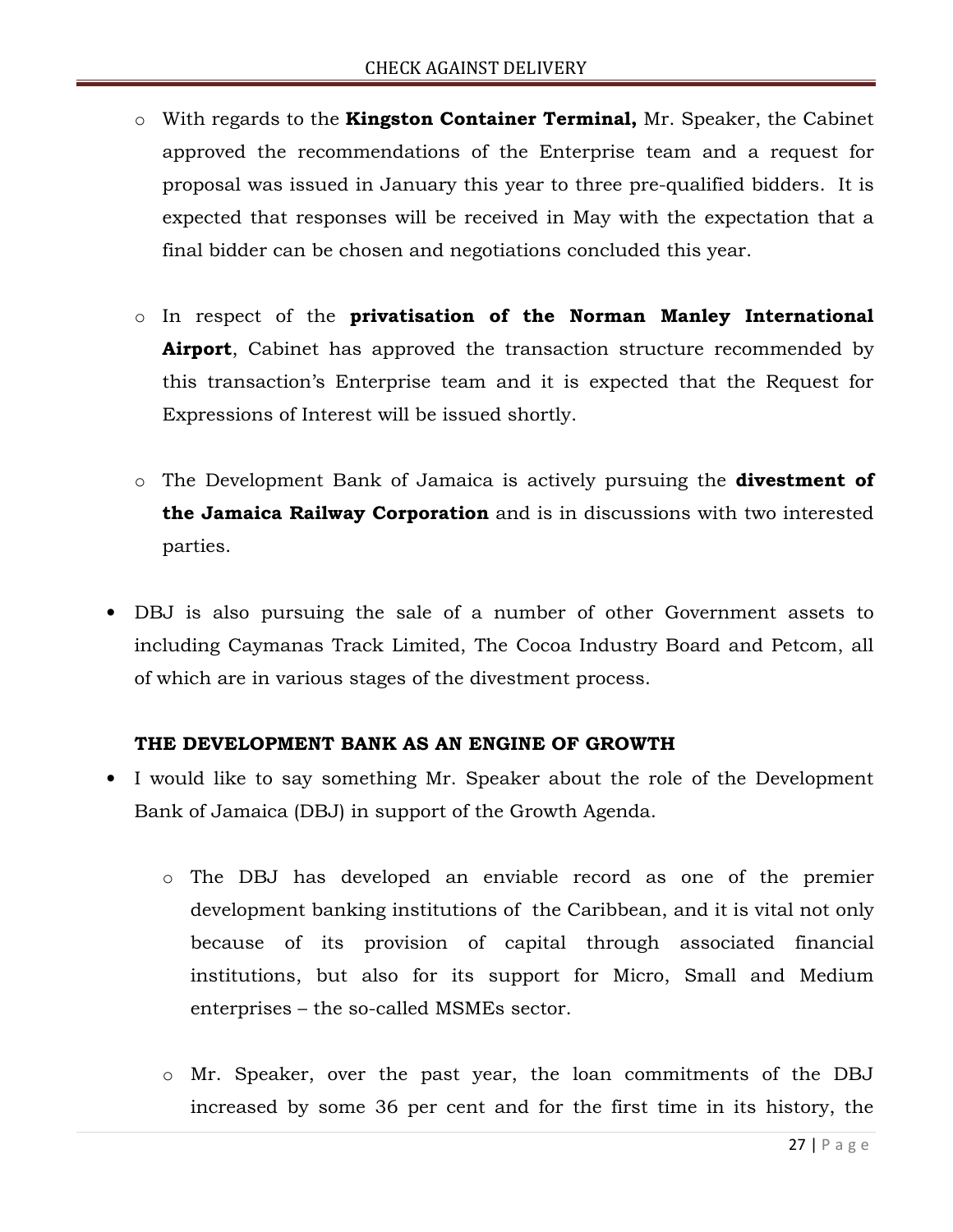Bank approved loans totalling some \$8.2 B. This \$8.2 B of approved loans supported investment of \$15 B with potential for over 4,000 new jobs. But what is also significant Mr. Speaker, is that the DBJ set a target of \$2 B for the MSME sector and I am pleased to report that by the end of the last fiscal year it surpassed the target by some \$288M which included some 9,642 loans to the micro sector.

- $\circ$  In support of the Growth Agenda for the fiscal year 2014/15 the DBJ has set a lending target of \$9.0B with some \$3.0B specifically for the MSME sector.
- $\circ$  Important though all of this is, Mr. Speaker, one of the more exciting aspects of the efforts of the DBJ to support Growth, concerns their work in capacity building. We all know that many of our small and medium enterprises fail to develop adequately because of technical deficiencies and limitations in their business capacity.
- For example, they lack proper business plans and accounting records which inhibit their ability to access loans from the formal banking system; there may also be limited marketing abilities. But last November, the DBJ had consultation with SMEs in order to gain better insight regarding the issues and challenges faced by them, and they have developed a series of responses to them, and I will mention only one here because it will begin the earliest. Starting next month the DBJ will be providing a voucher for technical assistance to those SMEs which qualify.

#### Voucher for Technical Assistance

• What is it? This is an electronic voucher issued by financial institutions and redeemed by SME at Business Development Organizations (BDOs) for attaining capacity development services with the aim of improving the SMEs chances of accessing credit. The DBJ will finance 70 per cent of the cost of the services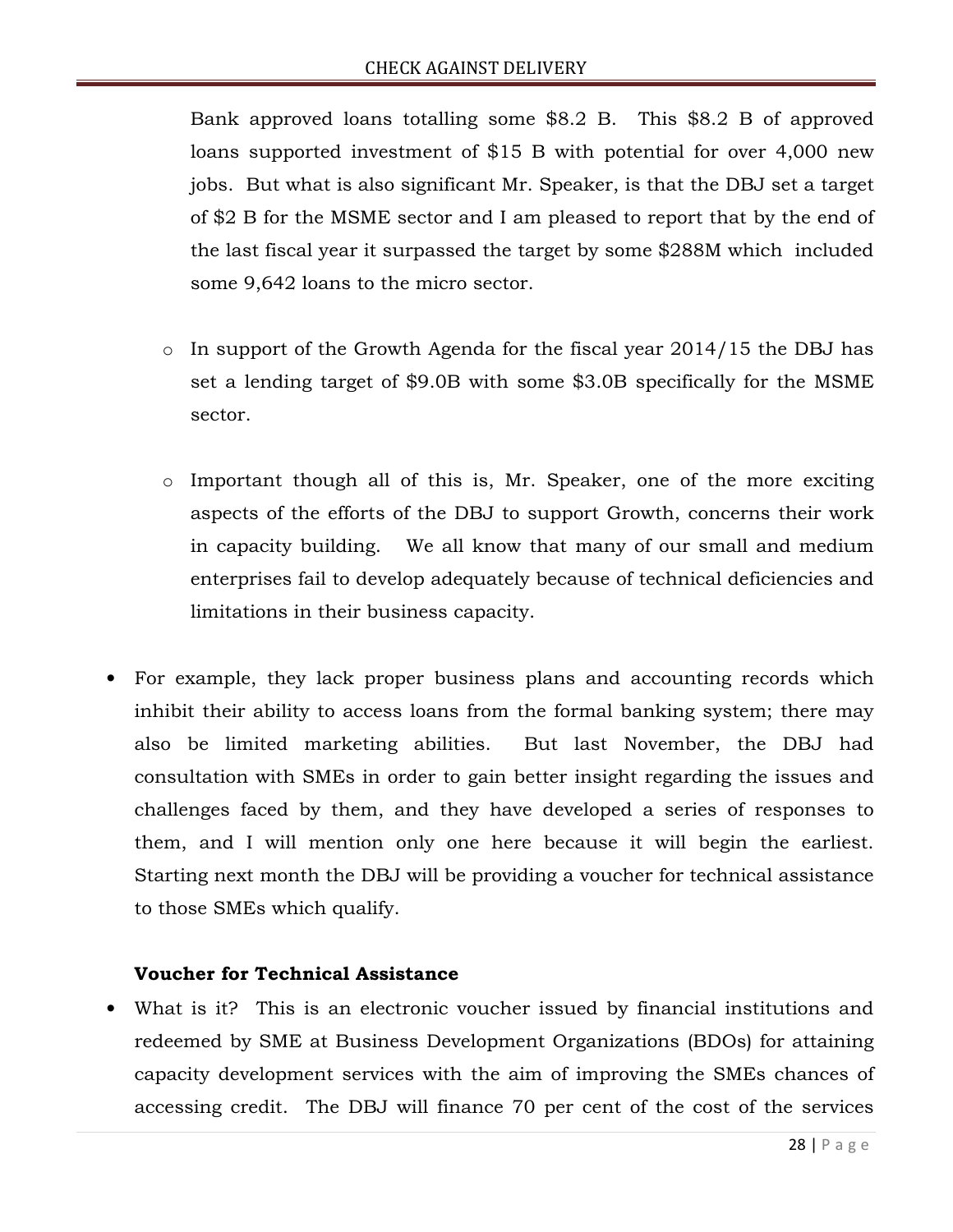with vouchers of values ranging from \$100,000 to \$300,000, to be accessed by up to 85 SMEs.

- o What can it be used for? Vouchers can be used for Business Plan Preparation, Business Process Improvement, Financial Management, Mentorship & Coaching, and the preparation of Financial Statements, Strategic Plans, and Marketing Plans.
- o When will it be available? The Voucher system is currently being developed and technical agreements are being signed with participating business development organizations and financial institutions. The system will go live in May 2014.

#### Energy programme

- I should also mention that the DBJ will continue its successful energy management strategy in 2014/15 and will explore and implement other energy projects in partnership with development partners in an effort to drive down energy costs and propel concessionary energy lending in the market. The DBJ will continue its energy audit grant programme, and has allocated \$5 M for energy and energy audit grants to SMEs to decrease energy costs.
- The Energy Grant programme provides up to \$200,000 towards the cost of the audit. The programme is open to private sector entities of all sizes which are interested in accessing loan funds to implement the recommended energy projects.

#### VENTURE CAPITAL FUNDING

• The DBJ is also continuing its work to foster the establishment of venture capital and private equity funds through public and private sector collaboration with local and international fund managers. The DBJ will seek to stimulate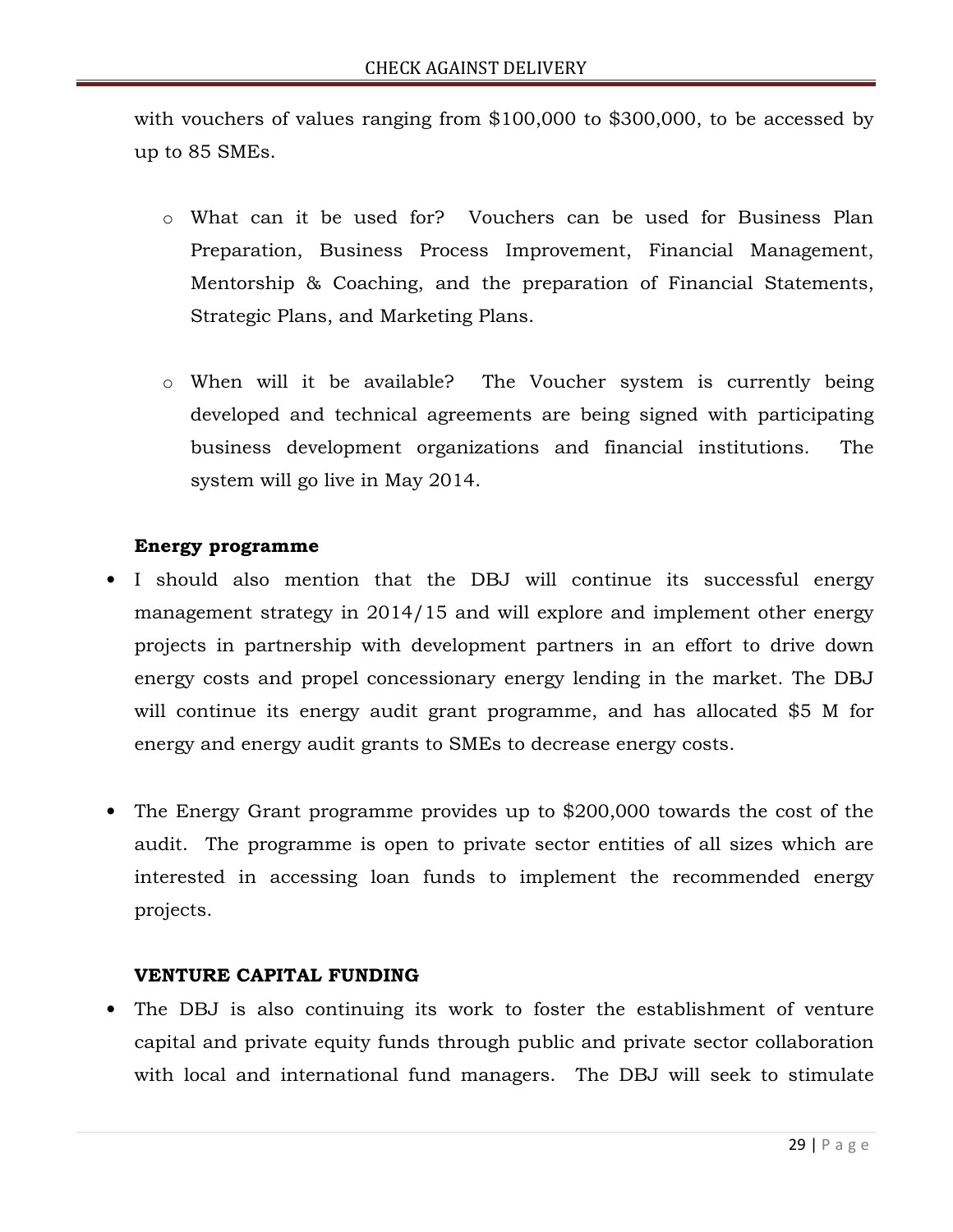investments in new venture capital funds through co-investment with private sector partners.

- A target of J\$1B has been set for investment in high potential SMEs over the next 5 years. Before the end of May requests for proposals will be issued for potential fund managers and it is projected that a Venture Capital Fund will be established by the end of this year.
- Mr. Speaker, this will provide for a number of promising entrepreneurs who may not have access to capital directly. The value of this is not just the economic benefits, but also the social benefits because this will mean that the potential for economic success will not be as firmly tied to those who have been blessed with inherited capital or the connection to it.

#### POTENTIAL GROWTH CENTRES

• Mr. Speaker, without going into too much detail because I know that the respective Ministers will speak to these matters in the course of their presentation, I want to highlight some of the areas of potential growth that are being expanded or developed as the case may be:

#### AGRICULTURE

• Agriculture is one of the fastest growing sectors in the country. For the quarter ending December 31, 2014, the growth rate for Agriculture annualised was of the order of approximately 13 per cent.

#### Agro Parks

- Seven Agro-Parks (Plantain Garden River, Yallahs, Amity Hall, Ebony Park, Hill Run, New Forest/Duff House and Spring Plain) are now operational.
- The production across the 7 Agro Parks is not insignificant Mr. Speaker with a total of 18,880 bushels of sorghum, 7,200 bales of hay, 120,576 pounds of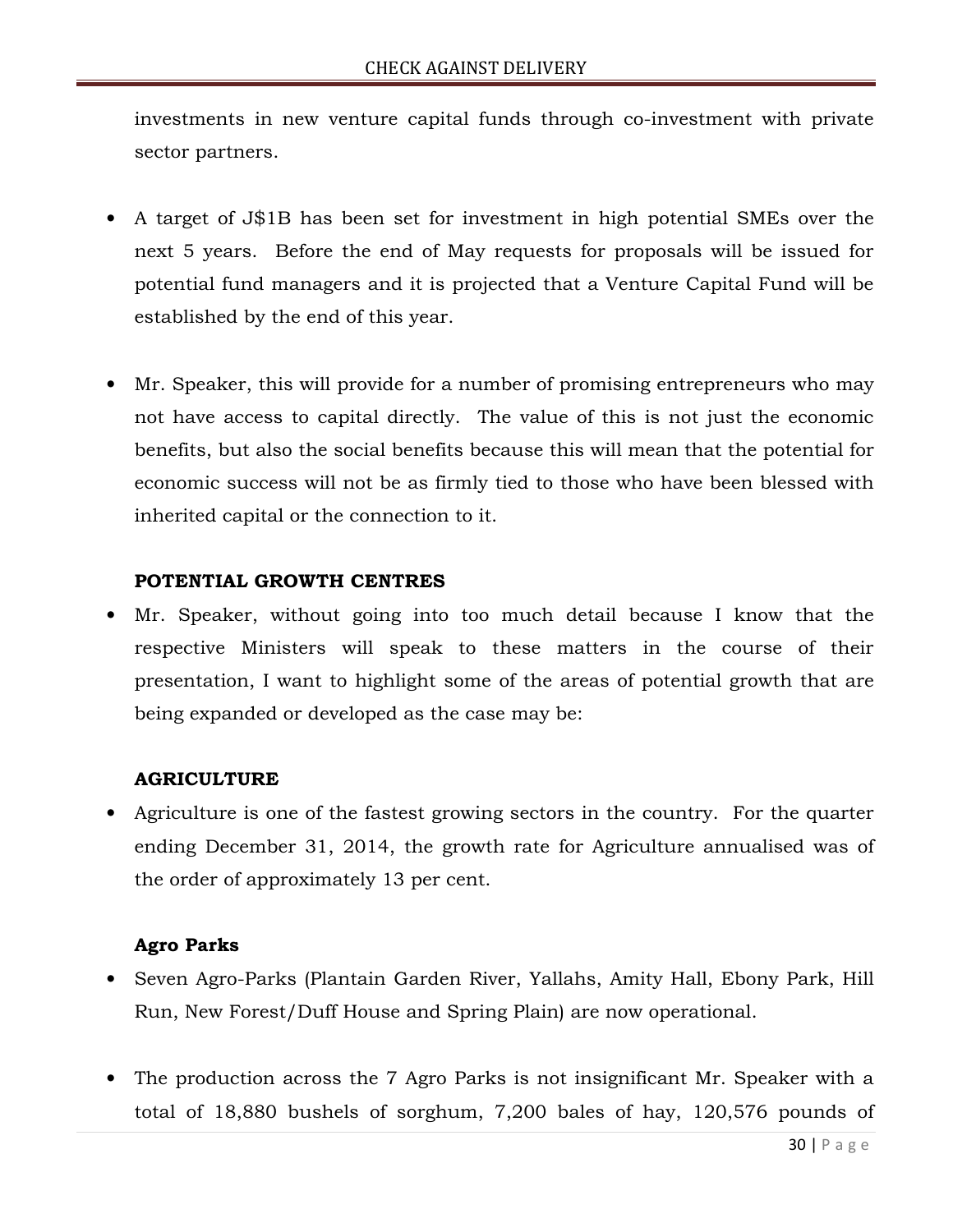onions and 930,000 pounds of vegetables, tubers and fruits have already harvested.

#### TOURISM

- Tourism also represents an area of substantial growth. The sector for the quarter ending December 31, 2014, grew at a rate of approximately 6 per cent and this is against the backdrop where a number of rooms were out of service. There is still a lot of activity in this sector with new rooms coming on stream.
- Some of these are:
	- o The **Azul Sensatori**, formerly Poinciana in Negril, which was acquired by Karisma will officially open next month having completed a J\$1.1 billion renovation project.
	- $\circ$  the **Royalton White Sands Hotel** (formerly the Starfish Hotel) owned by Sunwing Travel Group of Canada completed its major refurbishing involving an investment of over J\$2.5 billion and re-opened in December last year.
	- $\circ$  The new RIU hotel at Mahoe Bay in Montego Bay representing an investment of over J\$4.5 billion [US\$43 million] has now opened.
	- $\circ$  The PLAYA Hotel & Resort's new property in Montego Bay will be a 620 room **Hyatt luxury all inclusive resorts** which will open in the 4<sup>th</sup> quarter of 2014 after a total renovation and expansion investment of over US\$80M.
	- o The **Braco Property** being managed by Melia Hotels International is currently being refurbished and is expected to open for the 2014/2015 winter season.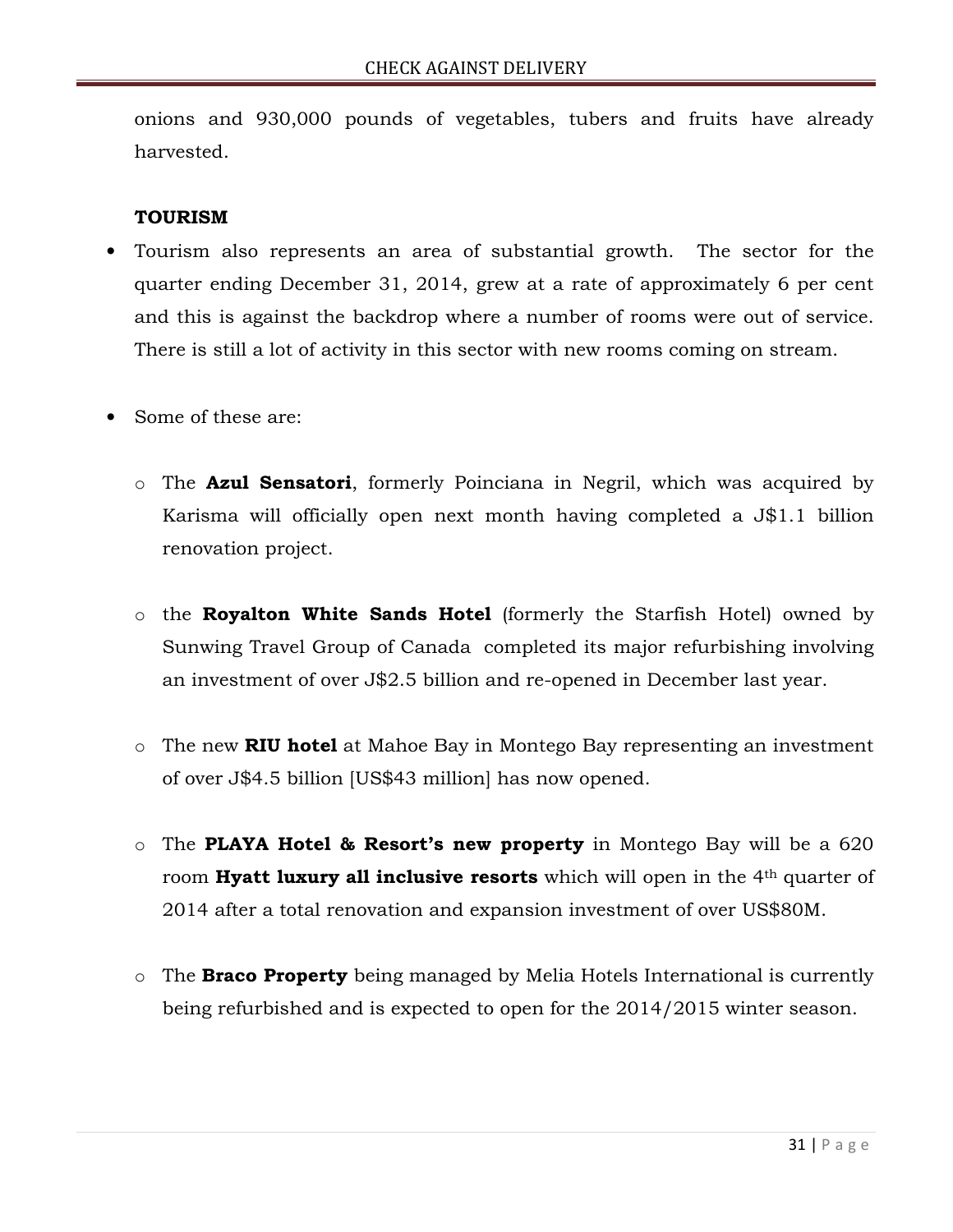#### HARMONY COVE UPDATE

• I indicated earlier, Mr. Speaker, that there needed to be definite movement on the Harmony Cove Project this year and I had indicated this to the lead investors. They have been in touch and there is forward movement in this matter. As soon as the developments have reached a point where we can be definitive, I will give a further update to the country. But I believe that the message has been received by the investors that this offer will not remain open forever.

#### INTEGRATED RESORT DEVELOPMENTS

• We are proceeding to assess the proposals which we have received with respect to Integrated Resort Developments under the Casino Gaming Act. These will be reviewed and we expect before the end of this Calendar year to take decisions in this regard.

#### ENERGY

• The provision of cheaper energy is an essential part of the growth strategy. The Minster of Energy has already informed the country. In addition to the proposed 381MW project, proposals for the 115MW of renewable energy projects have been approved and some 70 MW already awarded.

#### BAUXITE AND ALUMINA

• We continue in our efforts to revive production in the Bauxite and Alumina sector. Energy and the provision of energy to these refineries is critical to this sector. Efforts are currently underway at Ewarton and JAMALCO to provide solutions.

#### LOGISTICS OPERATION

• Regarding the development of a transhipment port and industrial and commercial zones in the Portland Bight area by China Harbour Engineering Company (CHEC), a Non-Binding Framework Agreement was executed with the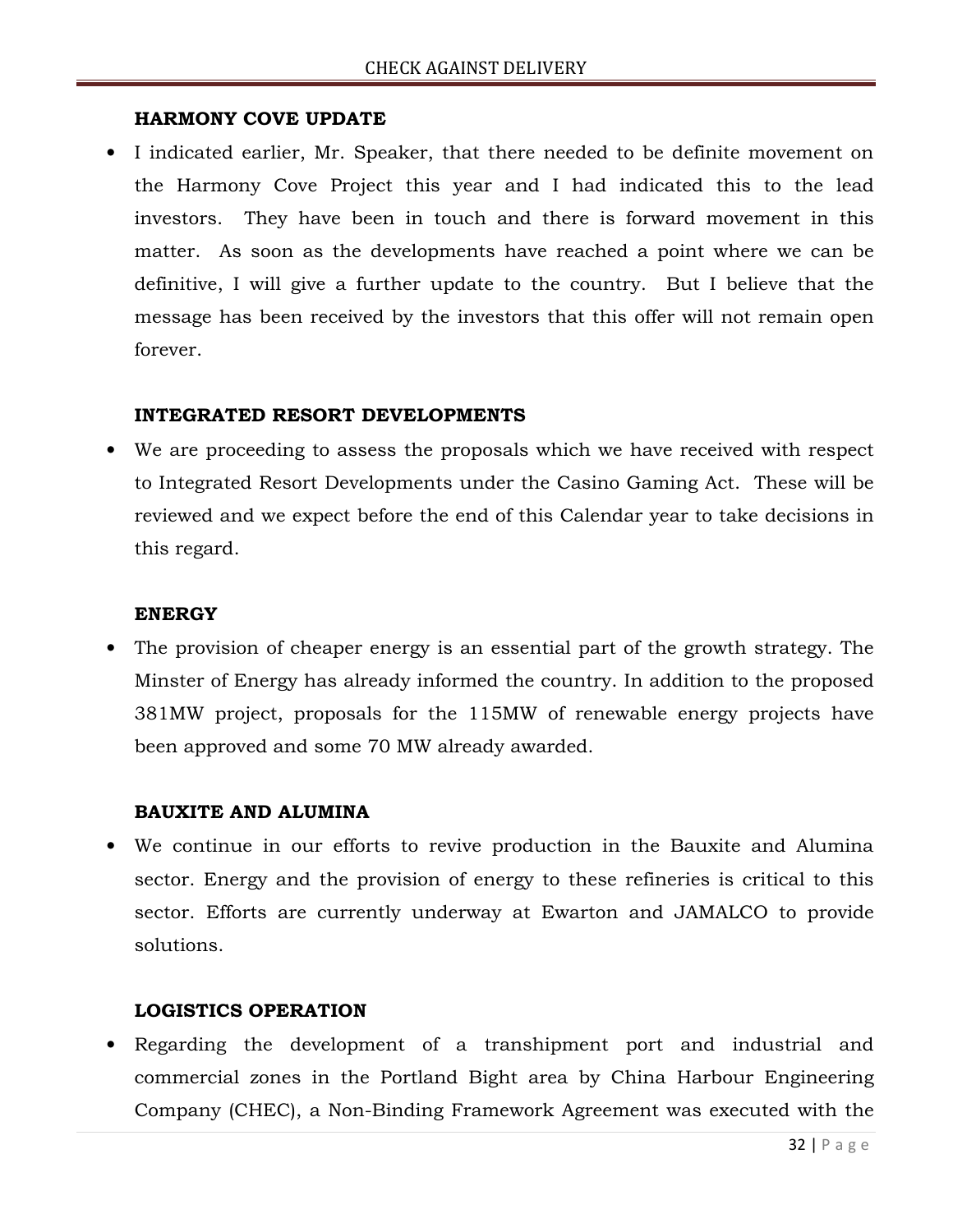Government on March 28. Discussions with the National Environment and Planning Agency (NEPA) have begun regarding the completion of a technical feasibility study and will seek agreement on the prerequisite Terms of Reference (TOR) for the Environmental Impact Assessment (EIA) of the project.

- For me, Mr. Speaker, one of the most exciting projects with respect to the possibility of job creation is the ICT/Business Process Outsourcing Sector.
- Last year JAMPRO facilitated five new entrants to the Jamaican market two software development firms and three outsourcing companies; four of these companies have already begun operations. The BPO industry currently employs some 12,000 people in over 30 companies and is growing rapidly, largely due to the expansion of companies already established in Jamaica.
- The Development Bank of Jamaica has already approved 6 projects totalling US\$22M to create 334,000 sq. ft. of space with two additional applications totalling US\$11M under review that will create 245,000 sq. ft. Additional space. This would amount to another 579,000 square feet in space for this important sector.

### LAND ADMINISTRATION AND MANAGEMENT PROGRAMME LAMP: SPECIAL FINANCING FACILITY

- Mr. Speaker, the administration is not just committed to inclusive growth which provides the foundation for majority of Jamaican people. We envisage an ownership society with more and more Jamaicans having their ability to own a piece of the Rock.
- Mr. Speaker, the LAMP Program was launched in 2000 and since its inception, in excess of 25,000 files have been opened of which approx. 4,000 Titles have been issued to new home owners. To date, there have been a number of issues retarding the success of the program in relation to the completion of more titles;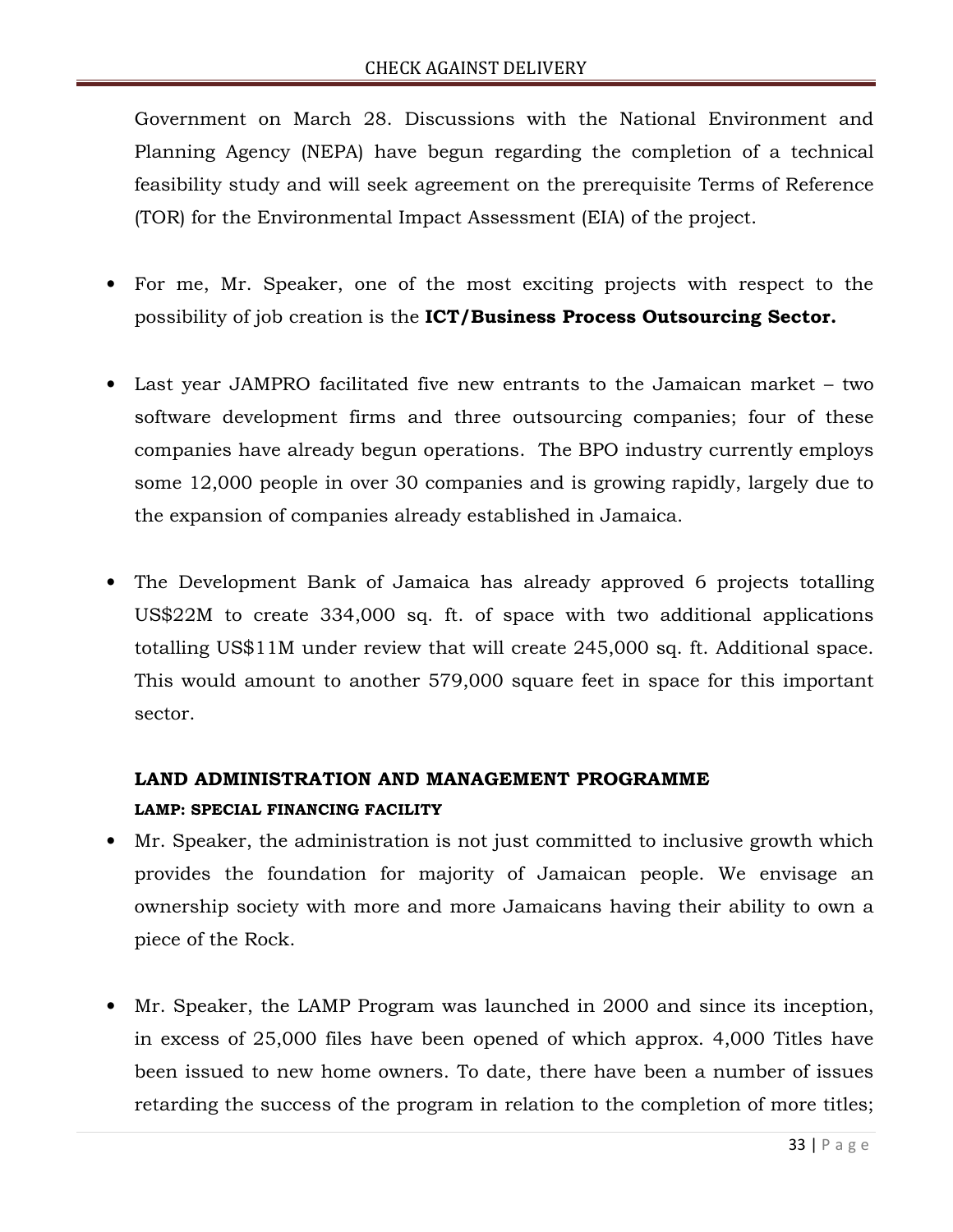one of which has been the applicants' inability to pay all the amounts to obtain their Titles.

- The current data shows that in excess of 2,000 Land Title files are in the possession of LAMP which cannot be transferred primarily because the beneficiaries are unable to meet the costs. Without titles the landowners cannot access financing from banks or other financial institutions to undertake productive activities or improve their social standing, including housing, etc.
- Mr. Speaker, the Development Bank of Jamaica has agreed to provide funding to help Landowners who have applied to LAMP for titles and have made some payments toward their files but so far have been unable to make the remainder of their payments to complete the process. This will be done through a Landowner Payment Assistance Facility of JMD\$90 Million which will allow these landowners to complete the process. This is significant because it has implications for rural development as many of these landowners will use their titles as collateral to access loans for agriculture and other productive purposes.
- In addition, to support the administrative processing to these titles, an allocation of JMD\$20M will provided to the Ministry of Water, Land, Environment and Climate Change to fund the operation of the Adjudication Committees in the various communities within affected parishes to resolve ownership issues which will result in the issuance of Titles for these landowners.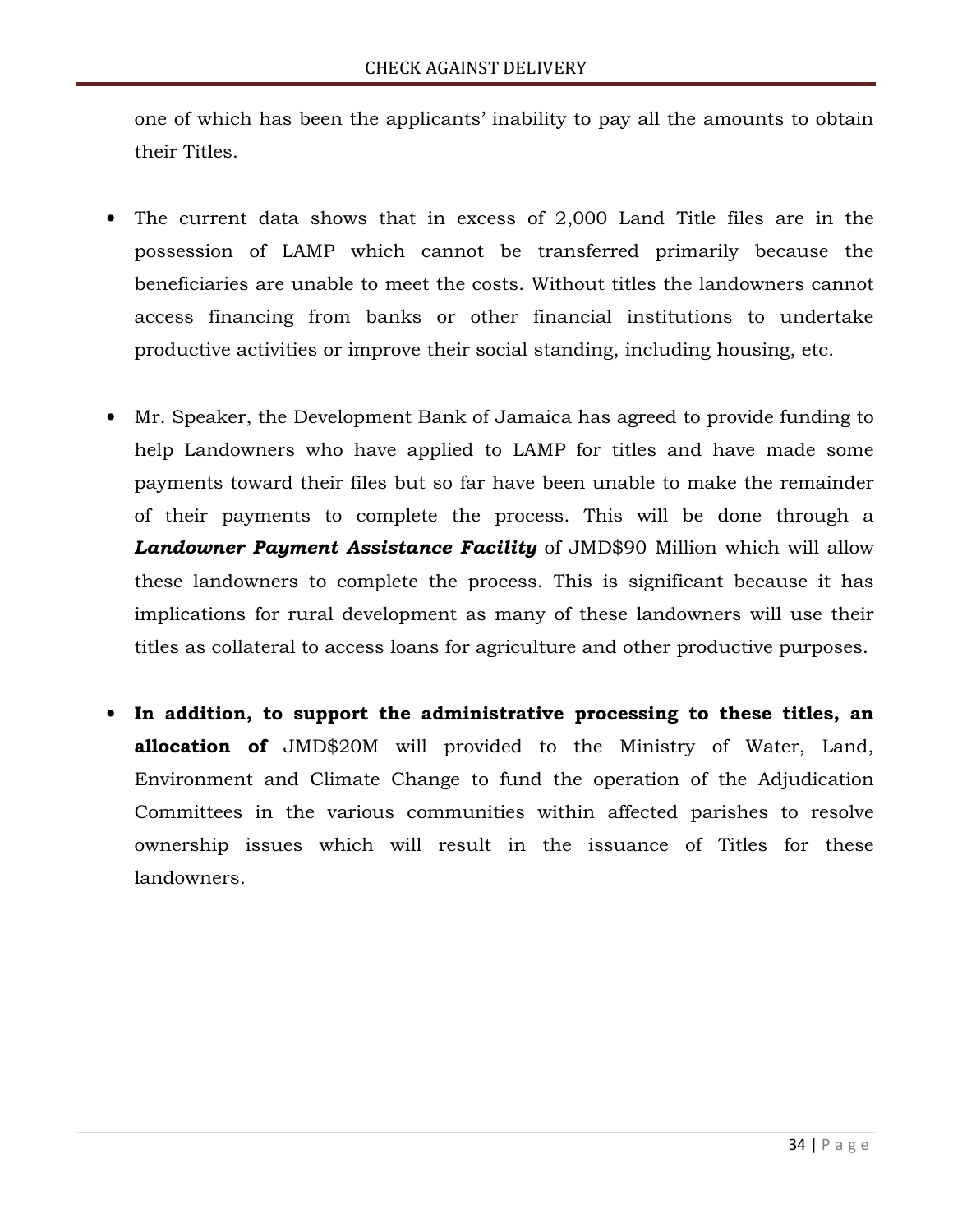# CENTRAL GOVERNMENT BUDGET 2014/2015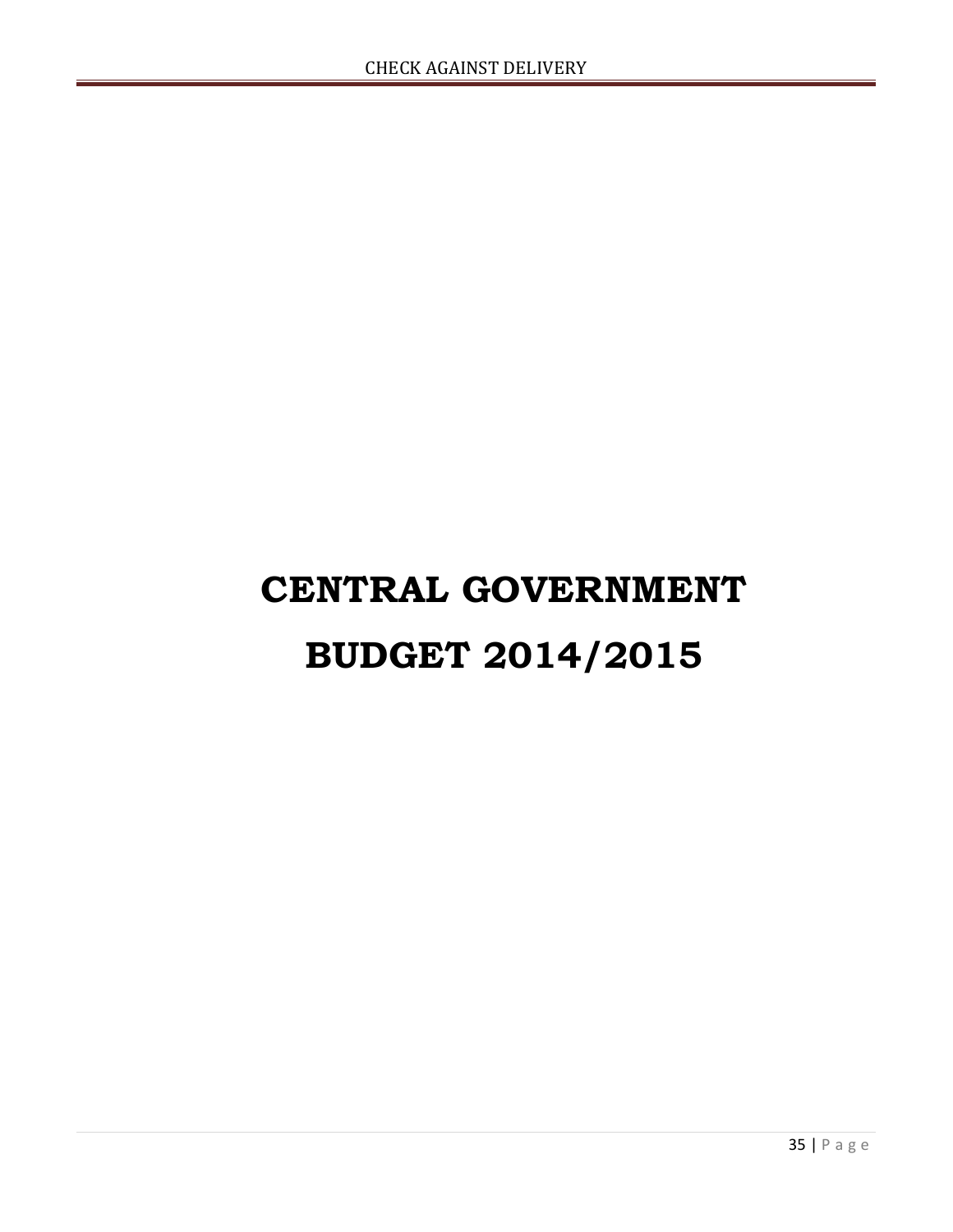#### CENTRAL GOVERNMENT BUDGET 2014/2015

- In want now to turn to some of the specific provisions of the Budget. The central government's budget for FY 2014/2015 is consistent with the targets set under the extended fund facility EFF negotiated with the IMF.
- Crafting the budget for 2014/2014 has been challenging. Expenditure has to be controlled and kept in line with the country's ability to fund government's operations.
- Within the limits of the available resources, strong commitments towards:
	- o protection of the most vulnerable;
	- o improving the physical infrastructure;
	- o fixing the justice system; and,
	- o reducing expenditure arrears.
- The fact is that the budget is tight and many MDAs have seen real reductions in their allocations. But this is an opportunity for the central government to:
	- o become more efficient in its operations doing more with less;
	- o reduce waste;
	- o increase productivity; and,
	- o justify every dollar spent maximize value obtained from every dollar.
- Accounting Officers, Board Chairmen and CEOs will be called upon to be vigilant in ensuring that we begin to reduce the cost of government operations

The taxpayers will expect no less from us.

• For FY 2014/15, **\$557.7bn** will be spent on Central Government operations. This includes \$17.7bn to be funded from user fees/charges and grants.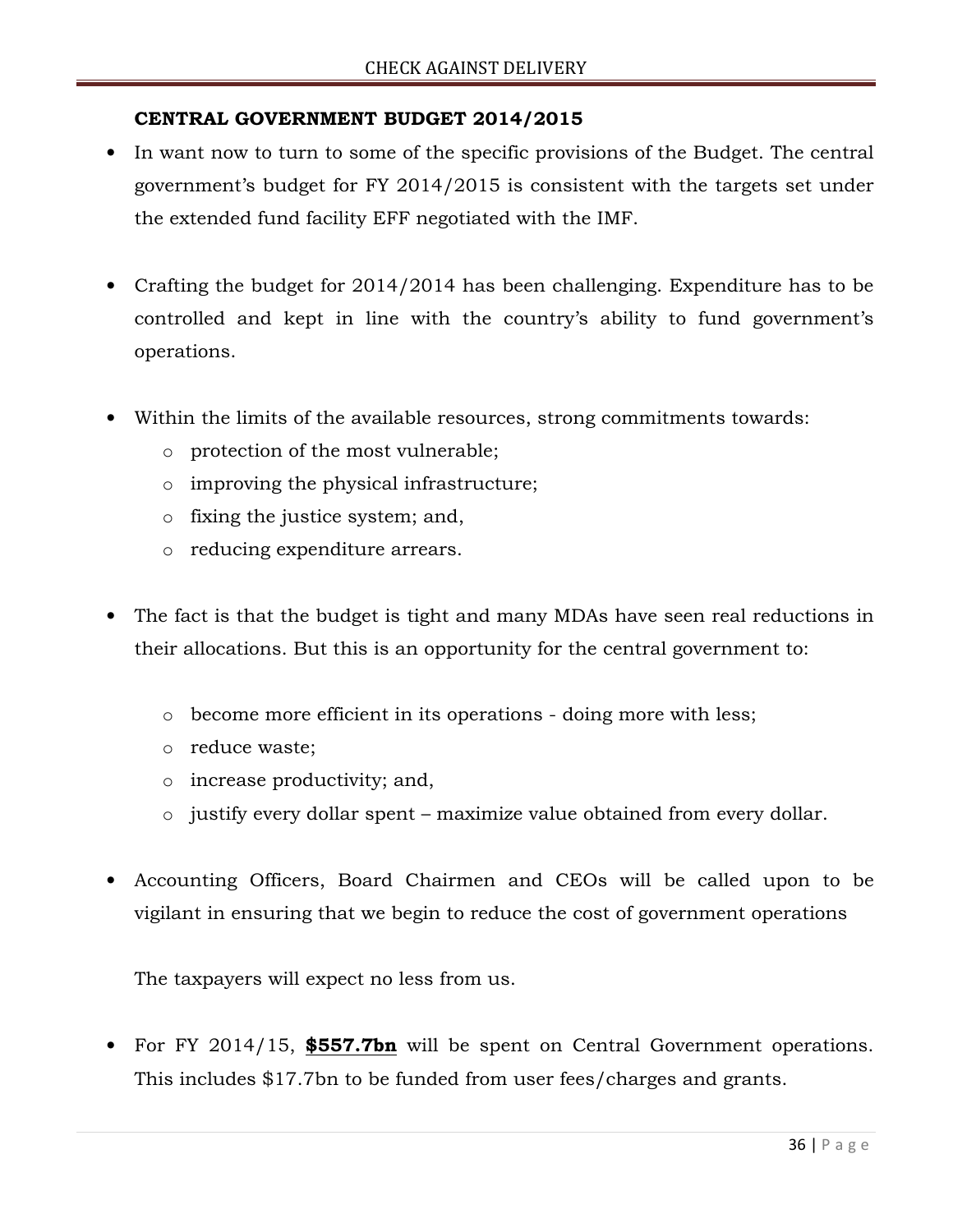- a. \$233bn or 42% will go towards debt servicing and \$324bn or 58% will go towards wages and salaries, capital projects and recurrent programmes.
- b. \$161bn has been provided to meet wages and salaries of public sector workers Provision has been made to honour all agreed settlements including:
	- i. \$4bn the final tranche of 7% wage settlement, due in May
	- ii. \$2.8bn 2nd year of the One-off Payment, due in August
	- iii. \$2.3bn 2nd phase of the Health Sector Reclassification
- The Ministry of Finance will continue discussions with those groups which still have outstanding matters not yet settled.

#### Social Spending

- Spending on social programmes continues to receive priority treatment in the budget in keeping with GOJ's commitment to protection of the most vulnerable.
- A total of \$22.563bn has been reserved for a set of social programmes for which GOJ has established a floor below which expenditures will not fall. This floor of  $$20.7$ bn was set in 2013/2014 and commitment given to for it to be maintained in real terms. This has been achieved in the 2014/2015 budget.
- Over \$5.5bn has been provided for the Social Protection programmes carried out by the Ministry of Labour and Social Security. This reflects an increase of over \$900m to enable the government to honour its commitment of providing another 15% increase in PATH payments.
- A total of \$4.3bn has been allocated to the School Feeding Programme up from the \$3.9bn provided in  $2013/14$ . This includes just under \$3bn for the PATH component.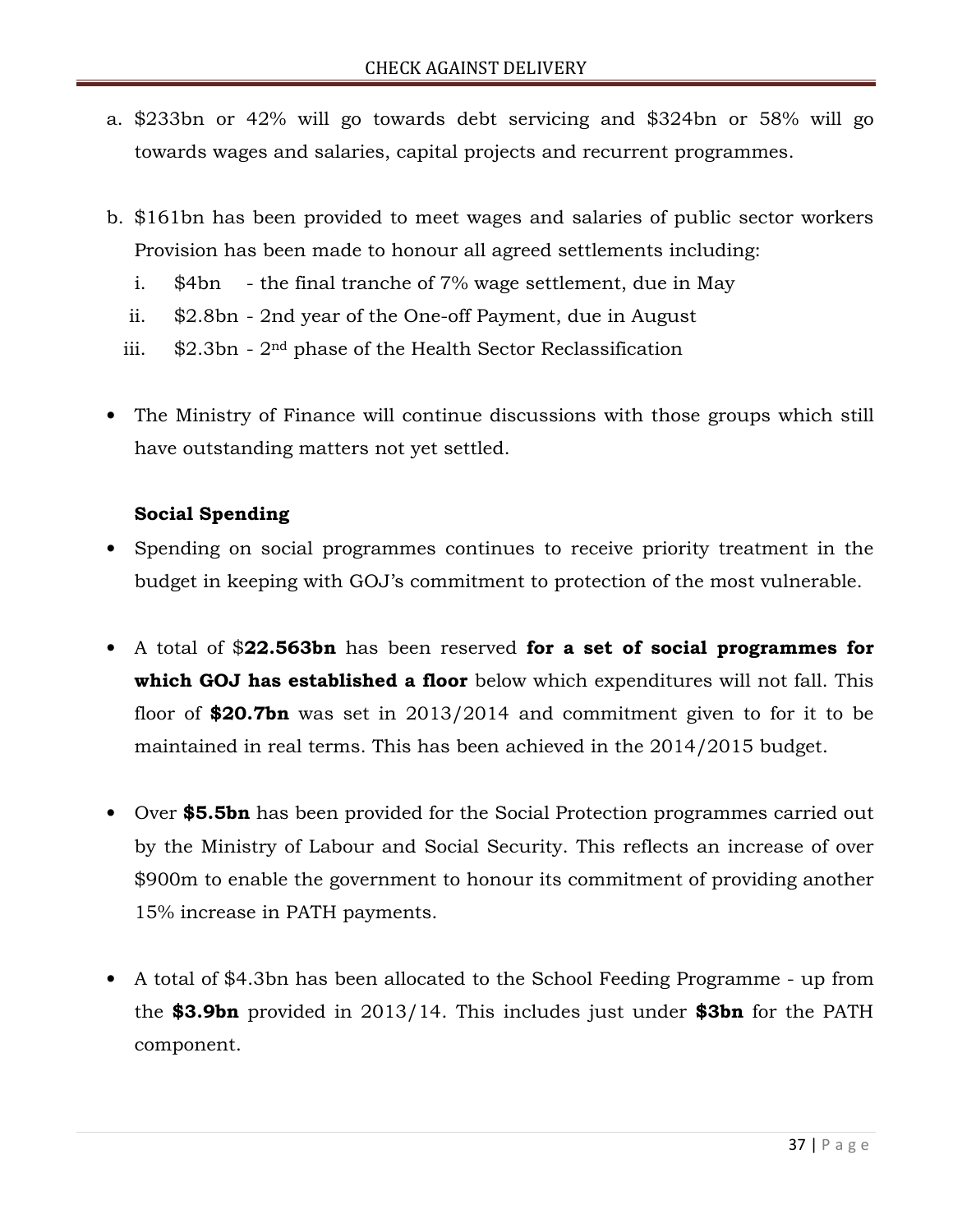#### EDUCATION

- **\$727m** has been allocated to support the provision of additional classroom places in infant, primary and secondary schools across the island.
- An additional \$119.3bn has been provided to improve sanitation in schools

#### NATIONAL SECURITY

- \$1.341bn had been provided to support improved mobility and upgrade facilities for the JDF.
- **\$631.2m** allocated to complete acquisition of telecommunication equipment and enhancement of the Palm and Fingerprint Identification System.
- **\$500m** will be spent from Appropriations-in-Aid by the Police to repair and improve police stations and support recruitment

#### **JUSTICE**

- **\$345m** has been provided for the Ministry of Justice to continue work on improving the justice system including completion of another phase of the Justice Square Judicial Complex; acquire lands and complete designs for other Judicial Complexes in St James; St Ann, St Catherine, Manchester,
- **\$117m** will be spent from Appropriations-in-Aid to continue work on the repairs and maintenance of courthouses.

#### INFRASTRUCTURAL DEVELOPMENT

• Over \$8bn or approximately 23% of the Central Government Capital Budget has been reserved for infrastructural works to be carried out through the Ministry of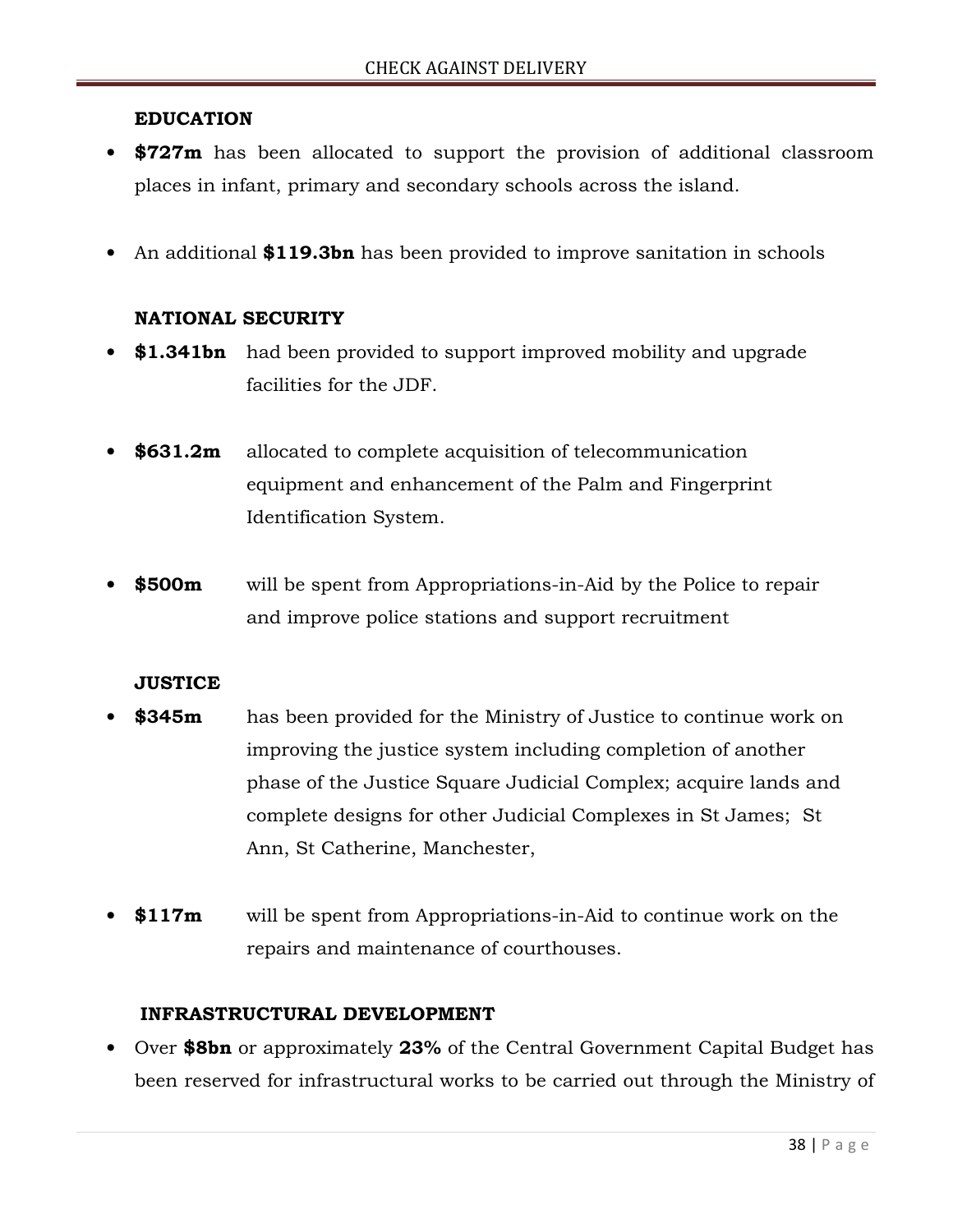Transport Housing and Works during 2014/2015. Some of the major projects which will be undertaken include:

- i. \$4bn for the Major Infrastructural Project (MIDP) funded by China EXIM Bank to undertake reconstruction of bridges; commence rehabilitation of main roads and through the JEEP, to repair works on community roads, retaining walls and drainage structures.
- ii. \$1.7bn for The Jamaica Economical Housing Project to complete works in St Ann and Luana Gardens in St Elizabeth;
- iii.  $$689.7m$  complete the drainage rehabilitation works remaining on the Sandy Gully under the Kingston Metropolitan Area Drainage Project
- iv. \$689.73m to the Transportation Infrastructure Project to complete road construction in Westmoreland, Hanover, St Thomas, and St Catherine
- v. \$494m to the Road Rehabilitation Project, to commence road construction works in Clarendon.
- vi. \$273m to the Road Improvement Programme, to undertake maintenance of the North Coast Highway and upgrade of traffic signals at select intersections

#### PUBLIC BODIES

- The Capital Expenditure included in the Central Government's budget will be enhanced by the Investment and Capital Expenditure of other public bodies.
- Investment infrastructure and other capital projects of the public bodies are estimated at \$53.9 billion.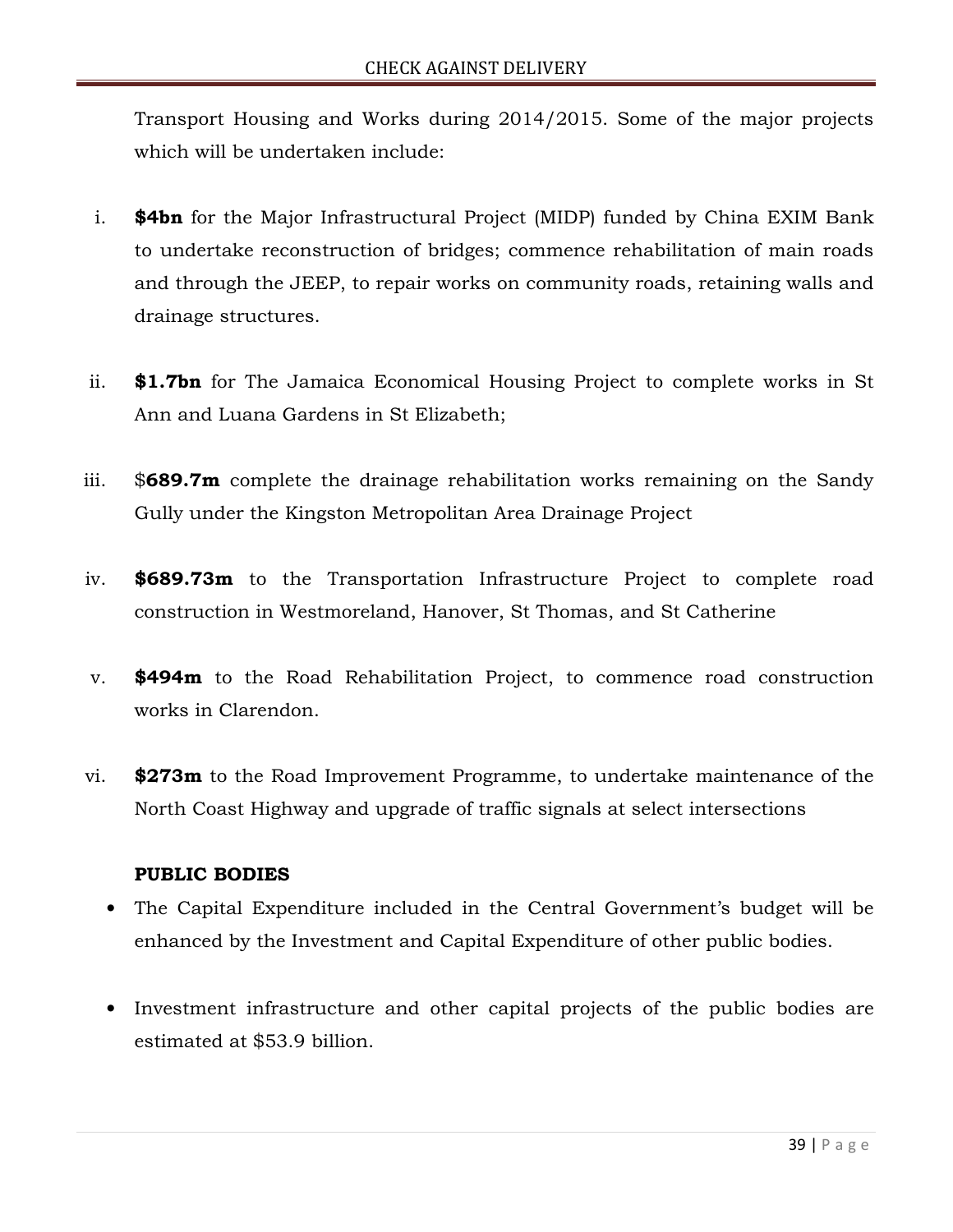#### ROADS

• Approximately \$1.6 billion will be spent on road rehabilitation by the road maintenance fund.

#### **HOUSING**

- Approximately \$26.3 billion will be spent on housing solution by both the National Housing Trust (NHT) and the Housing Agency of Jamaica (NAJ).
- The National Housing Trust expenditure of \$22.4 billion would result in the creation of 7678 new loans;
- 2465 housing starts and 2163 completion.
- In addition to these housing solutions, NHT has provided for \$971 billion to support a program for special subsidies and grants to facilitate access by contributors in the lower income bracket.
- Housing Agency of Jamaica is expected to spend \$2.9billion to work on White Hall – Phase 3 in Westmoreland, Boscobel in St. Mary and Luana Gardens in St. Elizabeth.

#### WATER

- The National Water Commission capital programme is estimated at \$6.3 billion of which \$1.9 billion will be spent on non revenue water relieve stations, pipeline and installation of residential and domestic metres.
- The Rural Water Supply Project will benefit from an expenditure of \$1.8 billion. \$0.8 billion will be spent on the PORTMORE Sewage Project and the Tanks and Pump Project will get another \$1 billion.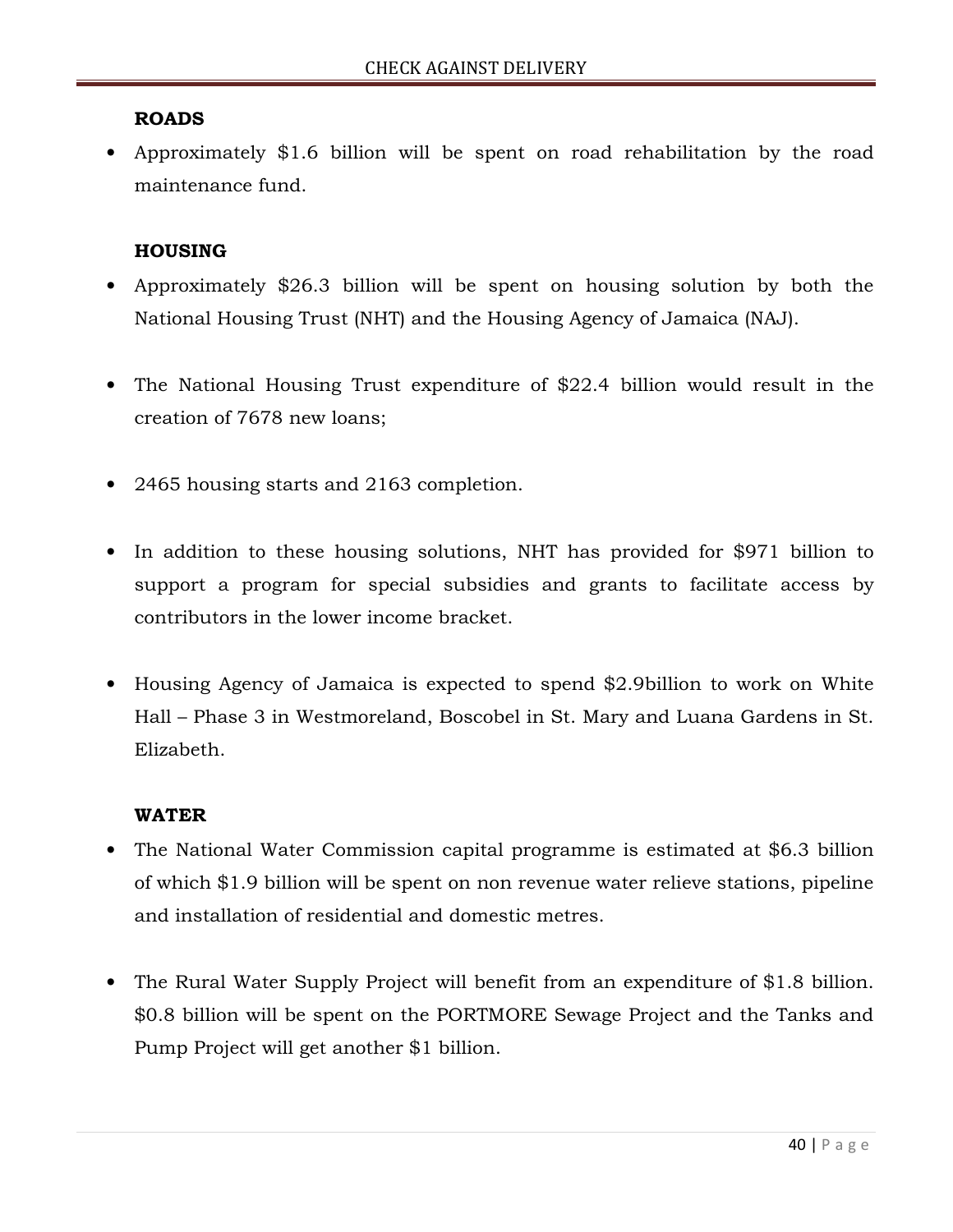#### STUDENT ASSISTANCE

- Mr. Speaker, I would like to same something specifically about the Student Loan Bureau (SLB) given the interest that so many have in this institution as they seek to satisfy their quest for tertiary education.
- The first point I would like to make is that for this year the SLB will be able to meet the projected demand at the same level as was satisfied last year. There is a provision of \$2 B which when added to the expected collections and funds in hand will meet the demand projected to be at approximately \$4.8 B.
- In the meantime, I should also point out that the Board of the SLB has approved a number of policy changes which it is expected will make it easier for students to qualify for loans and which will reduce the overall delinquency rate. While I do not propose to set out in detail all the changes, there are some that I would particularly like to refer to:
- First of all the decision to extend the Moratorium period for particular target groups of beneficiaries (such as nurses, pharmacists, and mechanical engineers). Whereas now there is a fixed moratorium period for all SLB beneficiaries which ends on December 31, of the year in which their course ended, the moratorium period will be extended for these groups to include the time before they are licensed to practise their profession instead of the December when their courses are finished. This will ensure that these beneficiaries have a capacity to earn before they are required to start repaying their loans.
- The SLB will also be implementing a two-tiered system of interest rates so that the interest rate during the moratorium period will be lower than the interest charged during the payment period. This will reduce the monthly payments for the beneficiaries.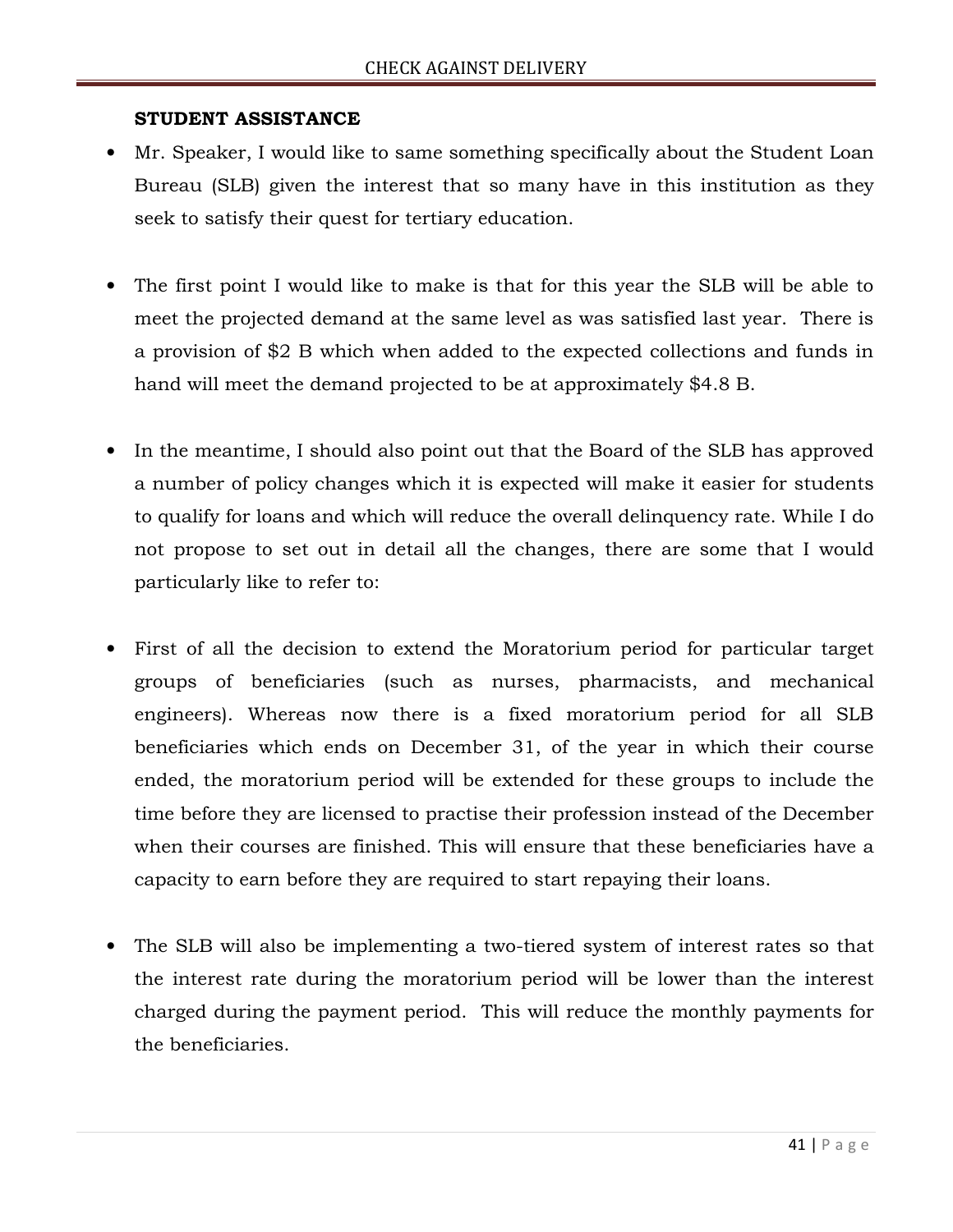- In relation to guarantors the requirements are also being changed. Whereas guarantors previously could not be older than 60 years of age this rule is now being relaxed and guarantors may be accepted beyond the age of 60 on a case by case basis depending on their financial capabilities and providing they fulfil the other stated.
- The SLB is also relaxing the rule whereby one guarantor could only provide a guarantee for one student. Now an individual with the financial means will be able to provide guarantees for up to a maximum of three students provided that he/she proves to be financially capable.
- Mr. Speaker, It is proposed also that the interest due on outstanding loans to the SLB will not be calculated any longer in the current add on basis but on the reducing balance basis thus reducing the monthly payment for beneficiaries who pay.
- These changes and others should go a far way towards making student loans more accessible and more affordable to potential beneficiaries.

#### COLLECTIONS

- Overall Mr. Speaker, there has been a significant improvement in the level of collections by the SLB; not least, because borrowers are now much more attuned to the fact that how they treat with their loan obligations will determine their credit history and affect their capacity to borrow from other institutions and for other purposes. The SLB and its Board have been charged to collect from those who borrow so that another generation may receive the benefits due.
- Later this year we will have to settle the whole question of how we finance tertiary education. We have to explore other means of providing support to students who aspire to higher learning. These should include work-study programmes within the public and private sectors. Also this should include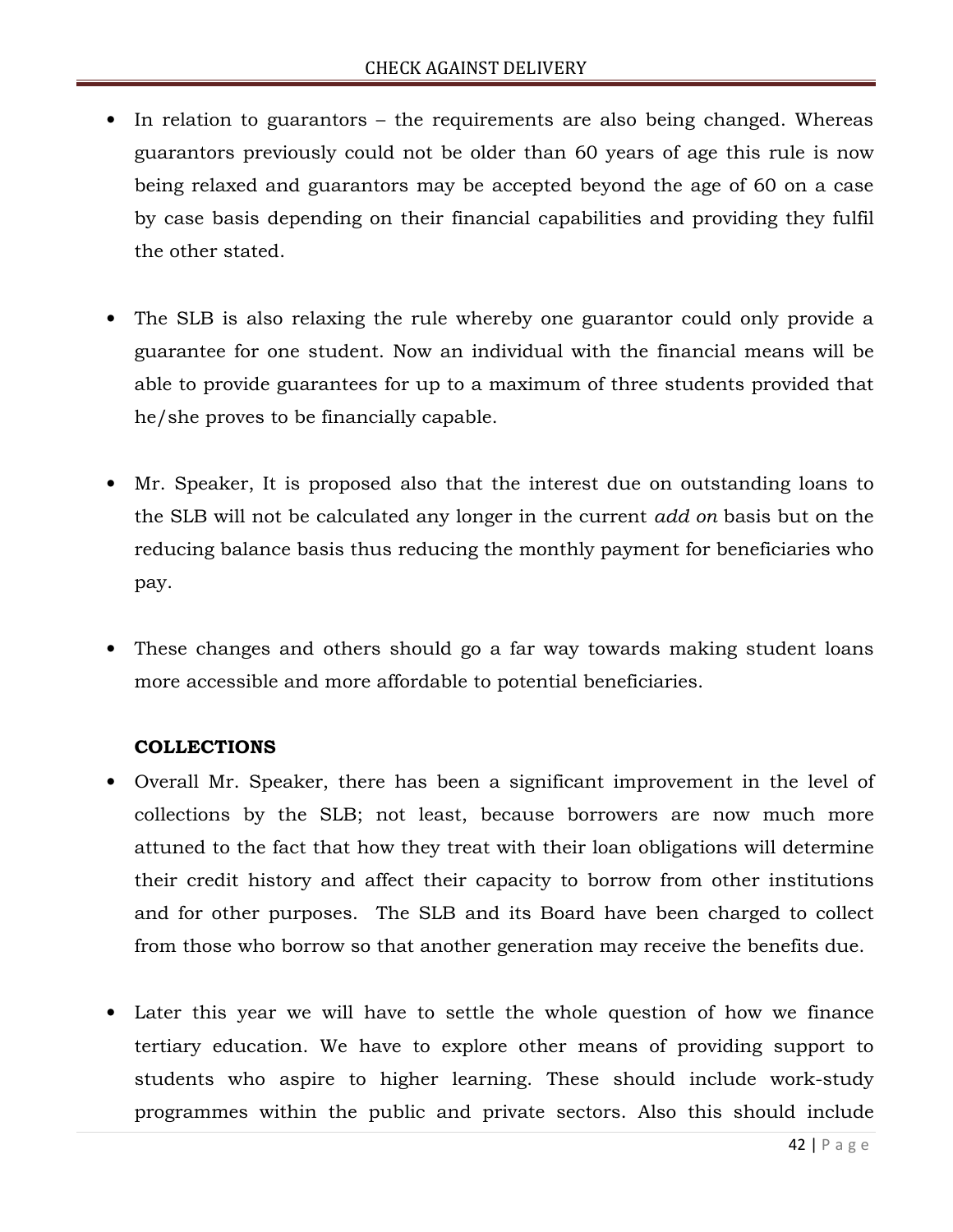some consideration by private financial institutions provided more financial products to the educational market.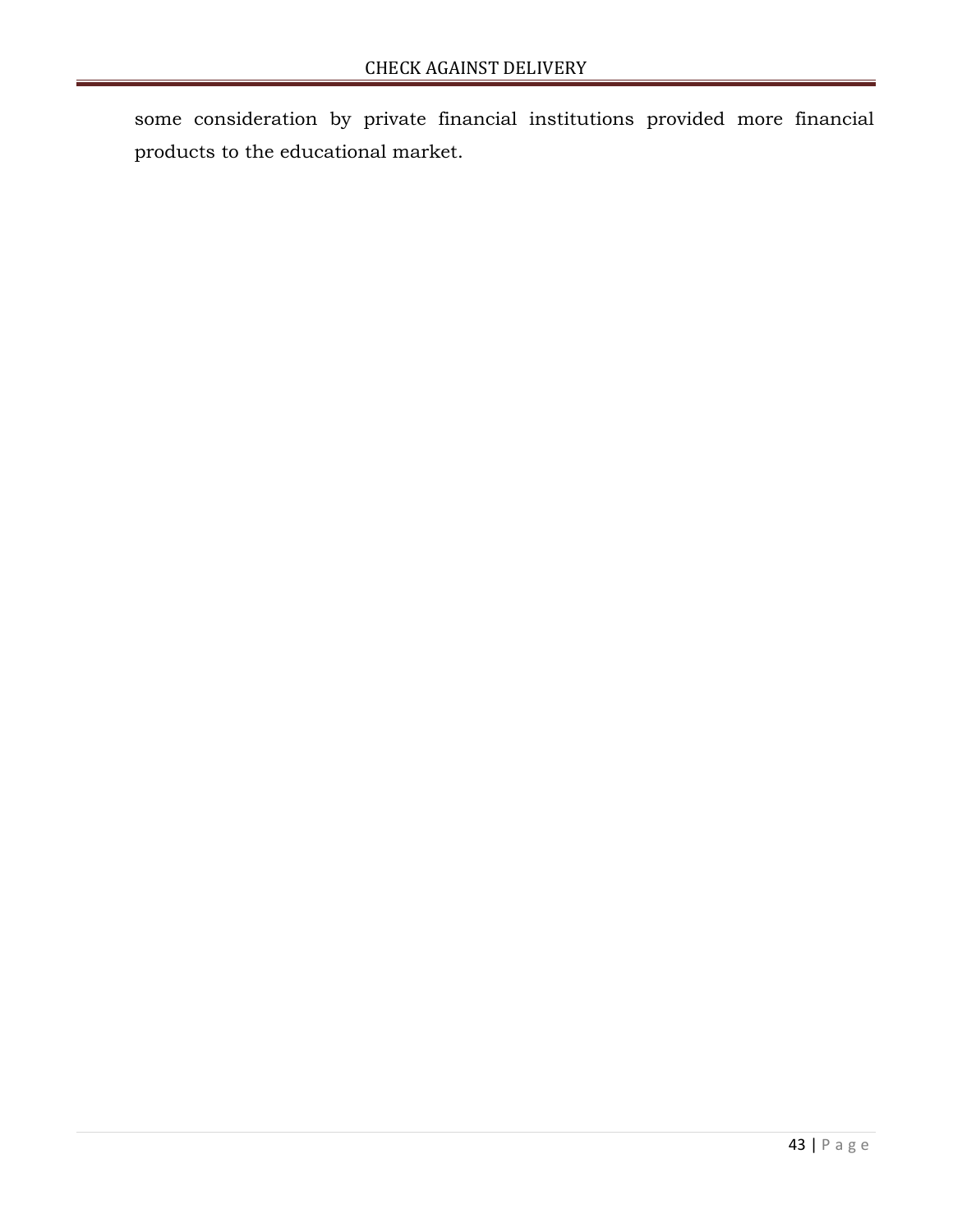## TAX REFORM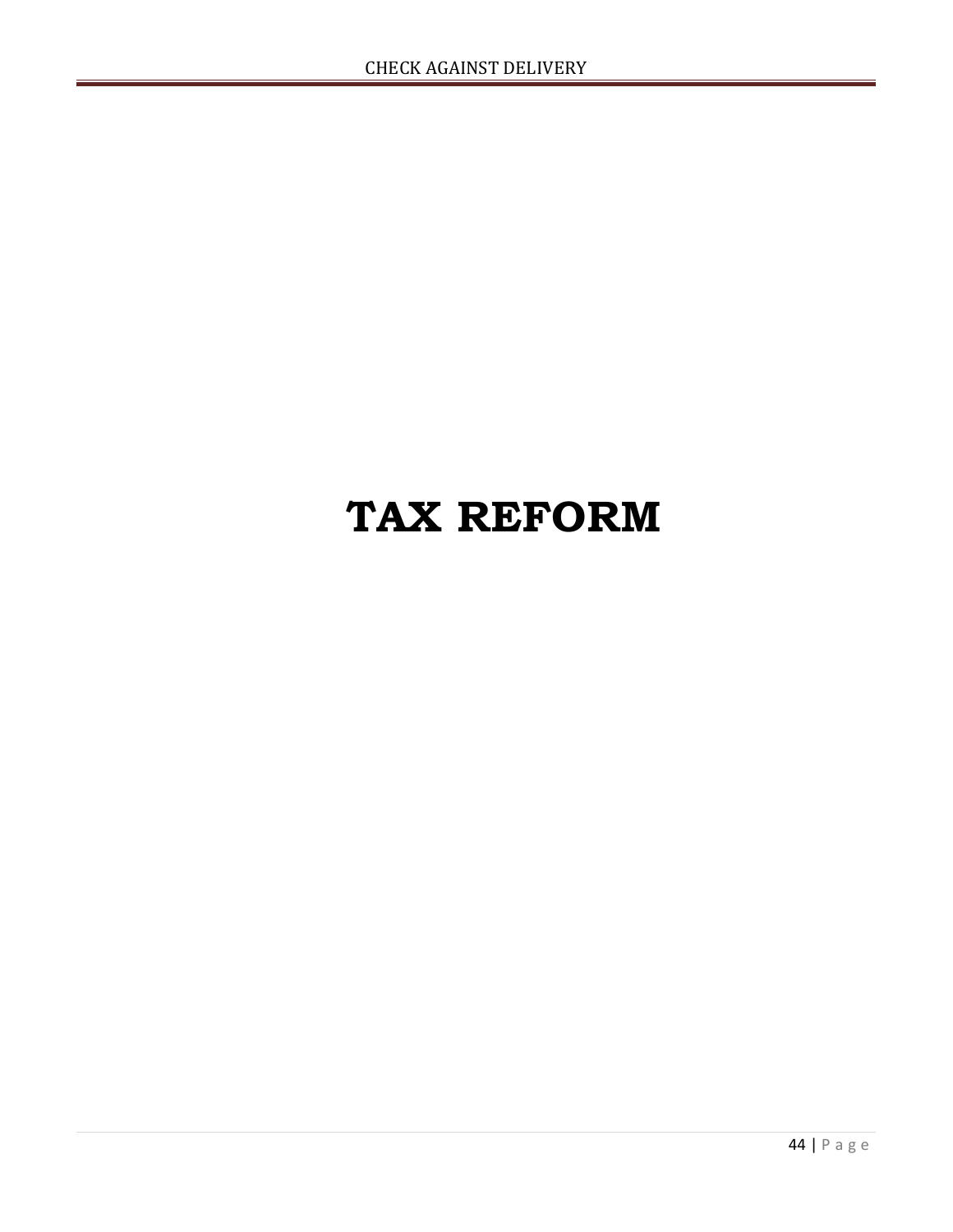#### TAX REFORM

- Mr. Speaker, It is well known that a central plank of our economic reform programme involves Tax Reform.
- Among the central of the tax reform objectives of the tax reform effort is the strengthening of tax administration, improved rates of compliance, but perhaps most essentially providing incentives for strong economic growth and job creation. Last year, the centrepiece of our legislative efforts in this regard was -
- The so-called Omnibus Incentives Legislation to introduce a Rules-based and Non-discretionary Regime that was accessible to all investors. The new regime focuses on the granting of incentives inputs to production, i.e. capital and labour by way of modern capital allowances that are more in line with the use of the assets and which allow for more allowance write-off periods for taxes.
- It also provides for a new employment tax credit and incentives for the employment of labour by allowing all tax compliance businesses to claim credit against their income tax liability to the tune of 30 per cent of their statutory deductions; and
- The new regime made provision for a reduction of the tax related cost of the productivity inputs by providing tax relief on imported operated inputs. The (PIR) applies to all inputs; including consumer goods (such as carpets and fans for the tourism sector, or recording equipment for the creative industry sector) once these are directly used as raw materials, intermediate goods or consumer goods in the productive process.
- Also, we should recall that under the Customs Tariff Revision introduced as part of that legislative package, the aim has been to reduce the list of non-consumer goods that attract customs duties, while remaining consistent with our Treaty Regulations in CARICOM and other international agreements.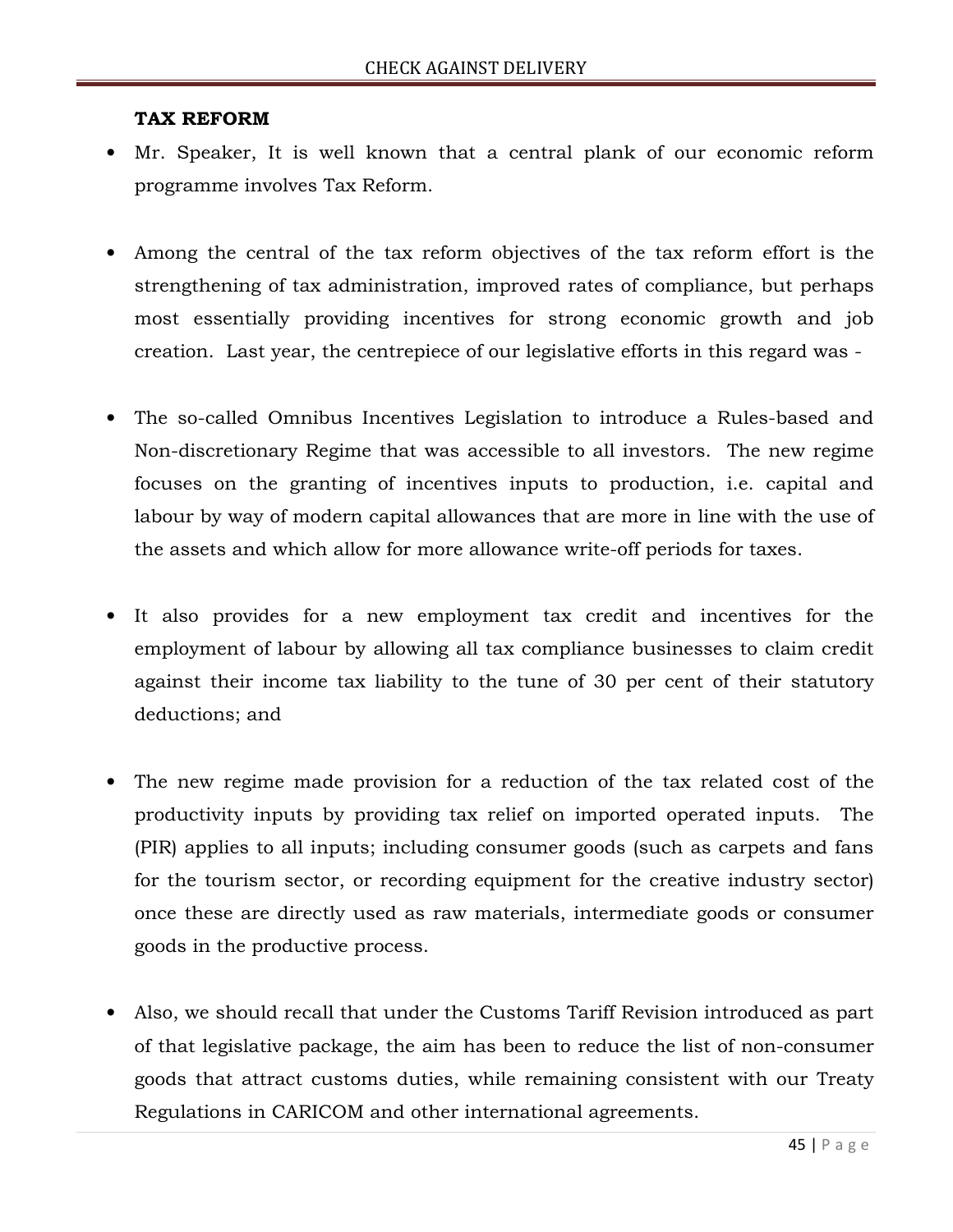#### TAX INCENTIVES FOR THE TOURISM TRANSPORTATION SUBSECTOR

- Mr. Speaker, implementation of the new tax incentive regime is proceeding with the active facilitation of the relevant government agencies, including Tax Administration of Jamaica, Jamaica Customs Agency and the Tax Policy division under the Ministry of Finance and Planning. At present, consultations are ongoing in relation to the registration and certification procedures for businesses that will access the Productive Input Relief – in particular, the Manufacturing and Tourism sectors. Every effort is being made to conclude th e arrangements by June.
- Mr. Speaker, one outstanding area in the system of Productive Input Relief concerns the tourism transportation sub-sector – U-Drive, Contract Carriage and Tour Operators. Under the old regime of waivers, these operators were provided with concessionary rates at the discretion of the Minister of Finance in order for them to offer competitive prices for their services. As you are aware these powers have been removed. Without these concessionary rates the operators are at a disadvantage.
- Mr. Speaker, motor vehicles are essential inputs to the services that these operators provide in much the same way as some 'consumer goods' are input to the accommodation and attraction sub-sectors. Similar treatments ought therefore to be accorded to the operators in the tourism transportation subsector. It is proposed that vehicles for this subsector be allowed to be imported free of customs duty, but continue to be subject to GCT and SCT. The specific mechanism on this new regime has been agreed and awaits a decision by Cabinet.

#### FISCAL INCENTIVES LEGISLATION

• Mr. Speaker, Section 5 of the Fiscal Incentives Act allows Tourism Entities that are beneficiaries under the Hotel Incentives Act (HIA) a six month transition period to decide whether to adopt the provisions of the new incentive regime or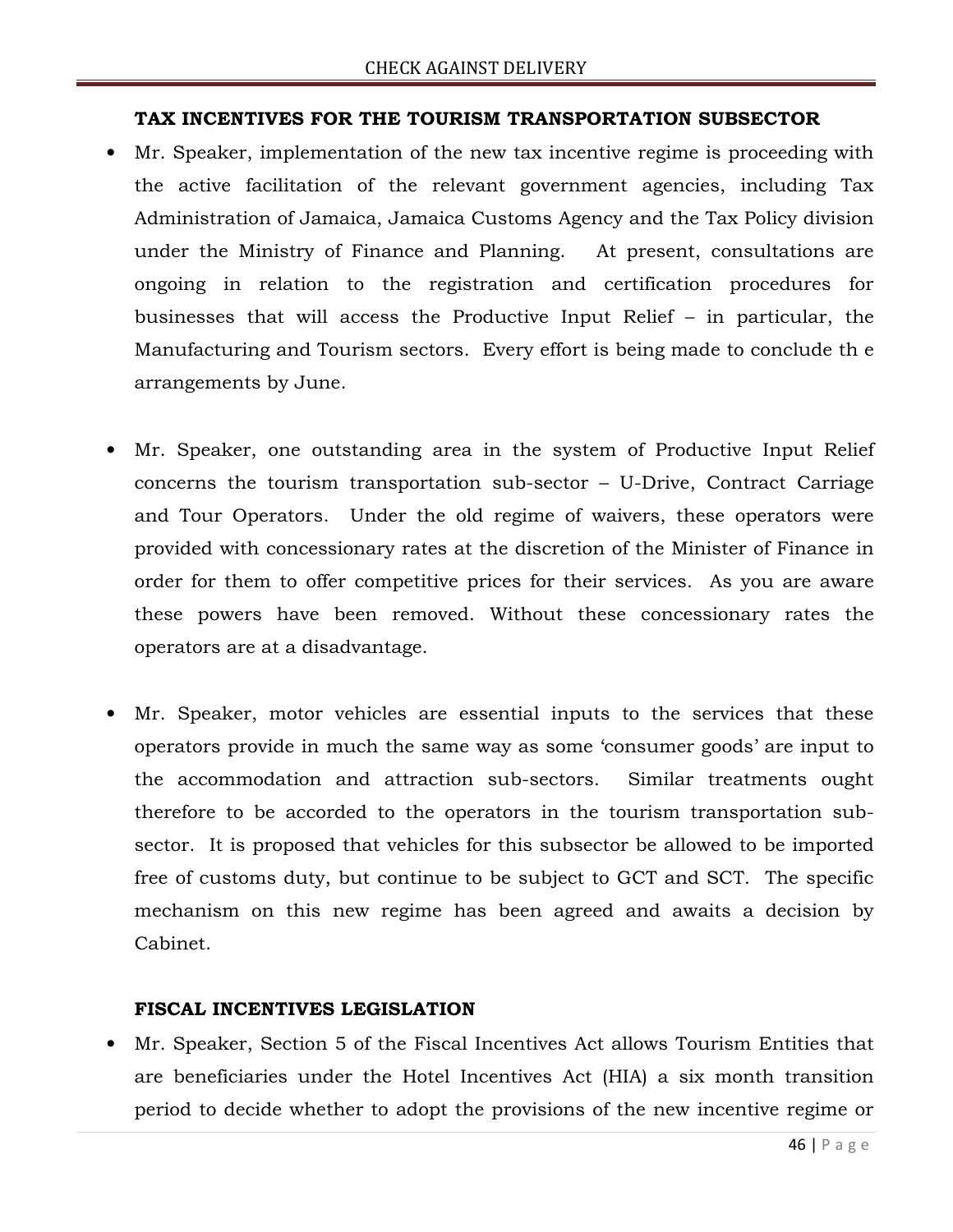to retain their HIA status for the remaining period of the concession. The election is to be made by July 1, 2014

- I am aware Mr. Speaker that this deadline is a matter of concern to investors who have been appealing for an extension to complete their assessment and decision making processes. I want to stress Mr. Speaker that I am mindful of this concern and would urge that the discussions currently underway between the Incentive Working Group and the Tourism Sector be completed expeditiously so that whatever decisions we need to take to meet these concerns will be arrived at before the stipulated deadline.
- We recognize the specific concerns of players in the industry that there should be certainty regarding the duration of the incentives provided by this legislation, We are in discussions with TAJ, The Attorney General's Chambers to provide a workable solution that would be satisfactory to the financial markets. I must in all honesty make it clear that the old arrangements must be changed. It cannot be business as usual.

#### CLASSIFICATION OF TABLETS AND PHABLETS

In looking at the categorization of tablets vs. phablets, it was recognised that these devices were treated differently, upon importation. Tablets were classified similarly with laptops under the heading 8471 and therefore did not attract any customs duty/CET.

Given that phablets represented a cross between the tablet and the phone, and provided that the characteristic was distinguishable as either a phone or a tablet, the classification was interpreted as being classified as phones under tariff heading 8517. Phablets would therefore attract Customs Duty of 20%, as set by CARICOM.

With the rapid changes in technology, it was felt that the classification was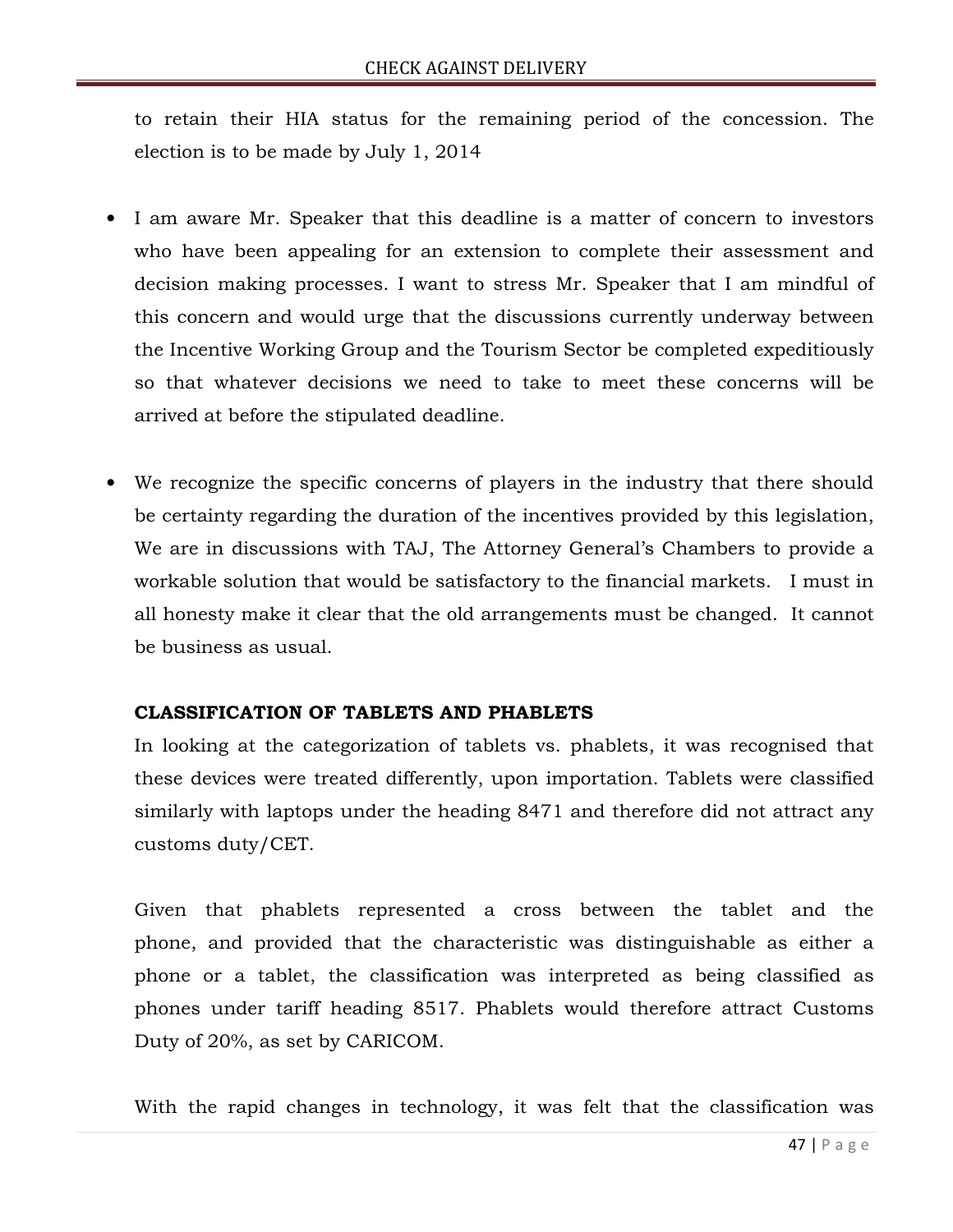prejudicial as many of the tablets had similar characteristic to phablets. It was therefore felt that in order to ensure equity, the classification should be the same. In addition, it is expected that this change will provide greater access and widen the use of technology products for learning and productivity.

Against this background, the Ministry of Finance and Planning (MOFP) has advised the Jamaica Customs Agency (JCA) to classify Phablets under tariff heading 847130 with description "Portable automatic data processing machines, weighing not more than 10 kg, consisting of at least a central processing unit, a keyboard and a display" until the World Customs Organization (WCO) provides a unique classification. The effective date was May 1, 2014. At this time, the impact on revenues cannot be estimated but is not considered significant.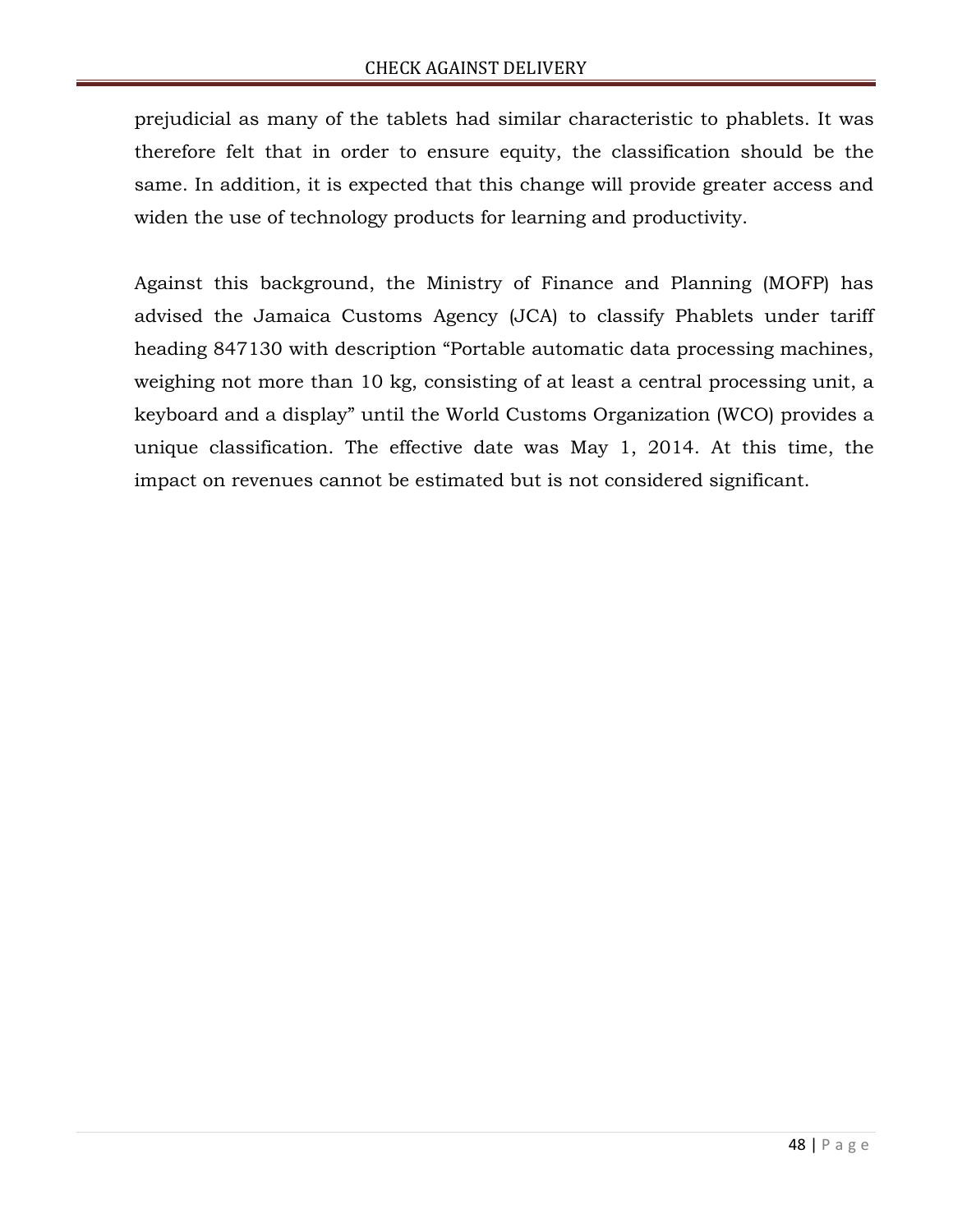# FINANCING THE BUDGET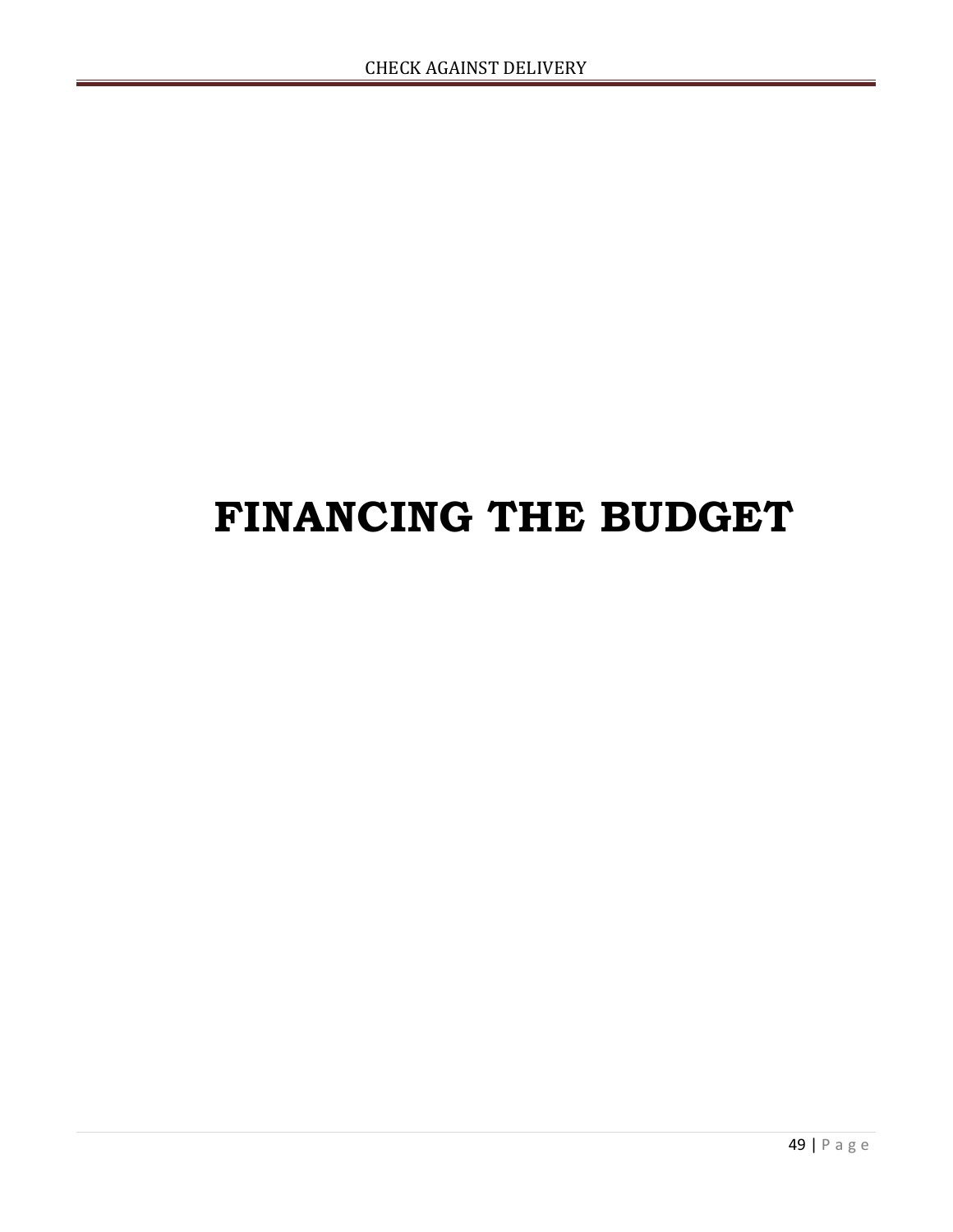#### **CONCLUSION**

- Mr. Speaker, history affords no example of an economy that has underperformed as long as we have in Jamaica being restored to financial health and sustained economic growth without a period of sacrifice and difficulty.
- Last year all of us collectively, took the decision to bring a stop to any further deterioration of the Jamaican economy. We took the decision to pay down the massive burden of debt so as to be able to invest more in improving social services and maintaining our physical infrastructure. We took the decision to regain the respect and trust of the international financial community. We took the decision to reform the public bureaucracy in order to create a more business friendly environment for investors and improve the efficiency with which we provide our services to our fellow Jamaicans. Above all, we took the decision to begin living within our means.
- These decisions were backed up by the sacrifices of our pensioners, our bondholders, our public servants and Jamaican families have had to learn to stretch each dollar to make ends meet.
- The report that I have just given on the state of the Jamaican economy over the last fiscal year provides irrefutable evidence that these sacrifices have not been in vain. All the indicators point to the fact that we are on the right track. That the economy is back to growth. That we are attracting investments.
- Against this background my message today is that we are going to continue on this path until we achieve the goals that we have set for ourselves - sustained growth, increased employment and improved living standards. We are going to stay the course.